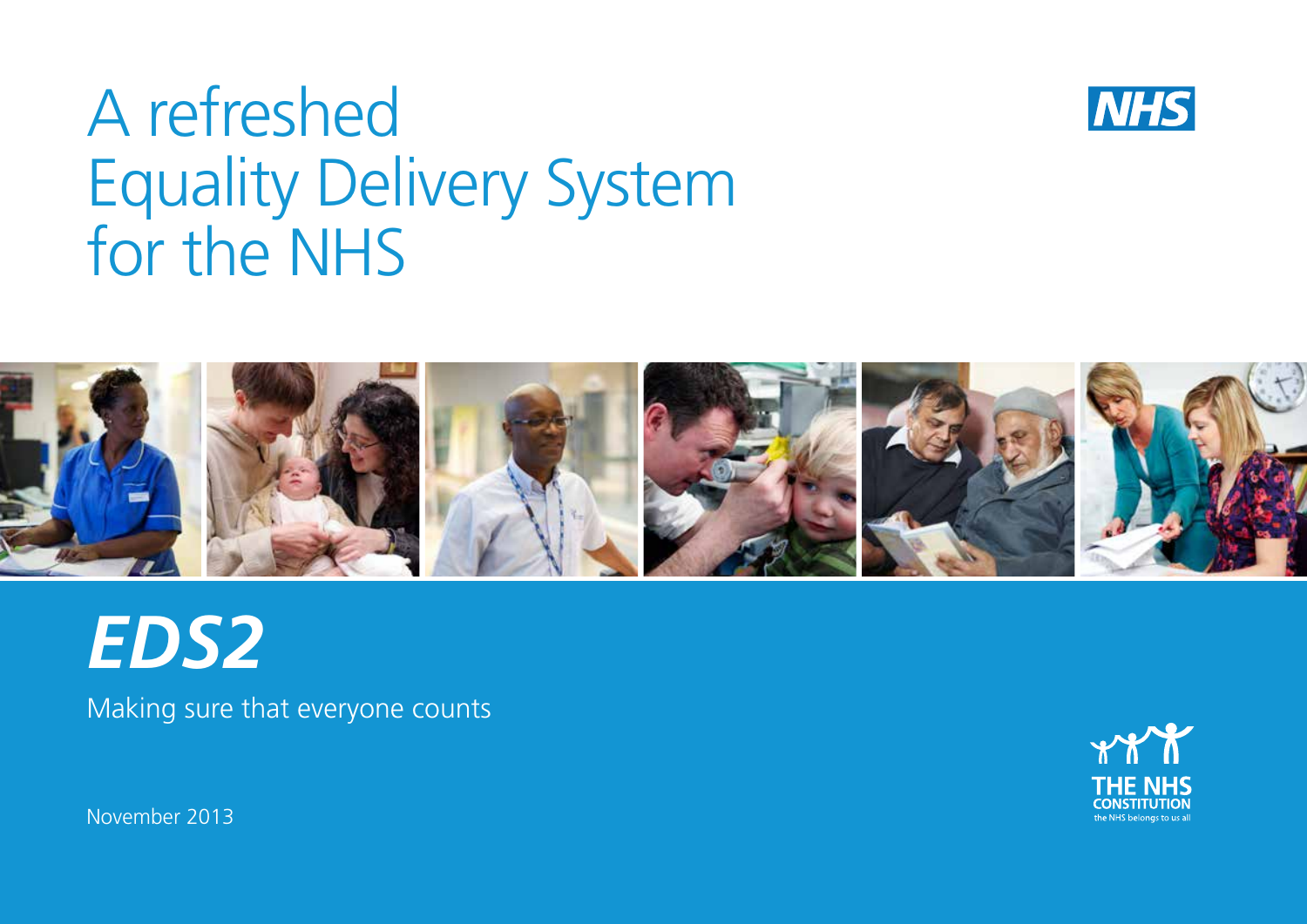Publication Category Reference Number: 00518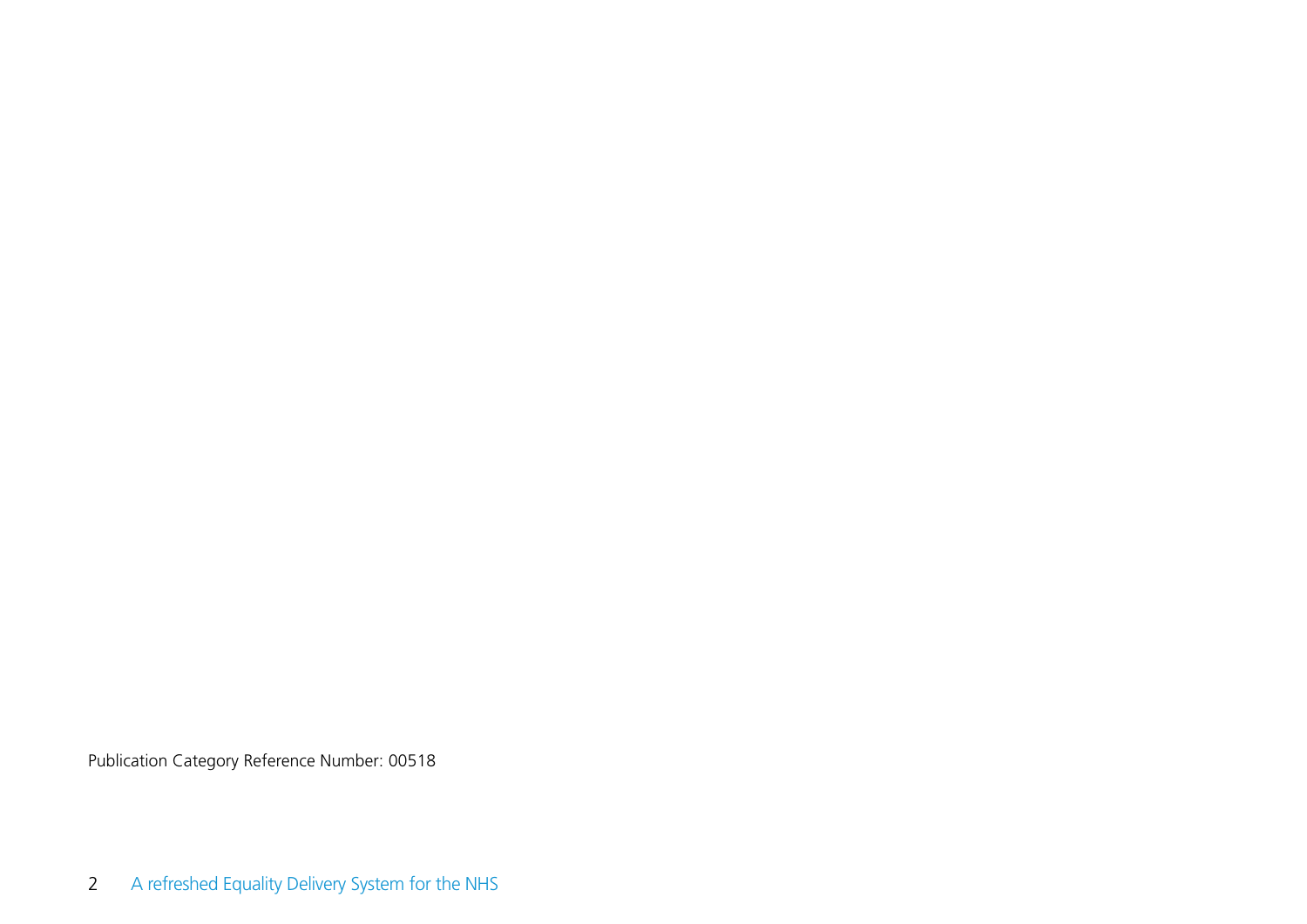### **Contents**

#### **Page Section**

- Introduction
- Background and design
- A slimmer and more flexible *EDS2*
- A generic tool for NHS commissioners and providers
- *EDS2* outcomes
- An informed selective approach
- Engagement with local stakeholders
- People covered by *EDS2*
- Other disadvantaged groups
- Human Rights Act 1998
- 12 The public sector Equality Duty
- Positive action and the spreading of good practice
- How *EDS2* works the steps for implementation
- Assessing and grading performance
- Outcomes and grading tables
- Annex A: EDS positives and challenges
- Annex B: Mapping original EDS outcomes onto *EDS2* outcomes and other major changes to the EDS
- Annex C: References, sources and support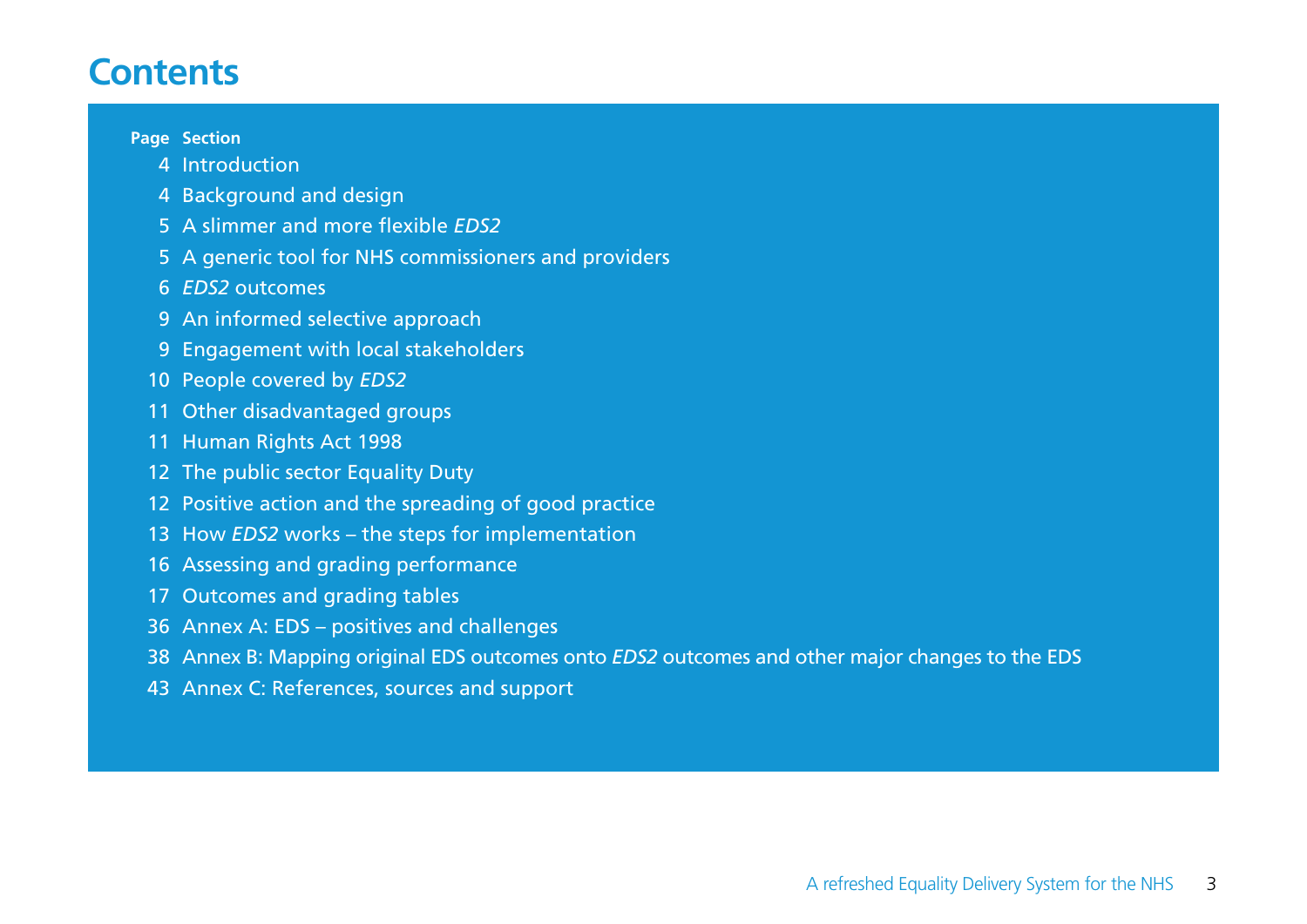## **Introduction**

The Equality Delivery System (EDS) for the NHS was made available to the NHS in June 2011. It was formally launched on 11 November 2011. Following an evaluation of the implementation of the EDS in 2012, and subsequent consultation with a spread of NHS organisations, a refreshed EDS is now available. It is known as *EDS2*.

The main purpose of the EDS was, and remains, to help local NHS organisations, in discussion with local partners including local people, review and improve their performance for people with characteristics protected by the Equality Act 2010. By using the EDS, NHS organisations can also be helped to deliver on the public sector Equality Duty (PSED).

### **Background and design**

The original EDS was built by the NHS for the NHS. Commissioned and steered by the Equality and Diversity Council (EDC), its development owed a great deal to engagement with, and contributions from, the NHS and those who use its services.

The EDC prioritised the original EDS as the best means of helping the NHS as a whole to improve its equality performance. Despite much good practice before and after the launch of the original EDS in 2011, there is still considerable evidence that some patients and communities may feel they are not as well served by the NHS as they should be. For example, information that organisations make available to patients and communities may not be accessible to everyone. Access to NHS services or buildings can be difficult for some patients and members of the public. Once people are receiving services, service delivery may not be appropriate to people's needs and circumstances.

*EDS2* has been designed in collaboration with the NHS and in light of evidence of how the EDS was implemented and with what result.

Similarly, some staff may experience difficulties in developing their careers in the NHS. Some staff may feel excluded from some occupations or grades. Bullying and harassment in the workplace can have a greater adverse impact upon some types of staff than others. Staff disciplinary processes can focus on particular types of staff.

The Equality Analysis for the original EDS provided this evidence. It also signals the importance and use that Equality Analyses should continue to play in the development of NHS services, functions and policies.

The refreshed EDS – *EDS2* – has arisen out of NHS England's commitment to an inclusive NHS that is fair and accessible to all. *EDS2* is also supported by the NHS Trust Development Authority. Like the original EDS, *EDS2* has been designed in collaboration with the NHS and in light of evidence of how the EDS was implemented and with what result. In 2012, Shared Intelligence reported on implementation, working to a commission from the EDC. In the summer of 2013, NHS England consulted with a range of NHS organisations that had used the EDS, and spoke to other interested parties.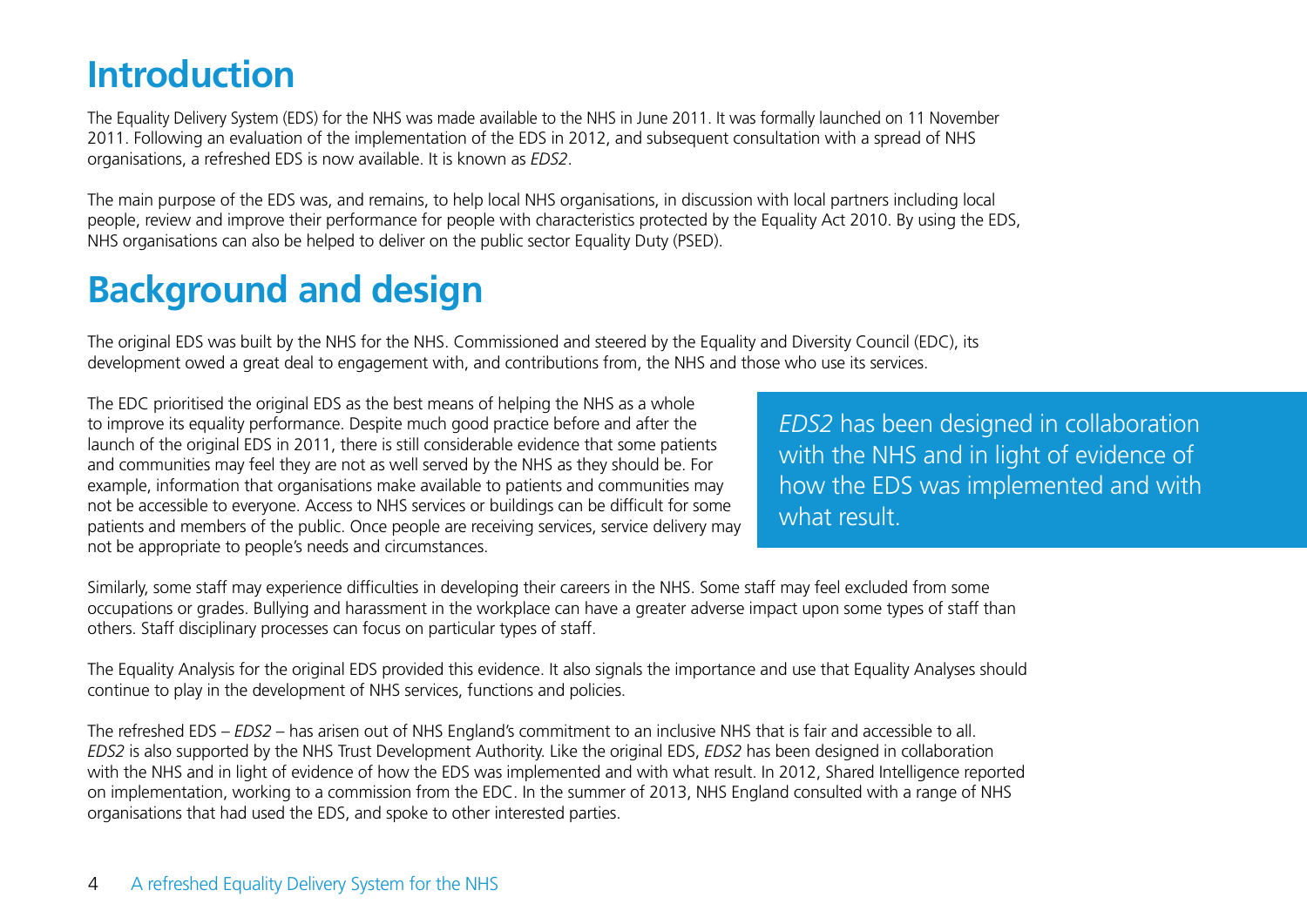For NHS England, work on the refreshed EDS was led by Dr Habib Naqvi, Senior Equality Manager, NHS England, supported by others in the Equality and Health Inequalities Team at NHS England. Much of the policy and practical work on the original EDS was carried out by Ray Warburton OBE, who at the time was a member of the NHS Equality Team at the Department of Health. Ray Warburton is currently Lay Vice Chair of NHS Lewisham Clinical Commissioning Group. In an entirely independent capacity, he assisted with the design of *EDS2*.

## **A slimmer and more flexible** *EDS2*

Based on the Shared Intelligence evaluation and NHS England's consultation, a refreshed EDS – *EDS2* – has been developed. It is more streamlined and simpler to use compared with the original EDS. Key findings from the evaluation and consultation are given in *Annex A*. How the outcomes of the original EDS compare with *EDS2* outcomes, plus other major changes, is shown in *Annex B* – there is much in common but some important changes.

## **A generic tool for NHS commissioners and providers**

*EDS2* is a generic tool designed for both NHS commissioners and NHS providers. As different NHS organisations apply *EDS2* outcomes to their performance, they should do so with regard to their specific roles and responsibilities. They may have to adjust the generic language of the outcomes to suit what they do. Moreover, NHS commissioners should apply *EDS2* in light of the performance of the providers they commission services from. It would be odd if, for example, a NHS clinical commissioning group (CCG) claimed to be performing well on a particular outcome, if its main providers were performing poorly on the same outcome. NHS commissioners might also ask private providers who provide NHS services for all or some of their patients, working under contracts to them, to use *EDS2* as appropriate.

As different NHS organisations apply *EDS2* outcomes to their performance, they should do so with regard to their specific roles and responsibilities.

NHS providers comprise a range of types – there are foundation trusts and providers in the process of acquiring foundation trust status. There are organisations providing primary care, community health services, ambulance services, and secondary and tertiary health services. Some organisations focus on particular health conditions, such as mental health or learning disability. Given this range of providers, it is anticipated that the generic outcomes of *EDS2* will need to be adapted to suit different providers' focus.

Commissioning Support Units (CSUs) provide a range of support services to CCGs. It is not appropriate to directly apply *EDS2* to CSUs. Issues for CSUs may arise when CCGs use *EDS2*. For example, if the EDS reveals shortcomings in the commissioning and procurement process, a CCG might look at how it has worked with its CSU to put appropriate contracts in place and monitor them.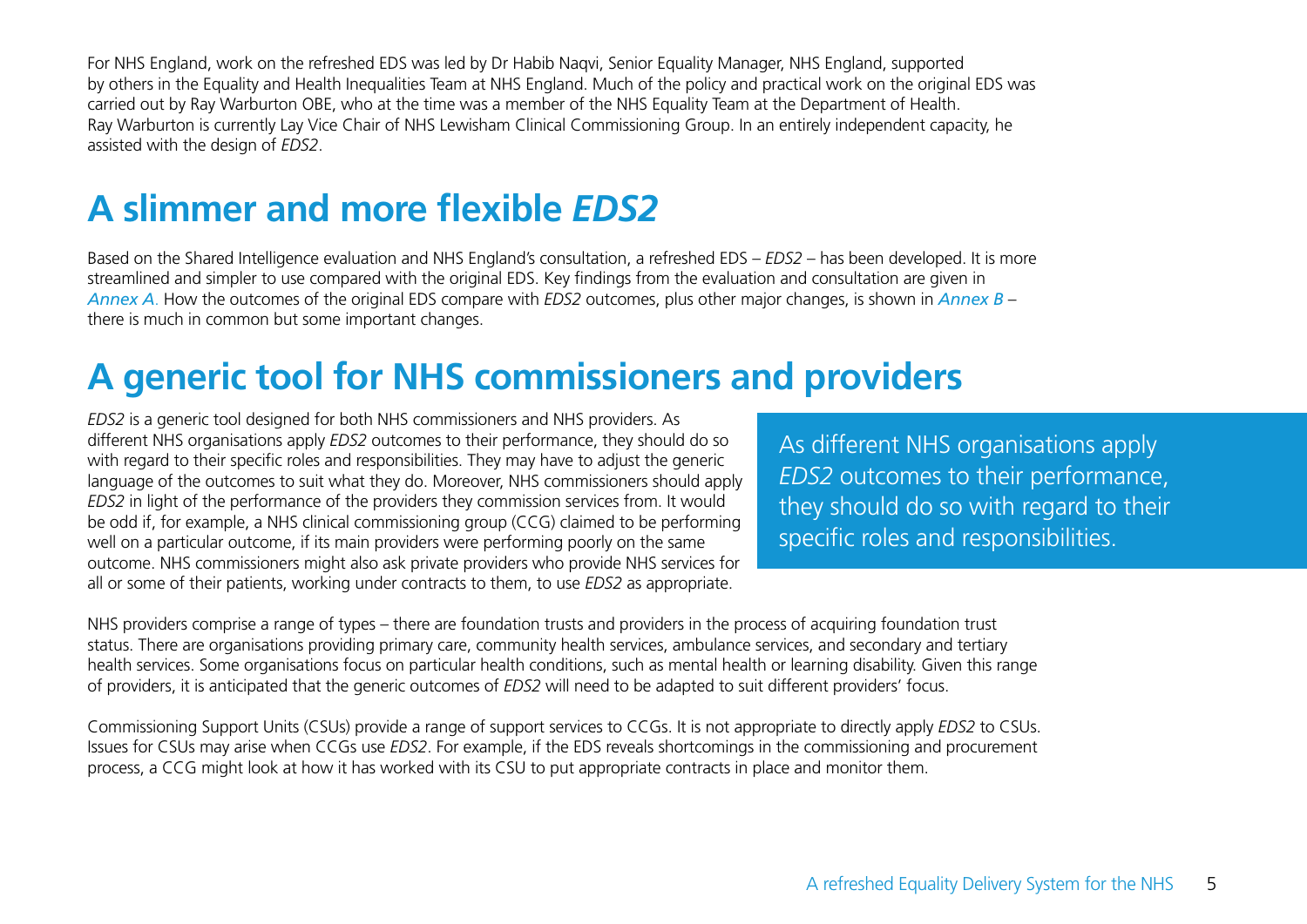### *EDS2* **outcomes**

At the heart of *EDS2* are 18 outcomes, against which NHS organisations assess and grade themselves. They are grouped under four goals, as shown in the table on the following page. These outcomes relate to issues that matter to people who use, and work in, the NHS. Among other things they support the themes of, and deliver on, the NHS Outcomes Framework, the NHS Constitution, and the Care Quality Commission's key inspection questions set out in "Raising standards, putting people first - Our strategy for 2013 to 2016". The "Outcomes and gradings" tables shown on pages 18 to 35 identify which national policy initiatives each outcome relates to and helps to deliver.

These outcomes relate to issues that matter to people who use, and work in, the NHS.

NHS organisations are advised to assess and grade their performance across all *EDS2*'s outcomes, except for when there is a compelling reason for being selective. Each year, starting in 2014, NHS England will identify one *EDS2* outcome where it believes concerted national effort is required in order for the NHS to improve its equality performance. Guidance and support will be provided for delivery on this outcome, and good practice will be shared. On rare occasions organisations may wish to focus on a subset of the 18 outcomes where there is local support for doing so, and local evidence that indicates that a focus on particular outcomes will be beneficial.

NHS organisations are encouraged to express *EDS2*'s outcomes in their own words and communicate them effectively to all local audiences, as they see fit. NHS England will share local adaptations of these outcomes with NHS organisations. An Easy Read version of the EDS will be produced and made available to the NHS.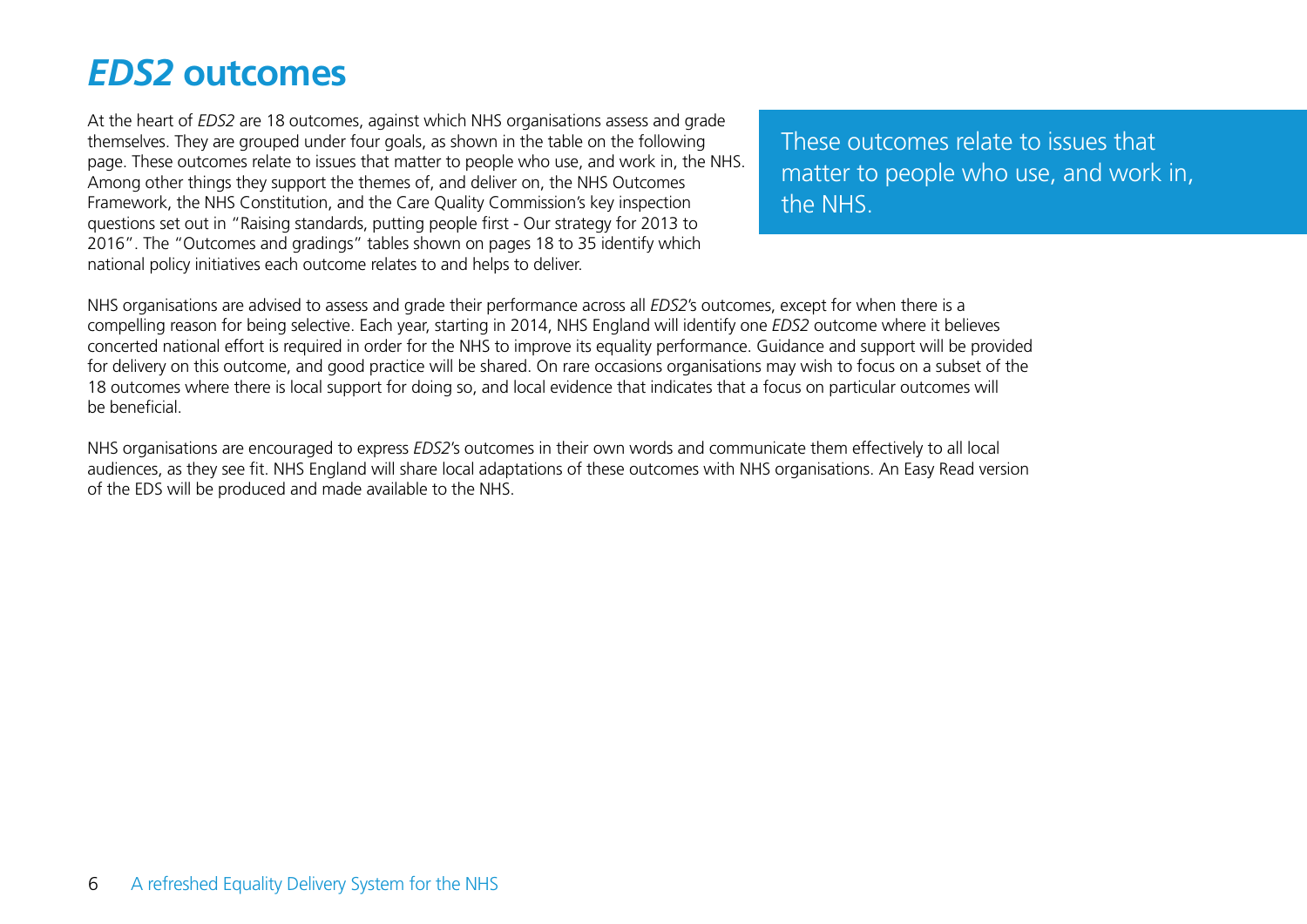### **The goals and outcomes of** *EDS2*

| Goal                                                | Number | <b>Description of outcome</b>                                                                                                                                    |
|-----------------------------------------------------|--------|------------------------------------------------------------------------------------------------------------------------------------------------------------------|
| <b>Better health</b><br>outcomes                    | 1.1    | Services are commissioned, procured, designed and delivered to meet the health needs of local communities                                                        |
|                                                     | 1.2    | Individual people's health needs are assessed and met in appropriate and effective ways                                                                          |
|                                                     | 1.3    | Transitions from one service to another, for people on care pathways, are made smoothly with everyone well-informed                                              |
|                                                     | 1.4    | When people use NHS services their safety is prioritised and they are free from mistakes, mistreatment and abuse                                                 |
|                                                     | 1.5    | Screening, vaccination and other health promotion services reach and benefit all local communities                                                               |
| <b>Improved</b><br>patient access<br>and experience | 2.1    | People, carers and communities can readily access hospital, community health or primary care services and should<br>not be denied access on unreasonable grounds |
|                                                     | 2.2    | People are informed and supported to be as involved as they wish to be in decisions about their care                                                             |
|                                                     | 2.3    | People report positive experiences of the NHS                                                                                                                    |
|                                                     | 2.4    | People's complaints about services are handled respectfully and efficiently                                                                                      |
|                                                     |        | <b>Continued on next page</b>                                                                                                                                    |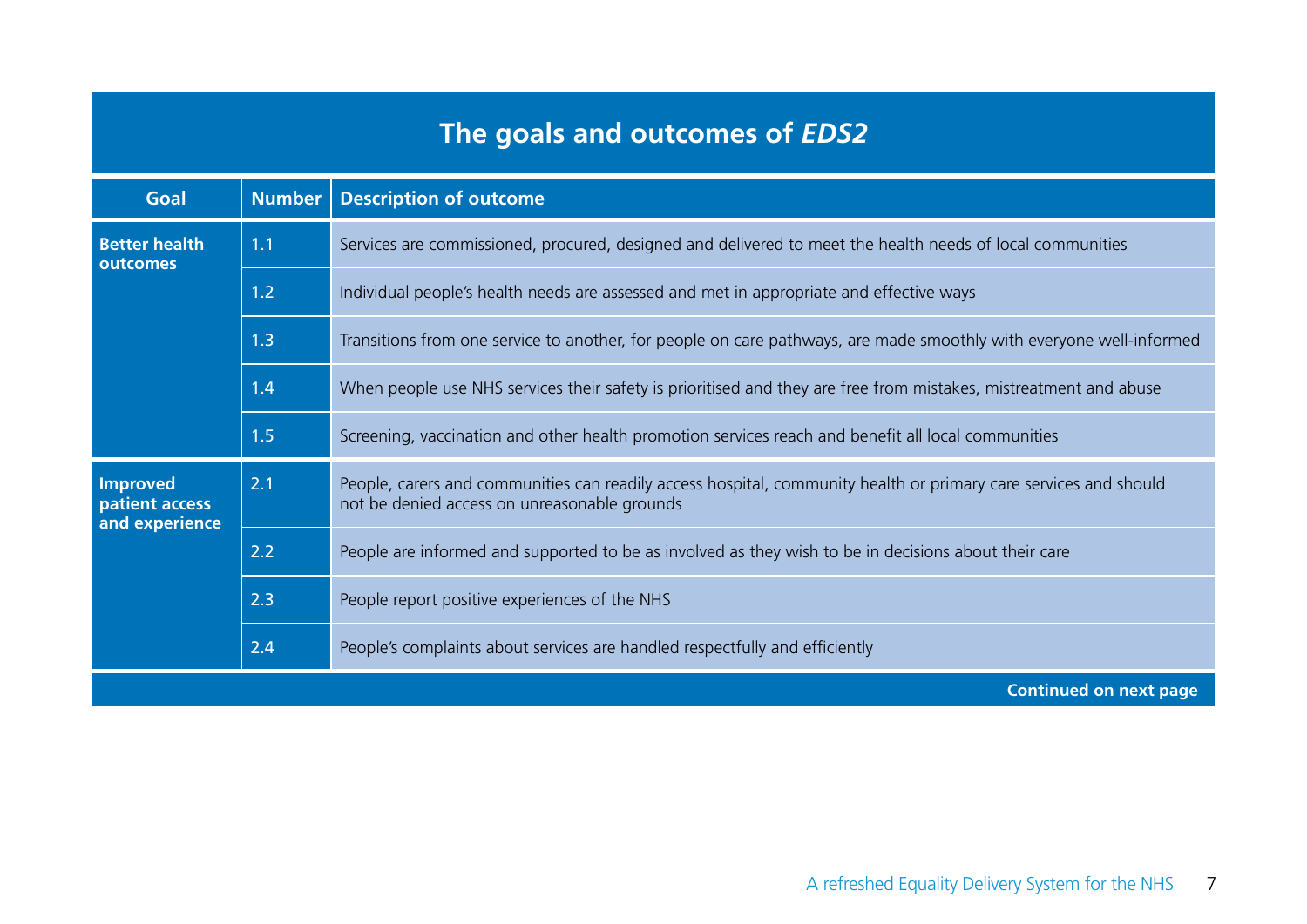|                                   |     | The goals and outcomes of EDS2 (continued)                                                                                                                   |
|-----------------------------------|-----|--------------------------------------------------------------------------------------------------------------------------------------------------------------|
| A representative<br>and supported | 3.1 | Fair NHS recruitment and selection processes lead to a more representative workforce at all levels                                                           |
| workforce                         | 3.2 | The NHS is committed to equal pay for work of equal value and expects employers to use equal pay audits to help<br>fulfil their legal obligations            |
|                                   | 3.3 | Training and development opportunities are taken up and positively evaluated by all staff                                                                    |
|                                   | 3.4 | When at work, staff are free from abuse, harassment, bullying and violence from any source                                                                   |
|                                   | 3.5 | Flexible working options are available to all staff consistent with the needs of the service and the way people lead their lives                             |
|                                   | 3.6 | Staff report positive experiences of their membership of the workforce                                                                                       |
| <b>Inclusive</b><br>leadership    | 4.1 | Boards and senior leaders routinely demonstrate their commitment to promoting equality within and beyond<br>their organisations                              |
|                                   | 4.2 | Papers that come before the Board and other major Committees identify equality-related impacts including risks, and<br>say how these risks are to be managed |
|                                   | 4.3 | Middle managers and other line managers support their staff to work in culturally competent ways within a<br>work environment free from discrimination       |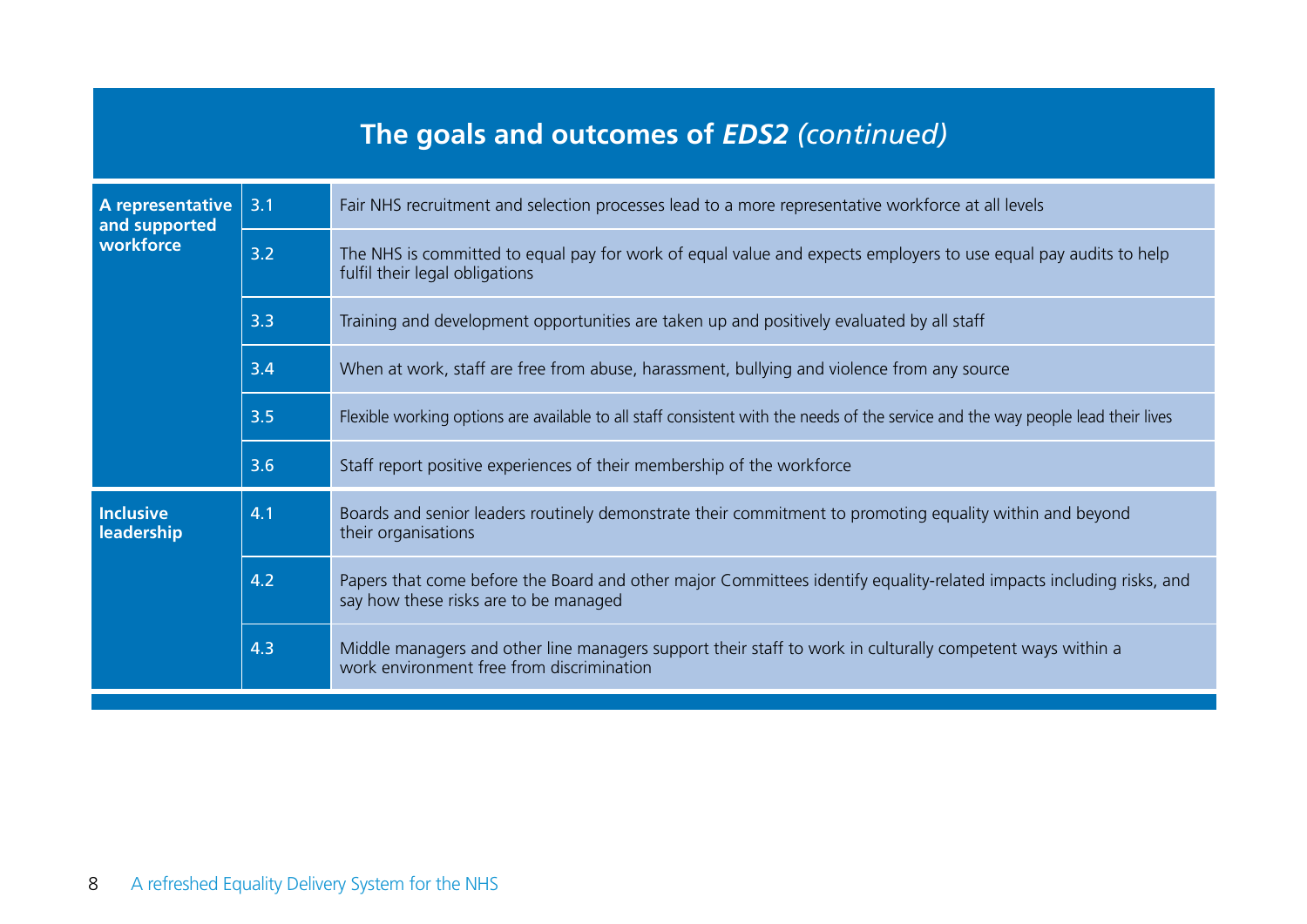## **An informed selective approach**

When using *EDS2*, it is suggested that, based on evidence and insight, organisations might wish to be selective in their choice of services they review and, where there is a strong local need to do so, the *EDS2* outcomes that services are assessed and graded against. Organisations might also look at particular aspects of protected characteristics. The premise is that a focus on all services across all outcomes for all aspects of all protected characteristics can be overwhelming and unmanageable. It is much better to manage a comprehensive implementation of *EDS2* over three to five years, through the use of informed selective choices at any one time.

Where such choices are made, organisations should not just focus on challenges, problems and concerns but also on situations where progress is being made and good practice can be shared and spread. Often as much can be learnt from what is working well as from what is not working so well. Spreading good practice should become a key part of *EDS2* implementation, as well as tackling problems.

When taking a selective approach, organisations should seek the agreement of local stakeholders including advice on the selections that are made. Choices should embrace a proportionate mix of progress and good practice, on the one hand, and challenges, problems and concerns, on the other. Otherwise a distorted picture of an organisation's performance may be given.

## **Engagement with local stakeholders**

Without engagement with local stakeholders *EDS2* will not work. Engagement refers to the process of getting local stakeholders involved in important decisions about the planning, developing, commissioning, management and delivery of health services in a sustained way. For staff, engagement also means helping to plan, develop and manage working environments, and activities that aim to improve working lives.

Typically local stakeholders comprise: patients, carers, members of local community groups, other members of the public, representatives of local voluntary and community organisations, NHS staff and representatives of staff-side organisations. By working in partnership with voluntary and community sectors, NHS organisations can often engage more effectively with a wide range of local communities including marginalised and seldom-heard groups.

In discussion with local stakeholders, NHS organisations are advised to base their approaches to engagement on the following authoritative guidance:

- "Community engagement: public health guidance 9", National Institute for Health and Clinical Excellence, February 2008
- "A dialogue of equals", Department of Health, 2009
- "Inclusion health: evidence pack", Social Care Task Force and Department of Health, March 2010
- "Good engagement practice for the NHS", NHS Midlands and East, January 2012
- "Statutory Guidance on Joint Strategic Needs Assessments and Joint Health and Wellbeing Strategies", Department of Health, 2013
- "NHS terms and conditions of service handbook", Amendment number 29 Pay Circular (AforC) 3/2013, NHS Staff Council, 2013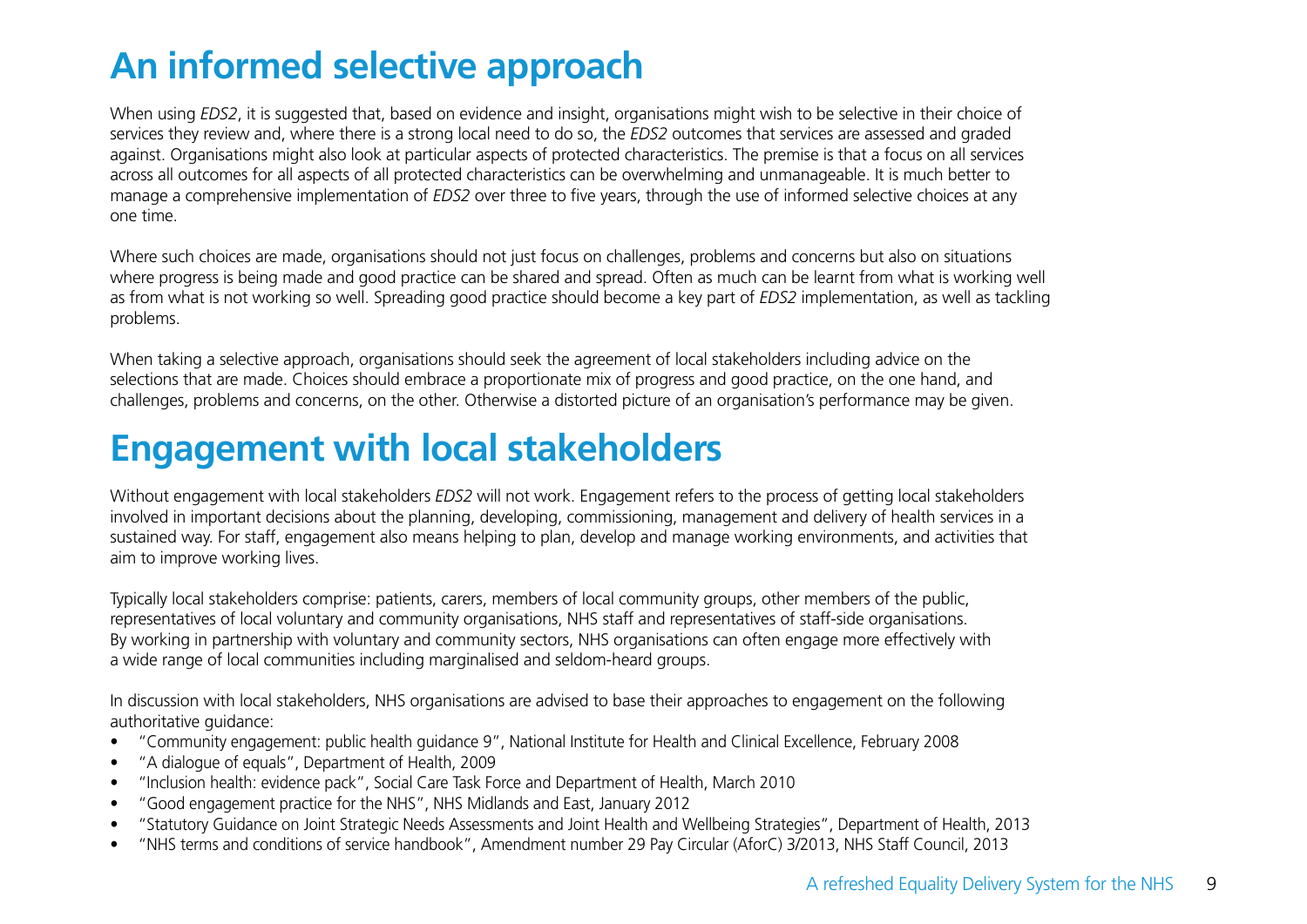## **People covered by** *EDS2*

*EDS2* should be applied to people whose characteristics are protected by the Equality Act 2010. The nine characteristics are as follows:

- Age
- **Disability**
- Gender re-assignment
- Marriage and civil partnership
- Pregnancy and maternity
- Race including nationality and ethnic origin
- Religion or belief
- Sex
- Sexual orientation

NHS organisations should refer to the Equality Act and related guidance for a full understanding of the protected characteristics.

NHS organisations should refer to the Equality Act and related guidance for a full understanding of the protected characteristics. In particular, they should note that:

- Within each characteristic the risk of discrimination is greater for some people who use or work in the NHS than others. For example, with regard to "age", older people can be at greater risk of discrimination than middle-aged people in certain circumstances. With regard to sexual orientation, lesbian, gay and bisexual people can be at greater risk than heterosexual people in certain circumstances.
- The protected characteristic of "disability" is wide and includes a range of physical and sensory impairments, learning disabilities, mental health conditions and long-term conditions. Issues of fairness may arise differently for people with different types of disability.

The implication of the points made above is that NHS organisations should choose which aspect of each protected characteristic to focus on when using *EDS2*. (It does not mean that NHS organisations can choose between the protected characteristics, covering some but not others.) Local insight and evidence, and discussion with local stakeholders, should inform the choice. At any one time, assessing and grading the performance of NHS organisations across all the aspects of each protected characteristic will not be useful if it draws attention away from either significant progress or the most serious inequalities. However, it would be sensible for NHS organisations to ensure that all aspects of all characteristics are explored in the longer-term, in a balanced way.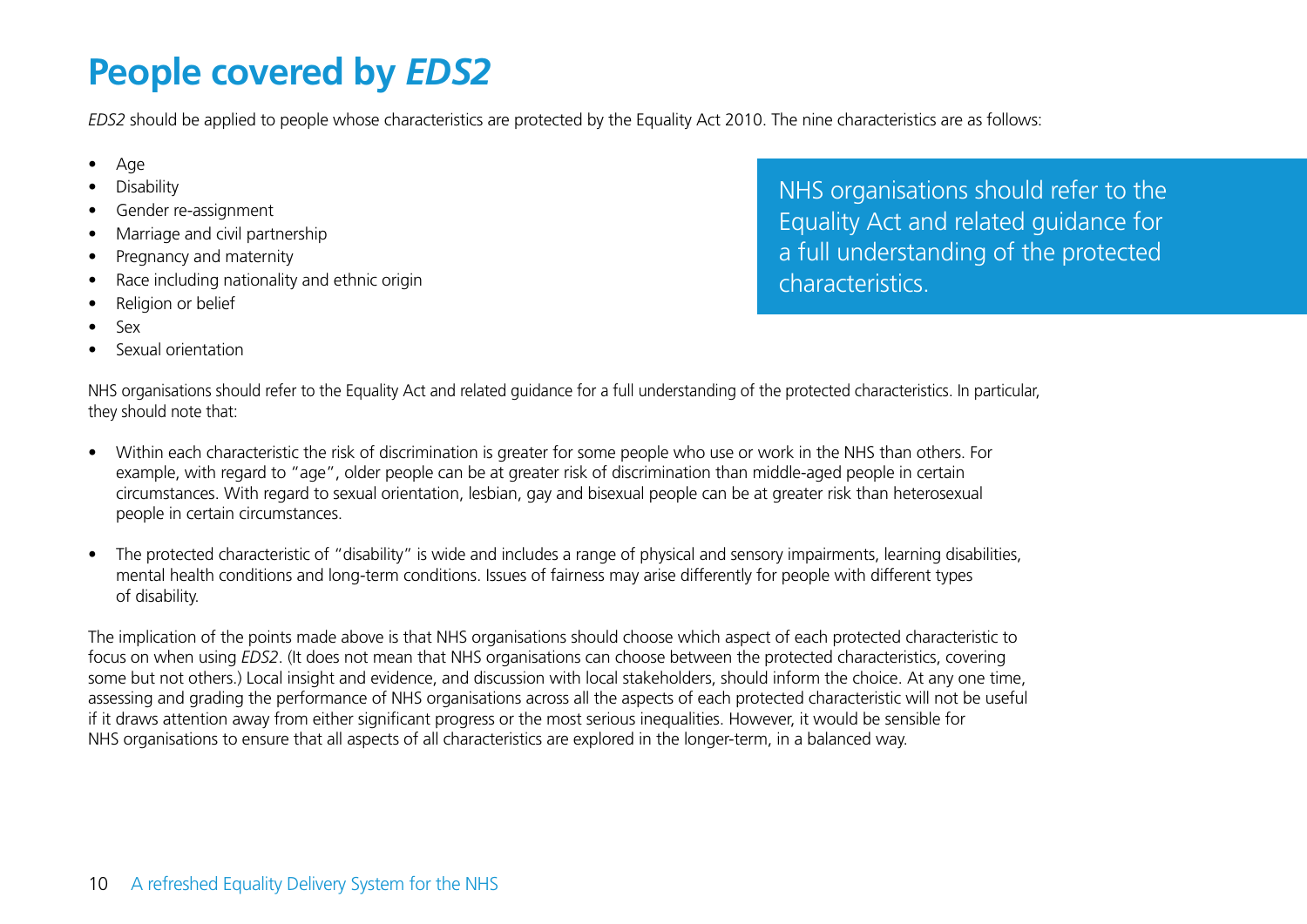## **Other disadvantaged groups**

*EDS2* can also be readily applied to people from other disadvantaged groups, including people who fall into "Inclusion Health" groups, who experience difficulties in accessing, and benefitting from, the NHS. "Inclusion Health" was defined in a Social Care Task Force and Department of Health publication of 2010.

These other disadvantaged groups typically include but are not restricted to:

- People who are homeless
- People who live in poverty
- People who are long-term unemployed
- People in stigmatised occupations (such as women and men involved in prostitution)
- People who misuse drugs
- People with limited family or social networks
- People who are geographically isolated

Applying *EDS2* to disadvantaged groups is likely to support organisations to deliver on aspects of their health inequalities work.

As with the protected groups, NHS organisations may assess and grade how well other disadvantaged groups fare compared with people overall, with a view to improving NHS performance, where there is local evidence that indicates the need to do so. For some of the above groups there are significant overlaps with people whose characteristics are protected by the Equality Act. These links should be borne in mind when work on either protected or other disadvantaged groups is taken forward.

There is also a clear connection between the difficulties in using the NHS experienced by other disadvantaged groups and the broader health inequalities agenda that NHS organisations and local authorities, including public health departments, have been tackling for many years. Under the Health and Social Care Act 2012, clinical commissioning groups must, in the exercise of their functions, have regard to the need to (a) reduce inequalities between patients with respect to their ability to access health services, and (b) reduce inequalities between patients with respect to the outcomes achieved for them by the provision of health services. The Marmot Review, "Fairer society healthier lives" 2010, proposed universal action to reduce the steepness of the "social gradient" of health inequalities, but with a scale and intensity that is proportionate to the level of disadvantage.

Applying *EDS2* to disadvantaged groups is likely to support organisations to deliver on aspects of their health inequalities work.

## **Human Rights Act 1998**

Human rights and principles of equality should never be a secondary consideration in the provision of NHS services or in the development of the workforce. The five FREDA principles – Fairness, Respect, Equality, Dignity and Autonomy – have been developed to provide general principles that the NHS should aspire to.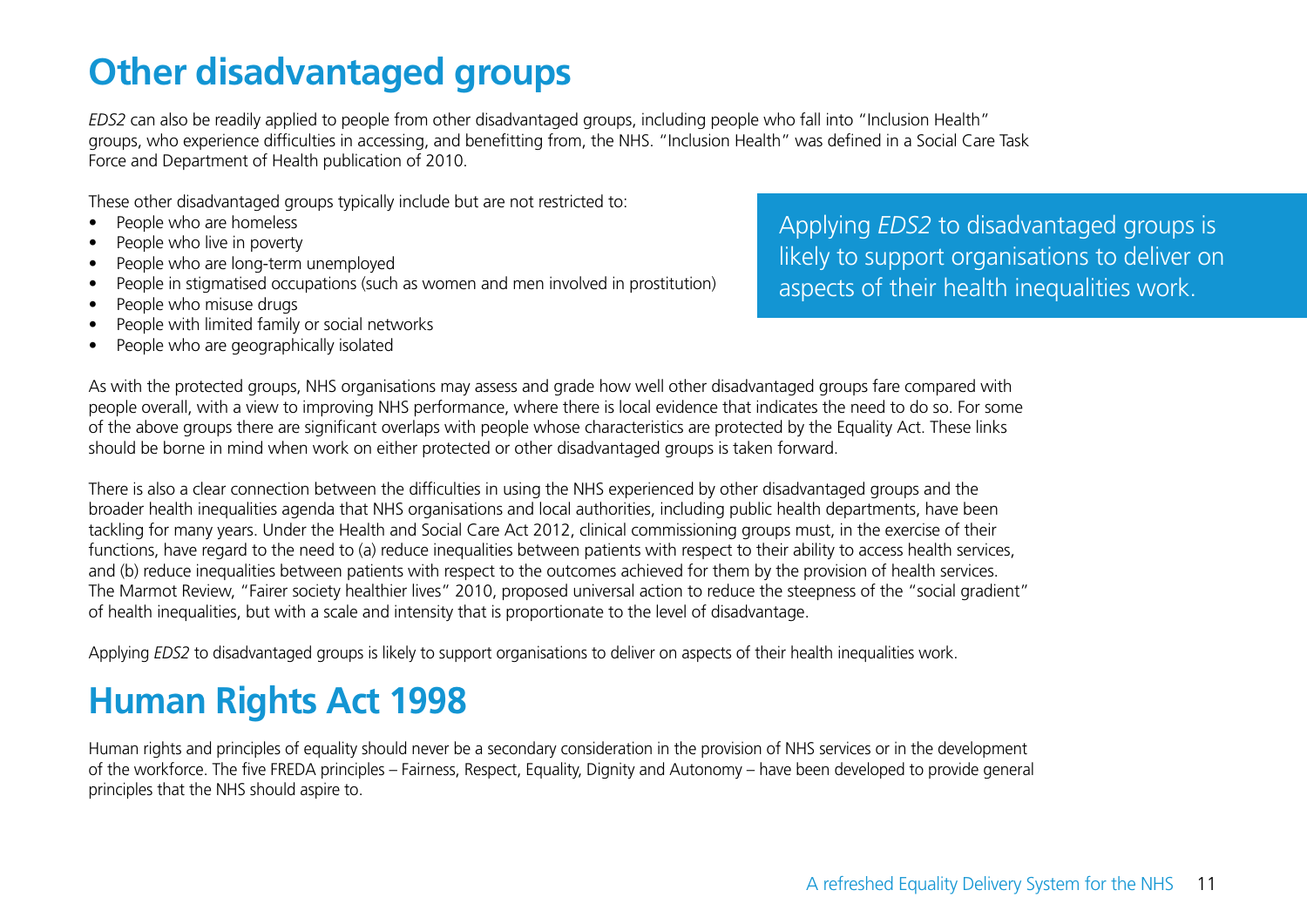[Please note that the FREDA principles provide a useful overview of the general principles underpinning a human rights-based approach. Compliance with the FREDA principles will not ensure that an NHS organisation is acting in accordance with the Human Rights Act. Organisations must seek their own legal advice on this point.]

The FREDA principles readily relate to *EDS2*'s outcomes.

- Fairness is at the heart of *EDS2*. For example, fair NHS recruitment and selection processes can lead to a more representative workforce at all levels (outcome 3.1).
- Respect is intrinsic to a number of *EDS2* outcomes including making sure that people's complaints about services are handled respectfully and efficiently (outcome 2.4).
- Equality underpins *EDS2*. For example, services should be commissioned, procured, designed and delivered to meet the health needs of all local communities (outcome 1.1).
- Dignity is a core part of patient care and the treatment of staff. For example, when at work, staff should be free from abuse, harassment, bullying and violence from any source (outcome 3.4).
- Autonomy is last but not least. For example, people should be informed and supported to be as involved as they wish to be in decisions about their care (outcome 2.2).

## **The public sector Equality Duty**

Using *EDS2* can help organisations respond to the public sector Equality Duty (PSED). It can help them to meet the general duty to eliminate discrimination, harassment and victimisation; advance equality of opportunity; and foster good relations. Its use can also help NHS organisations to meet the specific duties of the PSED, namely to:

- Publish information to demonstrate compliance with the PSED at least annually, starting by 31 January 2012
- Prepare and publish specific and measurable equality objectives at least every four years starting by 6 April 2012. (Note: CCGs were required to set their equality objectives by 13 October 2013.)

By using evidence and insight to assess and grade their equality performance, NHS organisations can generate much of the information they will require to demonstrate compliance with the PSED.

The assessment and grading of *EDS2* outcomes can also support NHS organisations when setting their equality objectives, by casting light on particular progress and/or problems for people with protected characteristics.

## **Positive action and the spreading of good practice**

Much equality work in recent years has focused on positive action. That is, action is concentrated on people from particular protected groups so that they may access, and benefit from, services to the same extent as people overall. *EDS2* can be used to identify opportunities for such positive action. But organisations are advised to consider how learning from taking positive action can be applied to, and benefit,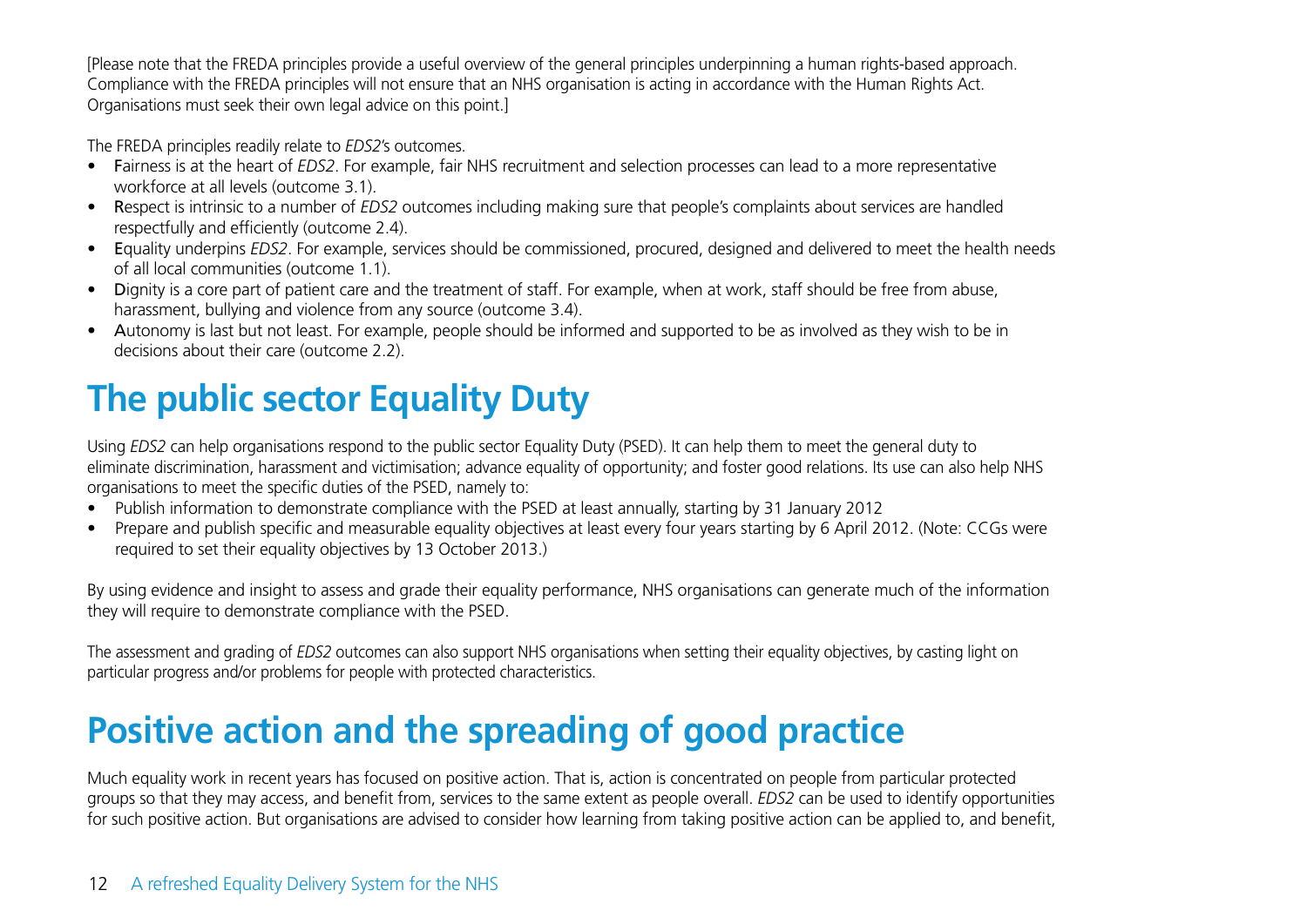people who use the NHS or work in the NHS, as a whole. In this way valuable lessons can be spread, improvements can be extended beyond people with protected characteristics, and a wide range of people will see something in positive action for them.

In this context, communicating and explaining positive action will become far easier. It is often said for particularly marginalised and seldom-heard groups, that if improvements can be made to their access to, and use of, services, then improvements can be readily achieved for many other people.

### **How** *EDS2* **works – the steps for implementation**

Bearing in mind that NHS organisations should make *EDS2* work for them, and adapt its processes and content to suit their local needs and circumstances, the following two pages suggest the nine steps that NHS organisations should consider taking when implementing *EDS2*. NHS organisations should consider making the steps available to local stakeholders, re-phrasing them differently if that would help to get key messages across.

The steps are inter-related and, by and large, sequential. All the steps are important but good governance linked to mainstream business, inclusive engagement with a wide range of stakeholders, and the use of a range of evidence and insight provide solid foundations for successful *EDS2* implementation.

In summary the steps are as follows:

- 1. Confirm governance arrangements and leadership commitment
- 2. Identify local stakeholders
- 3. Assemble evidence
- 4. Agree roles with the local authority
- 5. Analyse performance
- 6. Agree grades
- 7. Prepare equality objectives and more immediate plans
- 8. Integrate equality work into mainstream business planning
- 9. Publish grades, equality objectives and plans

As already stated, a selective but balanced approach to which services are assessed and graded using *EDS2* is recommended. A proportionate mix of services where equality-related progress has been made, and services where equality-related problems persist, will give an accurate picture of most NHS organisations.

NHS organisations should make *EDS2* work for them, and adapt its processes and content to suit their local needs and circumstances.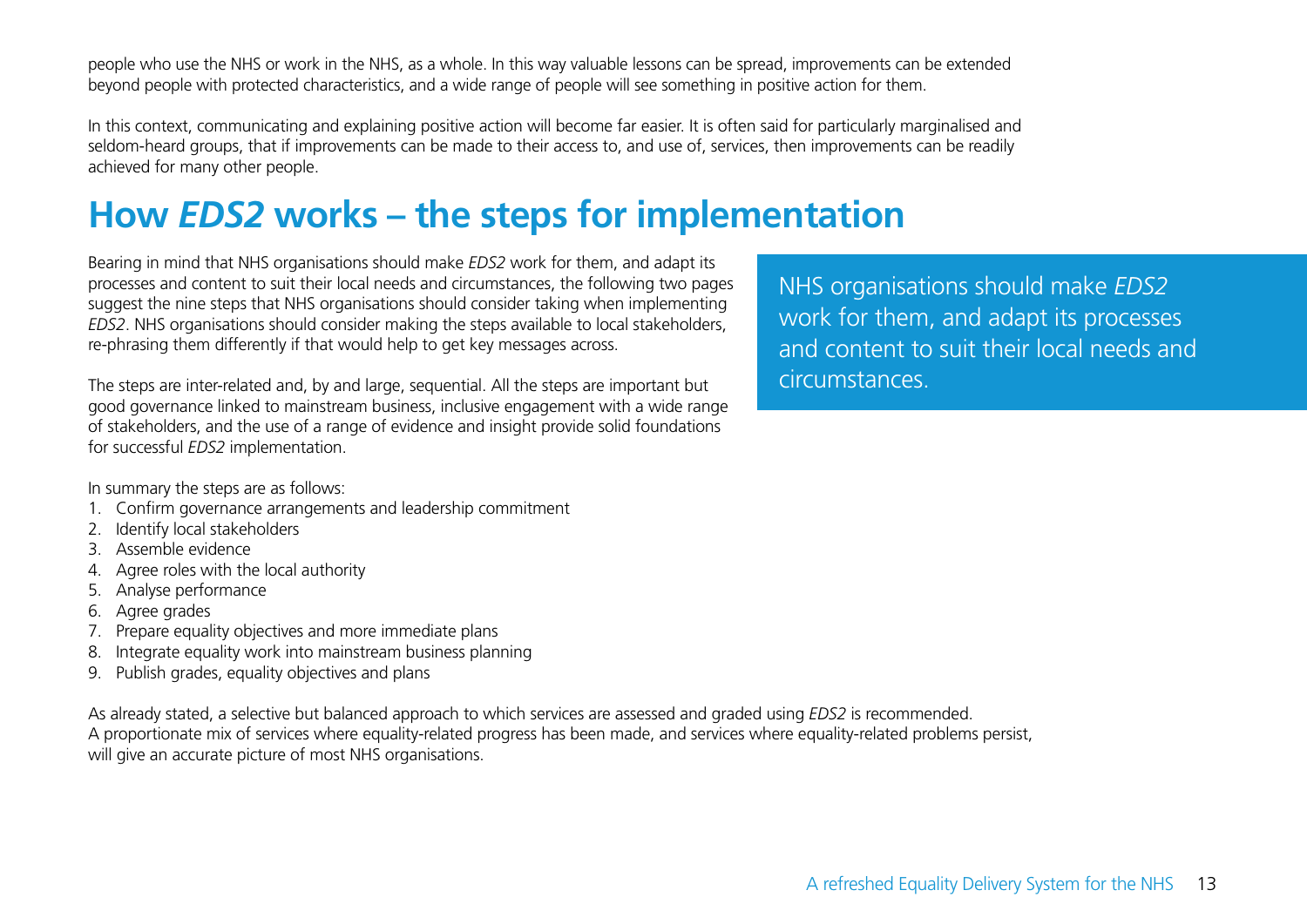|               | <b>EDS2 - Overview - Steps for Implementation</b>                                                                                                                                                                                                                                                                                                                                                                                                                                                                                                                                                                                                                                                                                                                                                                                                                                                                                                                                                                                                                                                                                                                                                                                                                          |
|---------------|----------------------------------------------------------------------------------------------------------------------------------------------------------------------------------------------------------------------------------------------------------------------------------------------------------------------------------------------------------------------------------------------------------------------------------------------------------------------------------------------------------------------------------------------------------------------------------------------------------------------------------------------------------------------------------------------------------------------------------------------------------------------------------------------------------------------------------------------------------------------------------------------------------------------------------------------------------------------------------------------------------------------------------------------------------------------------------------------------------------------------------------------------------------------------------------------------------------------------------------------------------------------------|
| Step 1        | <b>Confirm governance arrangements and leadership commitment</b><br>NHS organisations should confirm their governance arrangements for using EDS2. Good governance is typified by two key attributes.<br>First, the inclusion of members of the public, patients, carers, governors and members where relevant, communities, staff networks,<br>staff-side organisations and local authority partners in governance structures. Second, by locating EDS2 governance within existing<br>mainstream governance structures. In this way, use of EDS2 is not separate and isolated from mainstream business.<br>At the outset, before organisations attempt to use EDS2, their Boards and senior leaders should confirm their own commitment to,<br>and vision for, services with fair access and equivalent outcomes for people who use services, and workplaces where people can thrive<br>based on their talent. They should stress that promoting equality is everyone's business, and that no one organisation or stakeholder<br>can work in isolation from others in making progress. Some of EDS2's outcomes challenge the leadership of NHS organisations to<br>positively demonstrate their commitment to equality and the values that underpin the NHS Constitution. |
| <b>Step 2</b> | <b>Identify local stakeholders</b><br>NHS organisations should identify those local stakeholders that will need to be involved in EDS2 use. For EDS2 to be effective, these local<br>stakeholders should include patients, carers, members of community groups, other members of the public, representatives of voluntary<br>and community organisations, NHS staff and representatives of staff-side organisations, and encompass all protected groups. CCGs<br>should involve member practices and their patient forums. For NHS foundation trusts, the local stakeholders include their governors,<br>representative memberships and staff. Specific local stakeholders may vary depending on the particular EDS2 outcomes which are<br>explored and in what way. Local stakeholders can help organisations to word EDS2 outcomes in down-to-earth ways.                                                                                                                                                                                                                                                                                                                                                                                                                |
| Step 3        | <b>Assemble evidence</b><br>NHS organisations should assemble evidence for analysing their equality performance. They should consider gaps in evidence and how<br>they can be filled. The evidence should draw on JSNAs (Joint Strategic Needs Assessments), public health intelligence, CQC<br>registration evidence, NHS Outcomes Framework data, surveys of patient and staff experience, workforce data and reports, their own<br>equality monitoring and demographic data, local Healthwatch insight, and complaints and PALS data. As long as it is reliable and<br>valid, the evidence can be quantitative or qualitative. Early insight and evidence can help to determine which EDS2 outcomes, which<br>services, and which aspects of each protected group, are explored and how.                                                                                                                                                                                                                                                                                                                                                                                                                                                                                |
| Step 4        | Agree roles with the local authority<br>NHS organisations should agree the part that local Healthwatch organisations, health and wellbeing boards, and public health and<br>other parts of the local authority will play in EDS2 use. The role of local Healthwatch organisations can be pivotal in making EDS2<br>work well.                                                                                                                                                                                                                                                                                                                                                                                                                                                                                                                                                                                                                                                                                                                                                                                                                                                                                                                                              |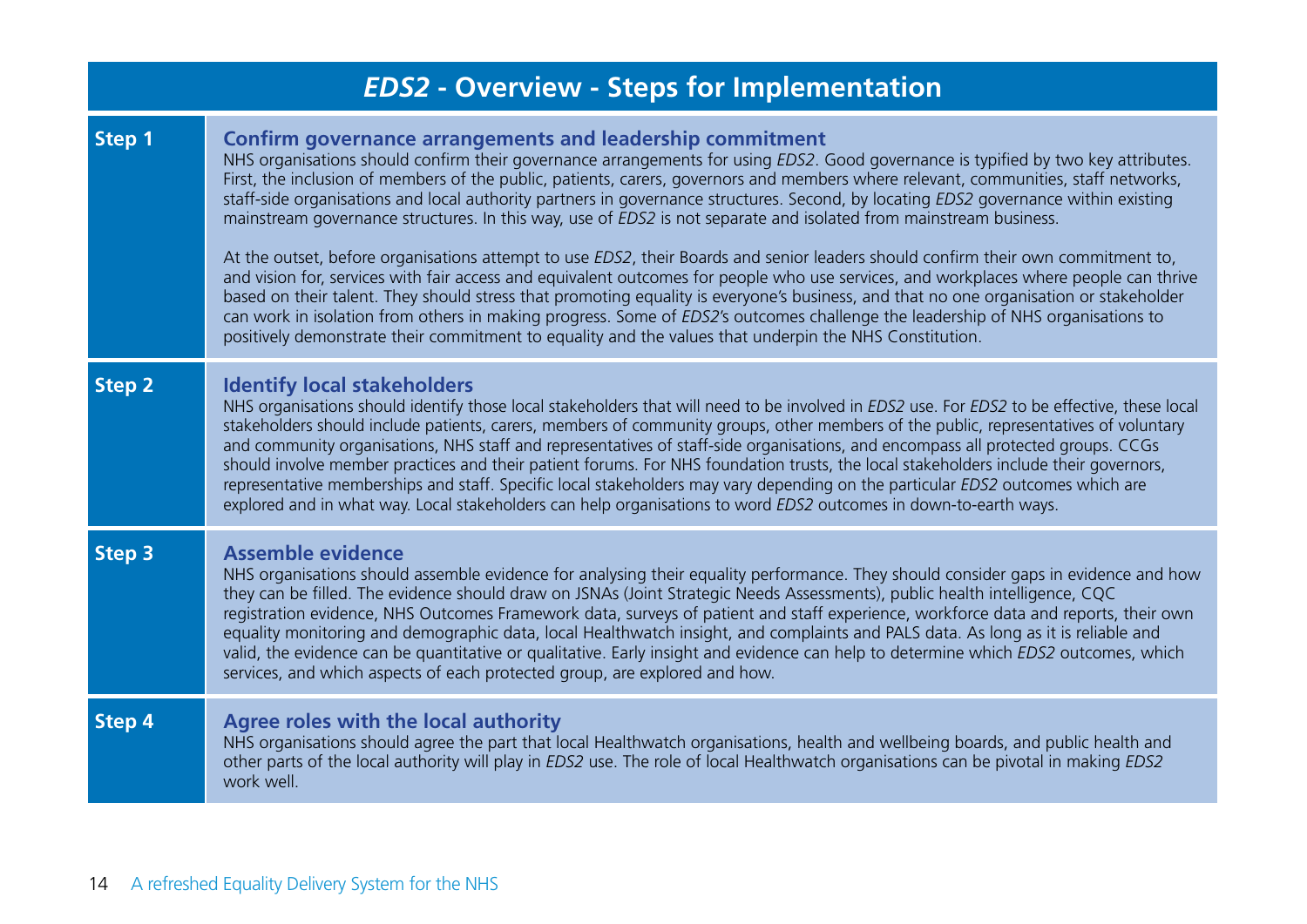| Step 5        | <b>Analyse performance</b><br>With local stakeholders, organisations should analyse their performance on each or most EDS2 outcomes, perhaps focusing on a few<br>specific issues, taking account of each relevant protected group. Organisations should share the evidence they have assembled (at<br>Step 3) with their local stakeholders in accessible formats, so that local stakeholders can play their part in the analysis of performance<br>and setting of equality objectives. See "Assessing and grading performance" and "Outcome and grading tables" below.                                                                                                                                                                                                                                                                                                                                                                      |
|---------------|-----------------------------------------------------------------------------------------------------------------------------------------------------------------------------------------------------------------------------------------------------------------------------------------------------------------------------------------------------------------------------------------------------------------------------------------------------------------------------------------------------------------------------------------------------------------------------------------------------------------------------------------------------------------------------------------------------------------------------------------------------------------------------------------------------------------------------------------------------------------------------------------------------------------------------------------------|
| Step 6        | <b>Agree grades</b><br>Based on these analyses, organisations and local stakeholders should agree a grade for each assessed outcome. If there is a<br>disagreement about any grade, the views of local stakeholders should be given weight. Results can provide information to<br>demonstrate PSED compliance. See "Assessing and grading performance" and "Outcome and grading tables" below.                                                                                                                                                                                                                                                                                                                                                                                                                                                                                                                                                |
| Step 7        | Prepare equality objectives and more immediate plans<br>Using the grades across all assessed EDS2 outcomes as a starting point, organisations with local stakeholders should select no<br>more than four or five equality objectives for the coming business planning period. It is further advised that at least one equality<br>objective per EDS goal is chosen. But this is not a hard and fast rule. No doubt these equality objectives will focus on the most urgent<br>challenges. But EDS2 is not just a means for identifying equality objectives. It is a means for uncovering equality-related progress or<br>concerns in general, and the organisation may need to spread good practice or tackle the most pressing problems within or outside<br>the setting of equality objectives.                                                                                                                                             |
| <b>Step 8</b> | Integrate equality work into mainstream business planning<br>Work arising from the setting of equality objectives or more immediate plans should be integrated within organisations' mainstream<br>business planning processes. For example, organisations can report on this work within their NHS Integrated Plans, saying how they<br>will respond to the QIPP challenge.                                                                                                                                                                                                                                                                                                                                                                                                                                                                                                                                                                  |
| Step 9        | <b>Publish grades, equality objectives and plans</b><br>Grades, equality objectives or other equality improvement plans, plus subsequent progress, should be published locally by<br>organisations on their websites, in Annual Reports, and in other accessible ways. They should be shared with health and wellbeing<br>boards for comment and possible action. With agreement from all parties, grades and equality objectives or plans may be shared<br>by NHS commissioners and their local stakeholders with NHS England Area Teams for comment and possible action. Providers may<br>report their grades and equality objectives or plans with commissioners as part of contract monitoring processes. Where serious and/<br>or persistent concerns about providers relate to CQC's Essential Standards of Quality and Safety, CQC should be notified for possible<br>inclusion on CQC's Quality & Risk Profiles and potential action. |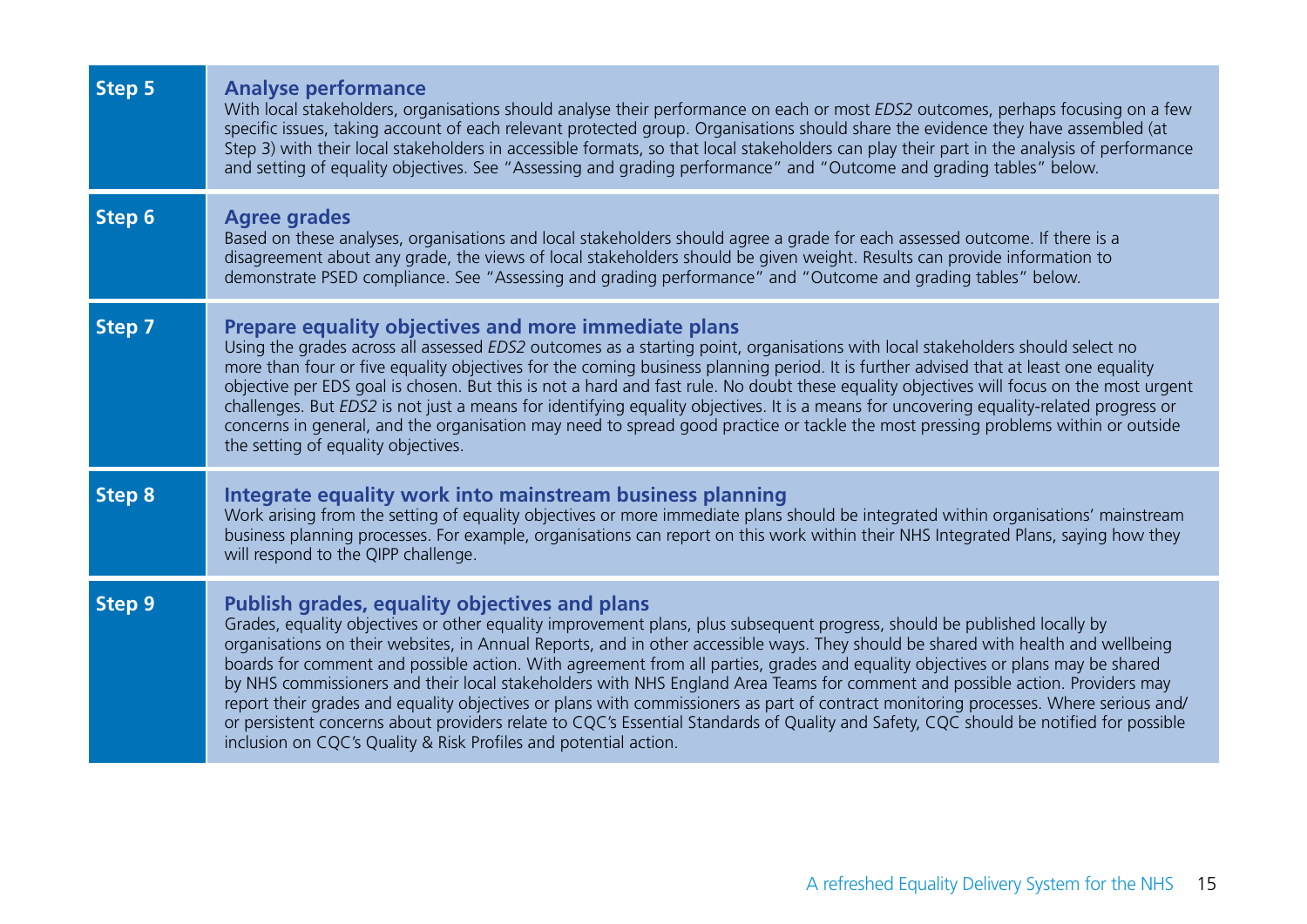## **Assessing and grading performance**

When assessing and grading performance on a particular outcome, NHS organisations can choose to look at just one or a few aspects of their work, rather than looking across the entirety of all they do. Within a protected characteristic, they might decide to focus on people most at risk, and/or for whom considerable progress has been made. It is advised that the aspects that are reviewed are ones where there is local evidence that suggests a significant equality-related concern; and/or where progress has been made and good practice can be spread. It is recommended, for the sake of balance, that a proportionate mix of progress and challenge is selected for assessment and grading. While at any one time, particular services or particular groups may be reviewed using *EDS2*, it is recommended that over a longer-term period (say three to five years), organisations should review all aspects of their work where there might be equality-related progress or challenge.

The key question is: how well do people from protected groups fare compared with people overall? There are four grades – underdeveloped, developing, achieving and excelling.

Essentially, there is just one factor for NHS organisations to focus on within the grading process. For most outcomes the key question is: *how well do people from protected groups fare compared with people overall?* There are four grades – undeveloped, developing, achieving and excelling.

In response to the question how well do people from protected groups fare compared with people overall, the answer is:

- Undeveloped if there is no evidence one way or another for any protected group of how people fare or …
- Undeveloped if evidence shows that the majority of people in only two or less protected groups fare well
- Developing if evidence shows that the majority of people in three to five protected groups fare well
- Achieving if evidence shows that the majority of people in six to eight protected groups fare well
- Excelling if evidence shows that the majority of people in all nine protected groups fare well

It is recommended that when using *EDS2*, organisations take stock of their engagement activities, and the availability and use of evidence, once all outcomes are graded. If an organisation and its local partners believe that engagement and/or evidence has been poor, the grades for all or some of the particular outcomes can be adjusted downwards. Quite how this happens is left to local discretion. Where engagement and evidence is assessed as poor, organisations should put improvement plans in place.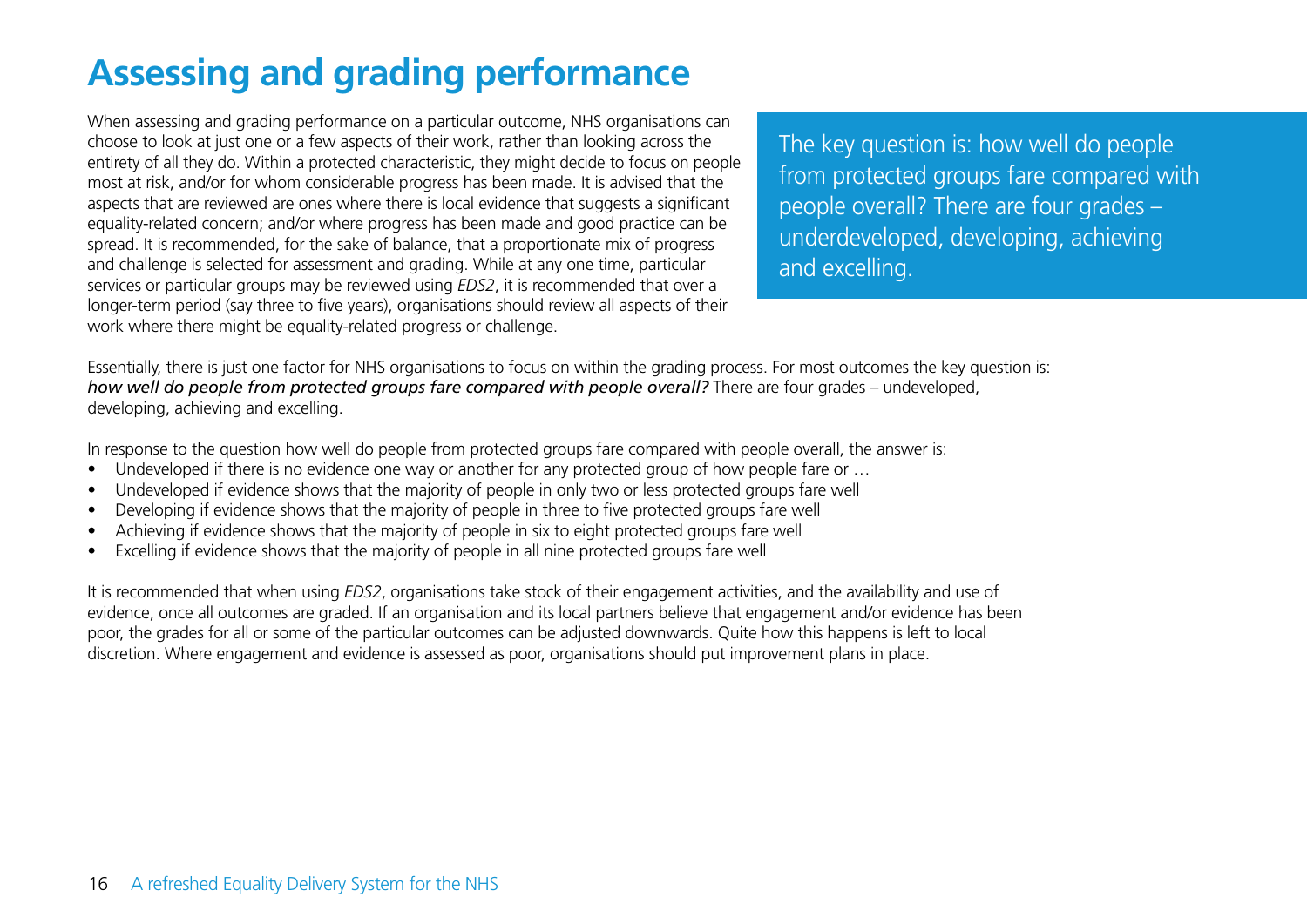The grades are broad and may not fully reflect the specific situation of individual organisations on some outcomes. If they wish, organisations may sub-divide a grade where there is a compelling local need to do so. For example, on a particular outcome an organisation could be borderline "achieving" while another could be "achieving" but close to "excelling". But such sub-divisions are probably best avoided as, for one thing, they suggest that the grading process is more accurate than it ever can be; and, for another thing, it complicates the grading process at the same time that *EDS2* is attempting to make it less complex.

*EDS2* is not a self-assessment tool. Performance should be assessed and graded by NHS organisations in discussion with local people and the workforce.

To help with the grading, national and local sources of evidence are given for each outcome. As NHS organisations use *EDS2*, NHS England will collate the particular pieces of evidence that are being used for specific outcomes, with a view to sharing good practice nationally.

*EDS2* is not a self-assessment tool. Performance should be assessed and graded by NHS organisations in discussion with local people and the workforce. The use of independent third parties to help with the assessment and grading is encouraged. Some NHS organisations have usefully turned to neighbouring NHS organisations for peer review. But other third parties such as local Healthwatch organisations and national bodies such as Stonewall and the Black and Minority Ethnic Health and Social Care Network can also be used.

Work on *EDS2* in particular, and equality in general, will only make an impact when it is located within mainstream business and governance structures, and when NHS Boards and senior leaders lead the way through not only what they say but also what they do within and outside of their organisations. Boards are encouraged to avail themselves of Board Leadership Programmes where the emphasis is on inclusive services and inclusive workforces.

### **Outcomes and grading tables**

Matrices for the 18 *EDS2* outcomes, plus instructions on how evidence and insight should be graded are given in the following set of tables.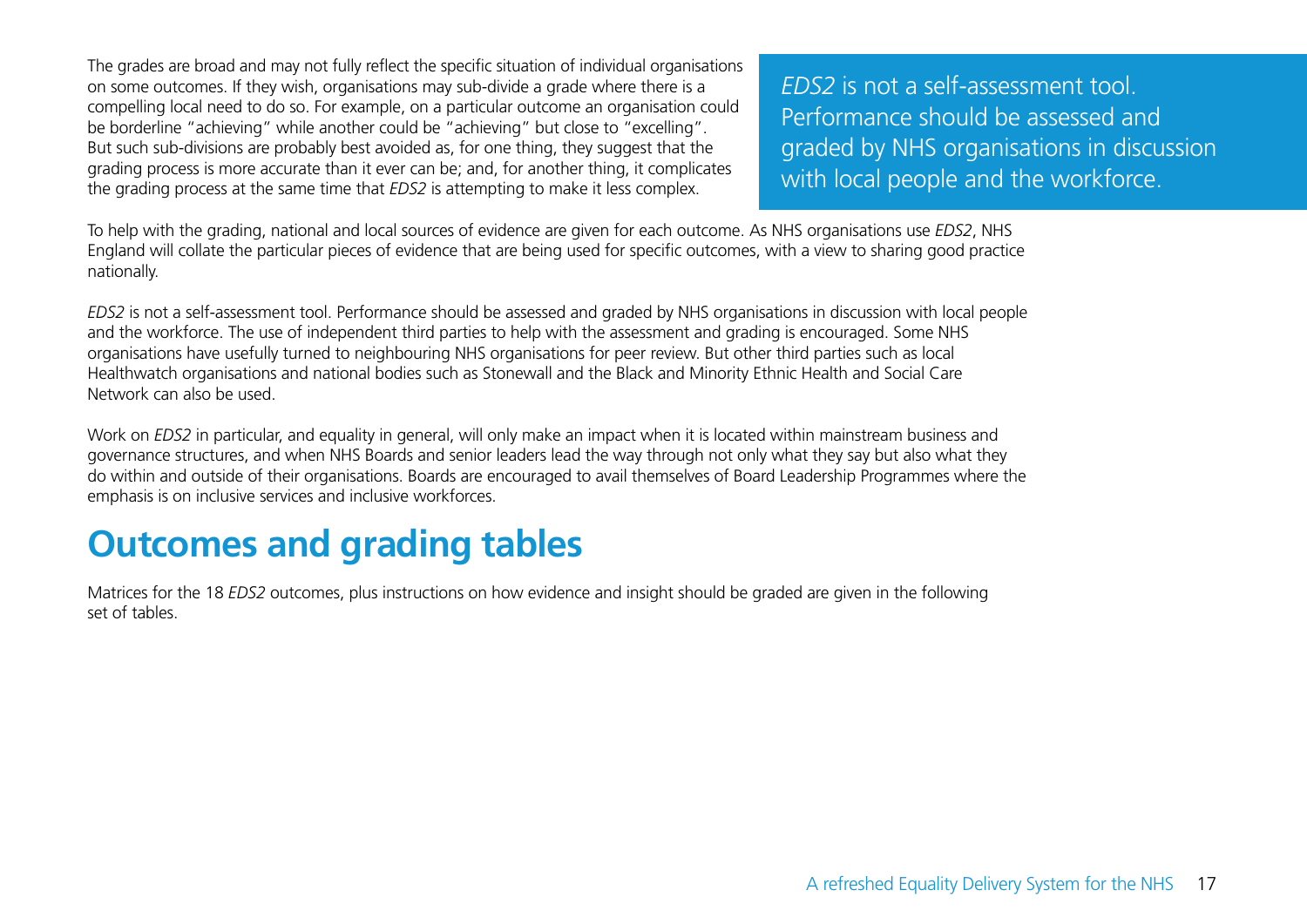Goal: Better health outcomes Reference Number: 1.1

#### Outcome: Services are commissioned, procured, designed and delivered to meet the health needs of local communities

#### Your organisation's approach:

- For this outcome, commissioners should focus on commissioning and procurement of services, and providers on design and delivery
- Use your own words to phrase the outcome for local purposes and different audiences
- Choose one or more care setting or service where evidence or insight suggests that there is significant local equality progress or challenge for local communities in the way services are commissioned, procured, designed and delivered
- For all protected groups assess and grade how well services are commissioned, procured, designed and delivered. If needs be, choose specific types of people within each protected group, where key lessons can be learnt and applied

| Grading | Undeveloped                                                                                                     | <b>Developing</b>                                                           | Achieving                                                              | <b>Excelling</b>                                                      |
|---------|-----------------------------------------------------------------------------------------------------------------|-----------------------------------------------------------------------------|------------------------------------------------------------------------|-----------------------------------------------------------------------|
|         | People from all protected<br>groups fare poorly compared<br>with people overall OR<br>evidence is not available | People from only some<br>protected groups fare as<br>well as people overall | People from most<br>protected groups fare as well<br>as people overall | People from all<br>protected groups fare as<br>well as people overall |

Sources of evidence for grading may include: Corporate strategies; QIPP business cases; contracts; JSNAs; NHS patient surveys; GP patient surveys; Quality Accounts; Healthwatch and PALS; Friends & Family Test.

This outcome supports the delivery of the following national policies and initiatives:

- NHS Outcomes Framework: Goal 2 "Enhancing the quality of life for people with long-term conditions" and Goal 3 "Helping people recover from episodes of ill-health or following injury"
- NHS Constitution principle: "The NHS provides a comprehensive service, available to all irrespective of gender, race, disability, age, sexual orientation, religion, belief, gender reassignment, pregnancy and maternity or marital or civil partnership status"
- NHS Constitution patient and public right: "You have the right to expect your local NHS to assess the health requirements of the local community and to commission and put in place services to meet those needs where considered necessary"
- CQC's key inspection questions: Are services effective? Are services responsive to people's needs?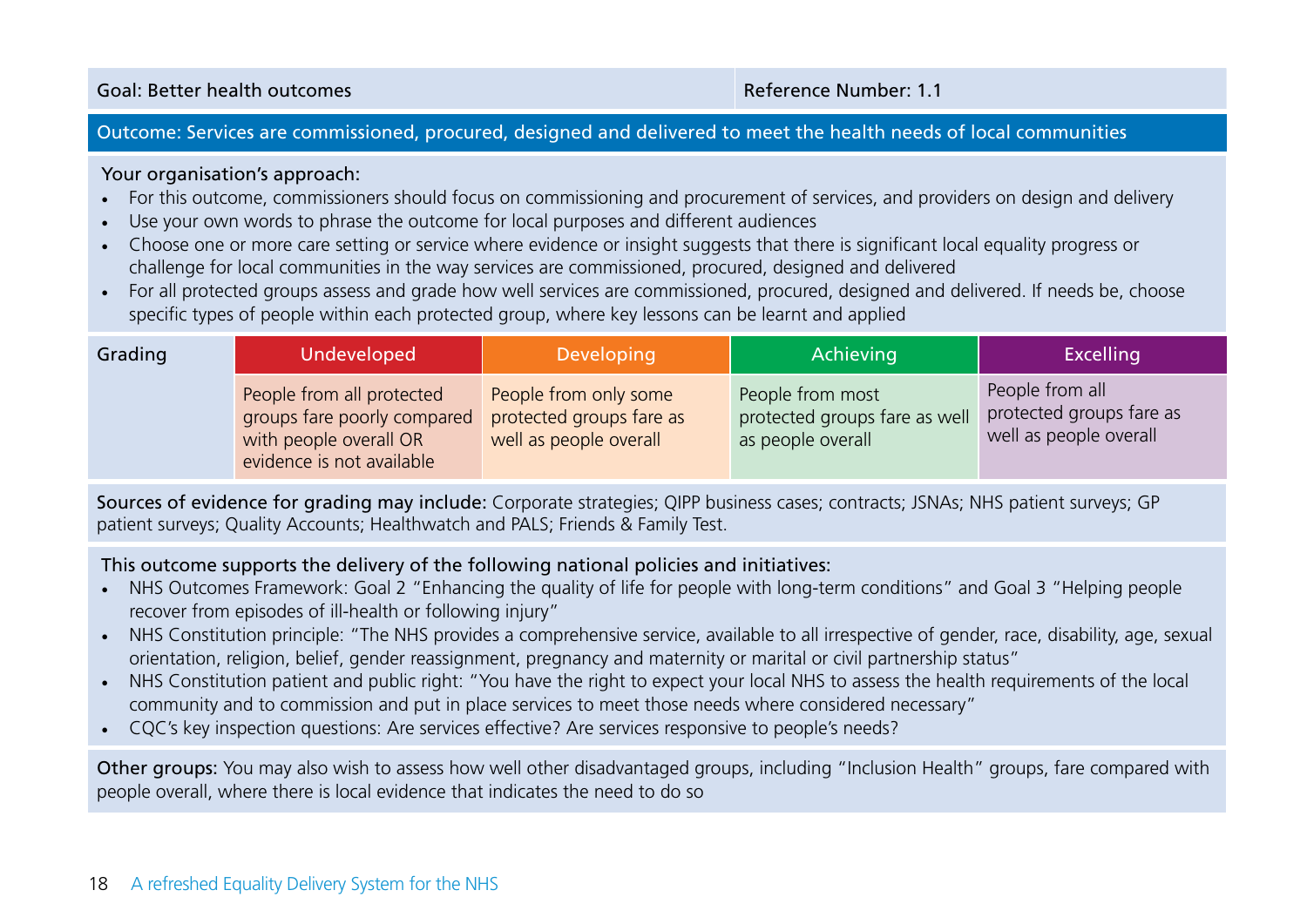Goal: Better health outcomes Reference Number: 1.2

#### Outcome: Individual people's health needs are assessed and met in appropriate and effective ways

#### Your organisation's approach:

- Use your own words to phrase the outcome for local purposes and different audiences
- Choose one or more care setting or service where evidence or insight suggests that there is significant local equality progress or challenge for local communities in the way needs are assessed and met
- For all protected groups assess and grade how well individuals' health needs are assessed or met. If needs be, choose specific types of people within each protected group, where key lessons can be learnt and applied

| Grading | Undeveloped                                                                                                     | <b>Developing</b>                                                           | Achieving                                                              | <b>Excelling</b>                                                      |
|---------|-----------------------------------------------------------------------------------------------------------------|-----------------------------------------------------------------------------|------------------------------------------------------------------------|-----------------------------------------------------------------------|
|         | People from all protected<br>groups fare poorly compared<br>with people overall OR<br>evidence is not available | People from only some<br>protected groups fare as<br>well as people overall | People from most<br>protected groups fare as<br>well as people overall | People from all<br>protected groups fare as<br>well as people overall |

Sources of evidence for grading may include: JSNAs; Quality Accounts; Healthwatch and PALS; Friends & Family Test

#### This outcome supports the delivery of the following national policies and initiatives:

- NHS Outcomes Framework: Goal 2 "Enhancing the quality of life for people with long-term conditions"; Goal 3 "Helping people recover from episodes of ill-health or following injury"
- NHS Constitution principle: "The service is designed to diagnose, treat and improve both physical and mental health"
- CQC's key inspection questions: Are services effective? Are services responsive to people's needs?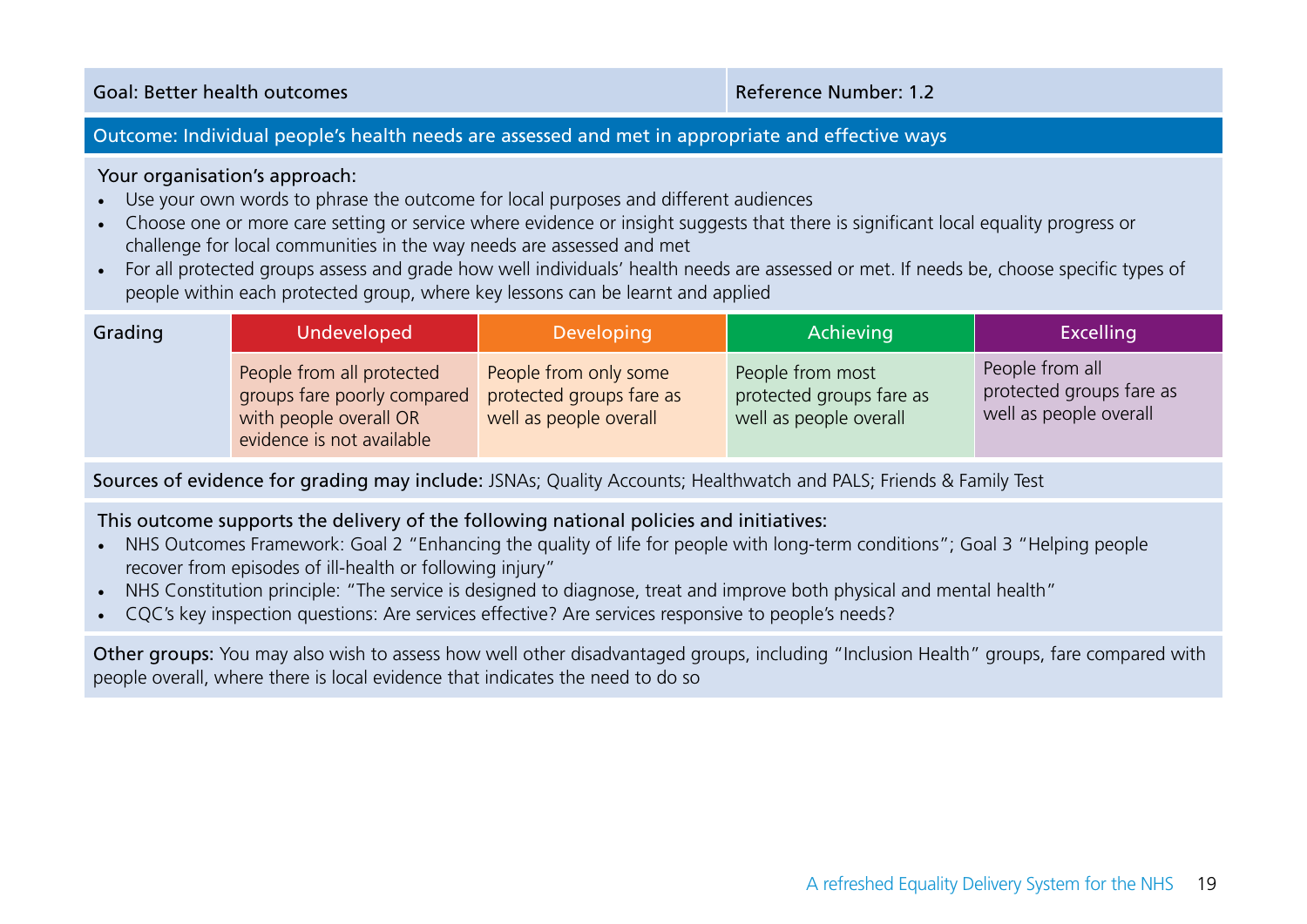Goal: Better health outcomes and the settlement of the settlement of the Reference Number: 1.3

Outcome: Transitions from one service to another, for people on care pathways, are made smoothly with everyone well-informed

#### Your organisation's approach:

- Use your own words to phrase the outcome for local purposes and different audiences
- Choose one or more care pathway of importance to your organisation where evidence or insight suggests that there is significant local equality progress or challenge as people transit from one service to another
- For all protected groups assess and grade how well transitions are made, including how well patients, carers and professionals are kept informed of what is happening. If needs be, choose specific types of people within each protected group, where key lessons can be learnt and applied

| Grading | <b>Undeveloped</b>                                                                                              | Developing                                                                  | Achieving                                                              | <b>Excelling</b>                                                      |
|---------|-----------------------------------------------------------------------------------------------------------------|-----------------------------------------------------------------------------|------------------------------------------------------------------------|-----------------------------------------------------------------------|
|         | People from all protected<br>groups fare poorly compared<br>with people overall OR<br>evidence is not available | People from only some<br>protected groups fare as<br>well as people overall | People from most<br>protected groups fare as<br>well as people overall | People from all<br>protected groups fare as<br>well as people overall |

Sources of evidence for grading may include: JSNAs; Quality Accounts; Healthwatch and PALS; Friends & Family Test; Serious Incident reports

This outcome supports the delivery of the following national policies and initiatives:

- NHS Outcomes Framework: Goal 4 "Ensuring people have a positive experience of care"
- NHS Constitution pledge: "The NHS also commits to make the transition as smooth as possible when you are referred between services, and to put you, your family and carers at the centre of decisions that affect you or them"
- CQC's key inspection questions: Are services effective? Are services responsive to people's needs?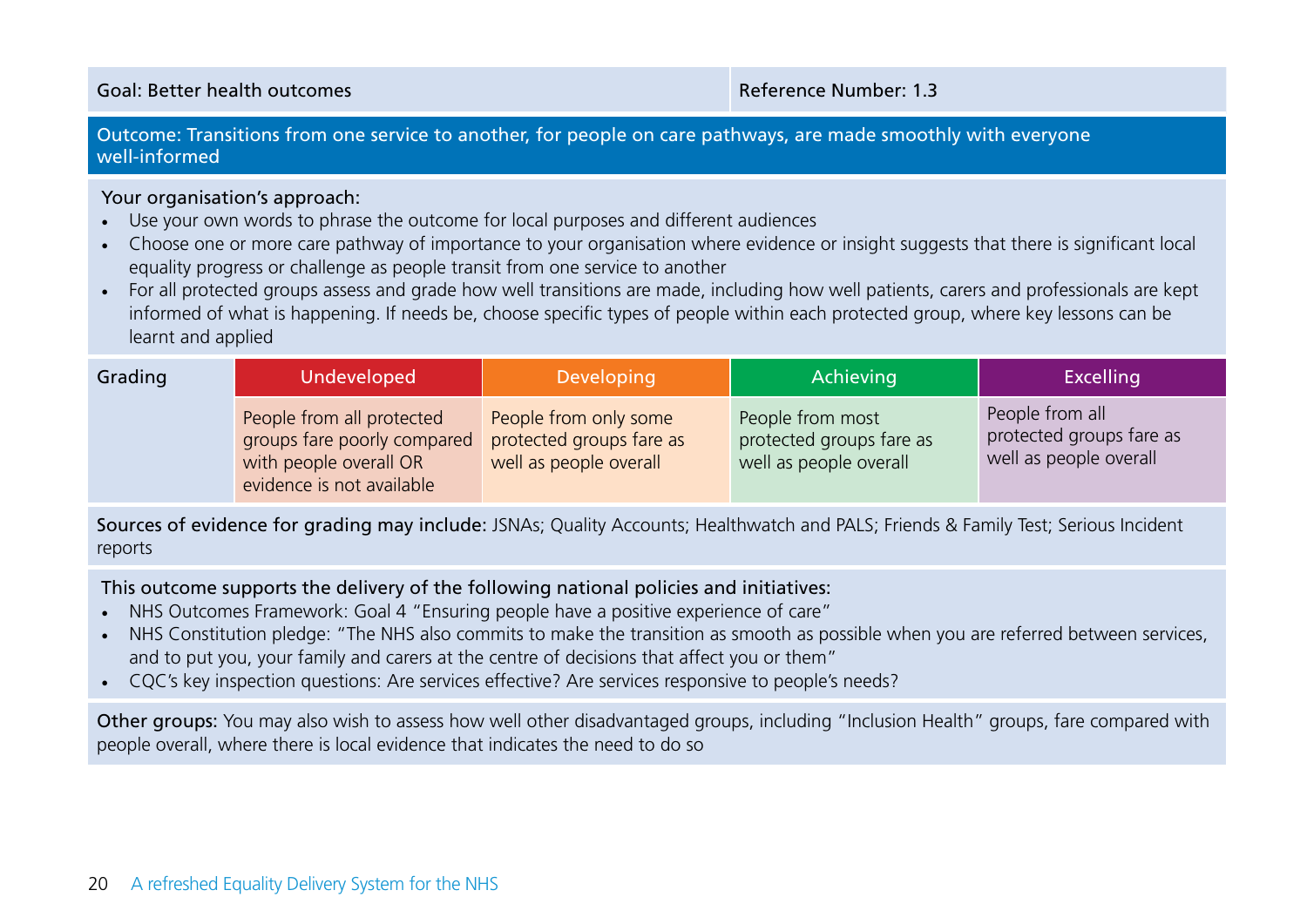Goal: Better health outcomes Reference Number: 1.4

#### Outcome: When people use NHS services their safety is prioritised and they are free from mistakes, mistreatment and abuse

#### Your organisation's approach:

- Use your own words to phrase the outcome for local purposes and different audiences
- Choose one or more care setting or service where evidence or insight suggests that there is significant local equality progress or challenge for people's safety
- For all protected groups assess and grade how well key aspects of safety are prioritised or managed. If needs be, choose specific types of people within each protected group, where key lessons can be learnt and applied

| Grading | Undeveloped                                                                                                     | Developing                                                                  | Achieving                                                              | <b>Excelling</b>                                                      |
|---------|-----------------------------------------------------------------------------------------------------------------|-----------------------------------------------------------------------------|------------------------------------------------------------------------|-----------------------------------------------------------------------|
|         | People from all protected<br>groups fare poorly compared<br>with people overall OR<br>evidence is not available | People from only some<br>protected groups fare as<br>well as people overall | People from most<br>protected groups fare as<br>well as people overall | People from all<br>protected groups fare as<br>well as people overall |

Sources of evidence for grading may include: JSNAs; Quality Accounts; Healthwatch and PALS; Friends & Family Test; Serious Incident reports; CQC Quality & Risk Profiles

This outcome supports the delivery of the following national policies and initiatives:

- NHS Outcomes Framework: Goal 5 "Treating and caring for people in a safe environment and protecting them from avoidable harm"
- NHS Constitution pledge: "The NHS also commits to ensure that services are provided in a clean and safe environment that is fit for purpose, based on national best practice"
- CQC's key inspection questions: Are services safe? Are services caring? Are services responsive to people's needs?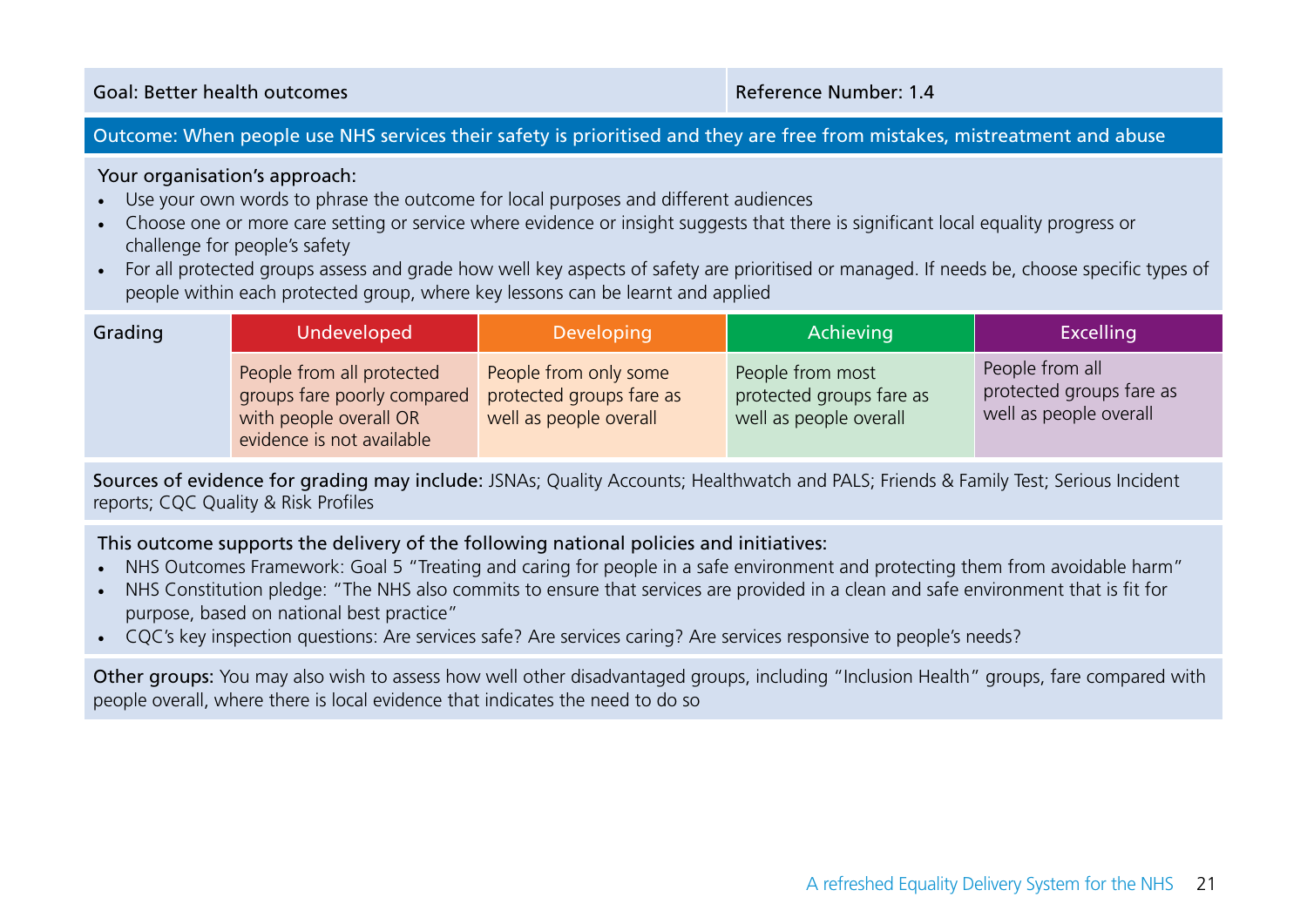Goal: Better health outcomes Reference Number: 1.5

#### Outcome: Screening, vaccination and other health promotion services reach and benefit all local communities

#### Your organisation's approach:

- Local authorities lead on local public health and health promotion services. Thus NHS organisations might work with local authorities to apply this *EDS2* outcome. Alternatively, NHS organisations might focus on their specific contribution only
- Use your own words to phrase the outcome for local purposes and different audiences
- Choose one or more health promotion setting or service where evidence or insight suggests that there is significant local equality progress or challenge for people when they try to use and benefit from the service
- For all protected groups assess and grade how well the service is available to, and benefits, all. If needs be, choose specific types of people within each protected group, where key lessons can be learnt and applied

| Grading | Undeveloped                                                                                                     | <b>Developing</b>                                                           | Achieving                                                              | <b>Excelling</b>                                                      |
|---------|-----------------------------------------------------------------------------------------------------------------|-----------------------------------------------------------------------------|------------------------------------------------------------------------|-----------------------------------------------------------------------|
|         | People from all protected<br>groups fare poorly compared<br>with people overall OR<br>evidence is not available | People from only some<br>protected groups fare as<br>well as people overall | People from most<br>protected groups fare as<br>well as people overall | People from all<br>protected groups fare as<br>well as people overall |

Sources of evidence for grading may include: JSNAs; Health & Social Care Information Centre Health Promotion and Health Protection publications

This outcome supports the delivery of the following national policies and initiatives:

- NHS Outcomes Framework: Goal 1 "Preventing people from dying prematurely"
- Public Health Outcomes Framework: "Increased healthy life expectancy" and "Reduced differences in life expectancy and healthy life expectancy between communities"
- NHS Constitution pledge: "The NHS also commits to provide screening programmes as recommended by the UK National Screening Committee"
- CQC's key inspection questions: Are services effective? Are services responsive to people's needs?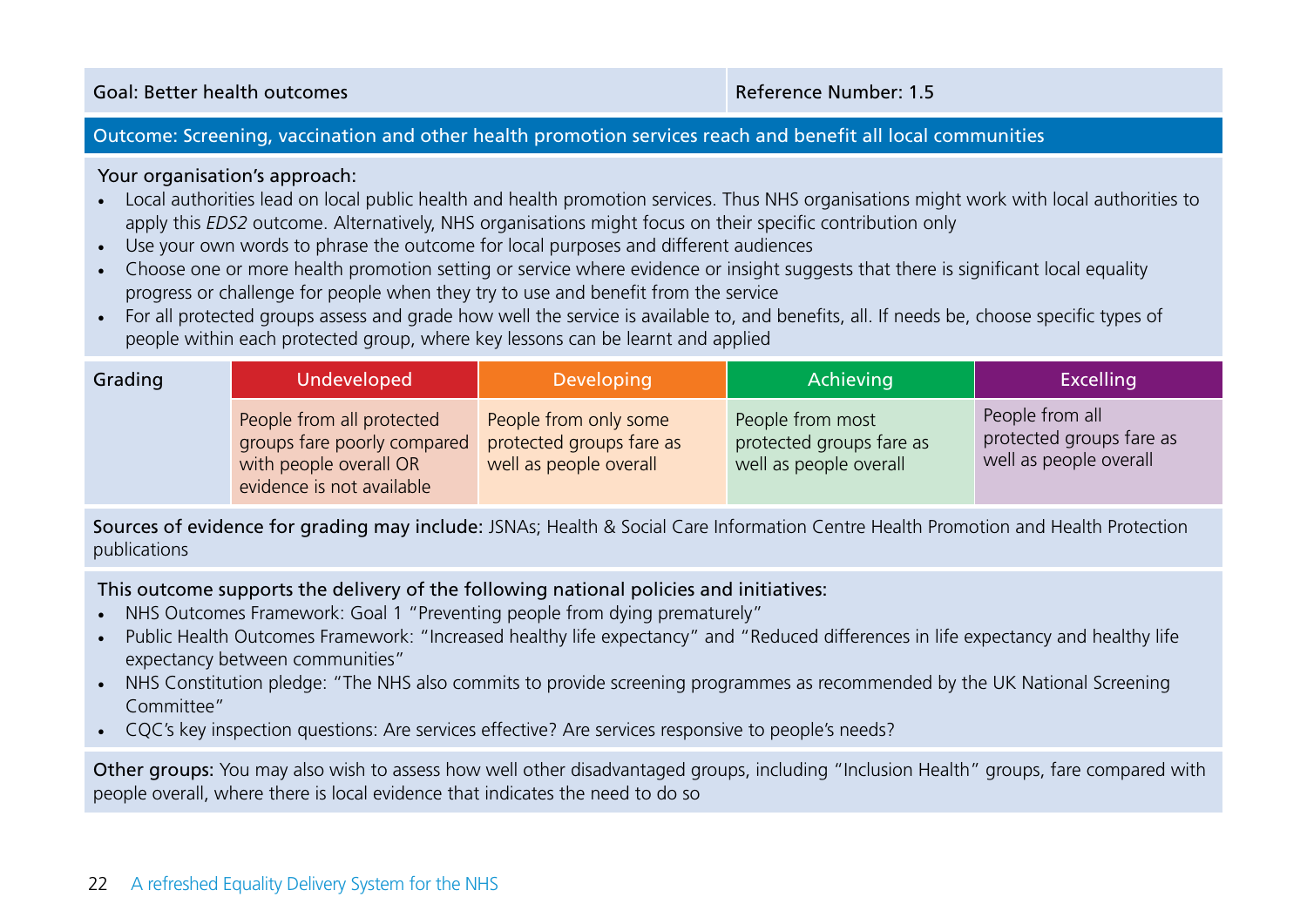Outcome: People, carers and communities can readily access hospital, community health or primary care services and should not be denied access on unreasonable grounds

#### Your organisation's approach:

- Use your own words to phrase the outcome for local purposes and different audiences
- Choose one or more care setting or service where evidence or insight suggests that there is significant local equality progress or challenge for people when they try to access services
- For all protected groups assess and grade how well the service is accessed, taking into account the fairness of reasons when access is denied. If needs be, choose specific types of people within each protected group, where key lessons can be learnt and applied

| Grading | Undeveloped                                                                                                     | <b>Developing</b>                                                           | Achieving                                                              | Excelling                                                             |
|---------|-----------------------------------------------------------------------------------------------------------------|-----------------------------------------------------------------------------|------------------------------------------------------------------------|-----------------------------------------------------------------------|
|         | People from all protected<br>groups fare poorly compared<br>with people overall OR<br>evidence is not available | People from only some<br>protected groups fare as<br>well as people overall | People from most<br>protected groups fare as<br>well as people overall | People from all<br>protected groups fare as<br>well as people overall |

Sources of evidence for grading may include: JSNAs; NHS patient surveys; GP patient surveys; A&E and other waiting times surveys; Quality Accounts; Healthwatch and PALS

This outcome supports the delivery of the following national policies and initiatives:

- NHS Constitution patient and public rights: "You have the right to access NHS services. You will not be refused access on unreasonable grounds" and "You have the right to access certain services commissioned by NHS bodies within maximum waiting times, or for the NHS to take all reasonable steps to offer you a range of suitable alternative providers if this is not possible"
- CQC's key inspection question: Are services responsive to people's needs?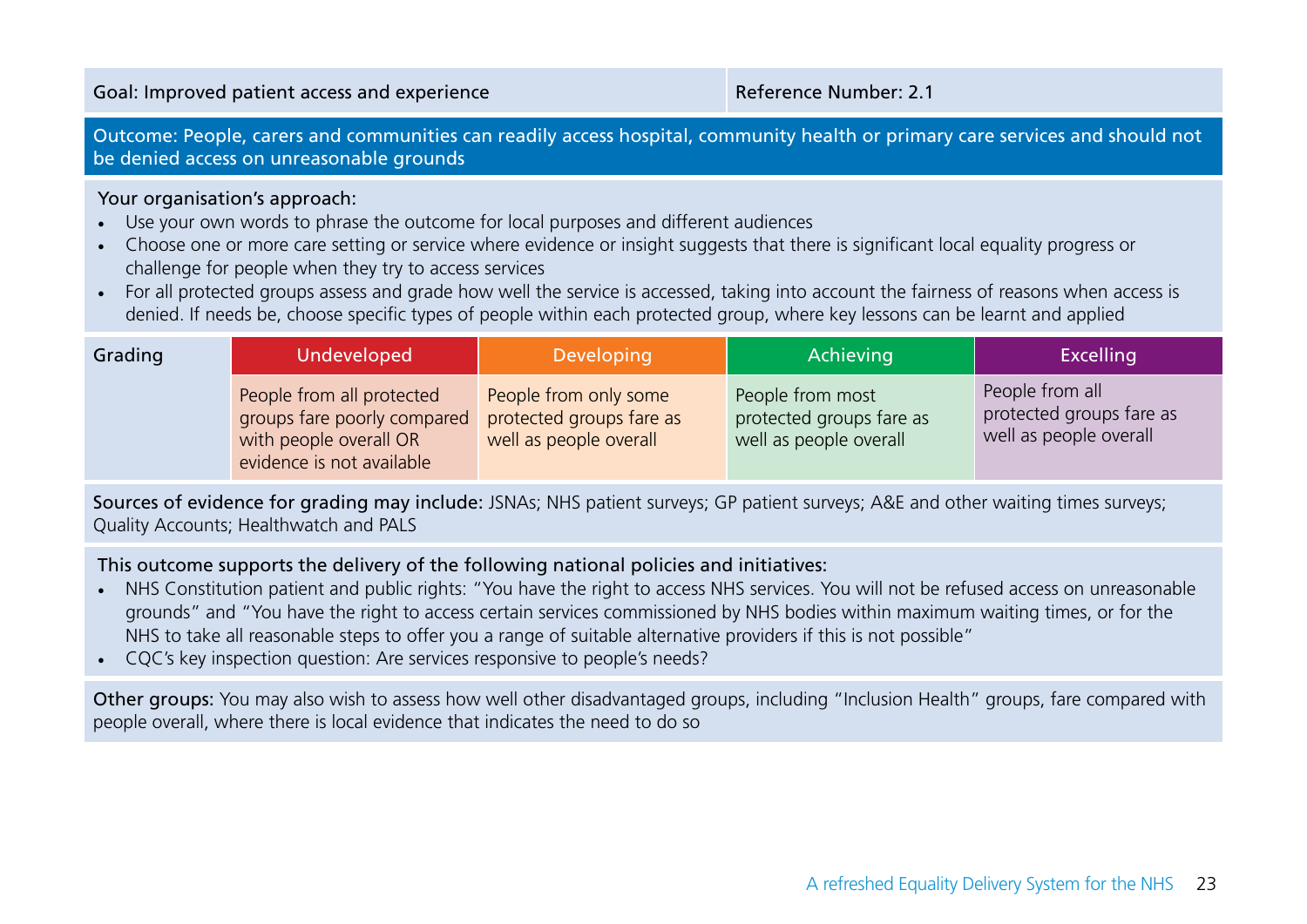#### Outcome: People are informed and supported to be as involved as they wish to be in decisions about their care

#### Your organisation's approach:

- Use your own words to phrase the outcome for local purposes and different audiences
- Choose one or more care setting or service where evidence or insight suggests that there is significant local equality progress or challenge, in relation to information and support people receive, so they can be involved in decisions about them
- For all protected groups assess and grade how well people are informed and supported. If needs be, choose specific types of people within each protected group, where key lessons can be learnt and applied

| Grading | Undeveloped                                                                                                     | Developing                                                                  | Achieving                                                              | <b>Excelling</b>                                                      |
|---------|-----------------------------------------------------------------------------------------------------------------|-----------------------------------------------------------------------------|------------------------------------------------------------------------|-----------------------------------------------------------------------|
|         | People from all protected<br>groups fare poorly compared<br>with people overall OR<br>evidence is not available | People from only some<br>protected groups fare as<br>well as people overall | People from most<br>protected groups fare as<br>well as people overall | People from all<br>protected groups fare as<br>well as people overall |

Sources of evidence for grading may include: JSNAs; NHS patient surveys; GP patient surveys; Quality Accounts; Healthwatch and PALS

#### This outcome supports the delivery of the following national policies and initiatives:

- NHS Constitution pledges: "The NHS also commits to inform you about the healthcare services available to you, locally and nationally; and to offer you easily accessible, reliable and relevant information in a form you can understand, and support to use it. This will enable you to participate fully in your own healthcare decisions. The NHS also commits to support you in making choices. This will include information on the range and quality of clinical services where there is robust and accurate information available"
- CQC's key inspection question: Are services caring?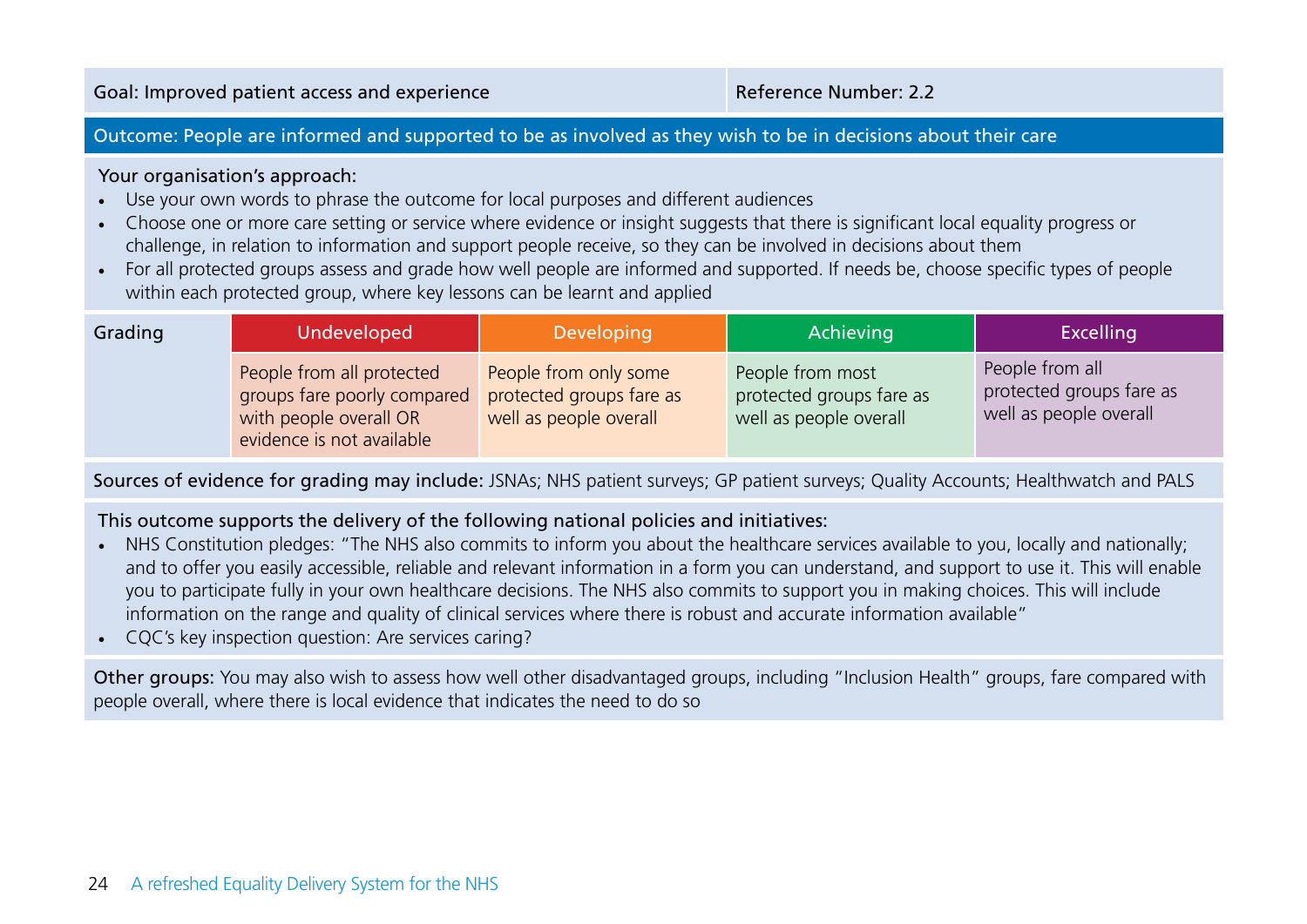#### Outcome: People report positive experiences of the NHS

#### Your organisation's approach:

- Use your own words to phrase the outcome for local purposes and different audiences
- Choose one or more care setting or service where evidence or insight suggests that there is significant local equality progress or challenge in relation to people's experiences of services
- For all protected groups assess and grade how well the service is experienced. If needs be, choose specific types of people within each protected group, where key lessons can be learnt and applied

| Grading | Undeveloped                                                                                                     | Developing                                                                  | Achieving                                                              | <b>Excelling</b>                                                      |
|---------|-----------------------------------------------------------------------------------------------------------------|-----------------------------------------------------------------------------|------------------------------------------------------------------------|-----------------------------------------------------------------------|
|         | People from all protected<br>groups fare poorly compared<br>with people overall OR<br>evidence is not available | People from only some<br>protected groups fare as<br>well as people overall | People from most<br>protected groups fare as<br>well as people overall | People from all<br>protected groups fare as<br>well as people overall |

Sources of evidence for grading may include: JSNAs; NHS patient surveys; GP patient surveys; A&E and other waiting times surveys; Quality Accounts; Healthwatch and PALS; Friends & Family Test

#### This outcome supports the delivery of the following national policies and initiatives:

- NHS Constitution patient and public responsibilities: "Please give feedback both positive and negative about your experiences and the treatment and care you have received, including any adverse reactions you may have had"
- CQC's key inspection questions: Are services safe? Are services effective? Are services caring? Are services responsive to people's needs?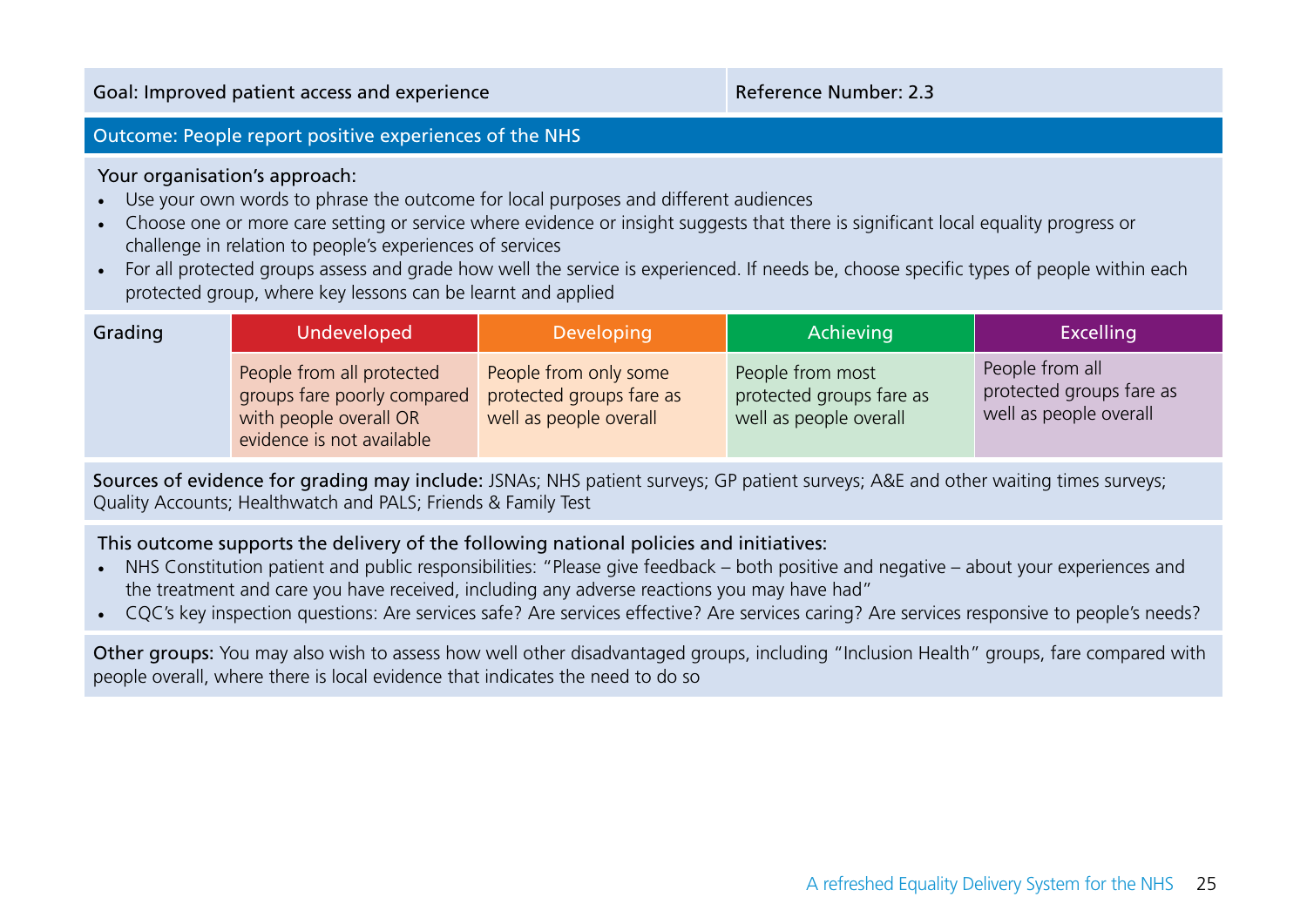### Outcome: People's complaints about services are handled respectfully and efficiently

#### Your organisation's approach:

- Use your own words to phrase the outcome for local purposes and different audiences
- Choose one or more care setting or service where evidence or insight suggests that there is significant local equality progress or challenge in the handling of complaints
- For all protected groups assess and grade how well complaints are handled. If needs be, choose specific types of people within each protected group, where key lessons can be learnt and applied

| Grading | Undeveloped                                                                                                     | Developing                                                                  | Achieving                                                              | <b>Excelling</b>                                                      |
|---------|-----------------------------------------------------------------------------------------------------------------|-----------------------------------------------------------------------------|------------------------------------------------------------------------|-----------------------------------------------------------------------|
|         | People from all protected<br>groups fare poorly compared<br>with people overall OR<br>evidence is not available | People from only some<br>protected groups fare as<br>well as people overall | People from most<br>protected groups fare as<br>well as people overall | People from all<br>protected groups fare as<br>well as people overall |

Sources of evidence for grading may include: JSNAs; NHS patient surveys; GP patient surveys; Quality Accounts; Healthwatch and PALS

#### This outcome supports the delivery of the following national policies and initiatives:

- NHS Constitution right: "You have the right to have any complaint you make about NHS services acknowledged within three working days and to have it properly investigated"
- NHS Constitution pledge: "The NHS also commits to ensure that you are treated with courtesy and you receive appropriate support throughout the handling of a complaint, and the fact you have complained will not adversely affect your future treatment"
- CQC's key inspection questions: Are services effective? Are services caring? Are services responsive to people's needs?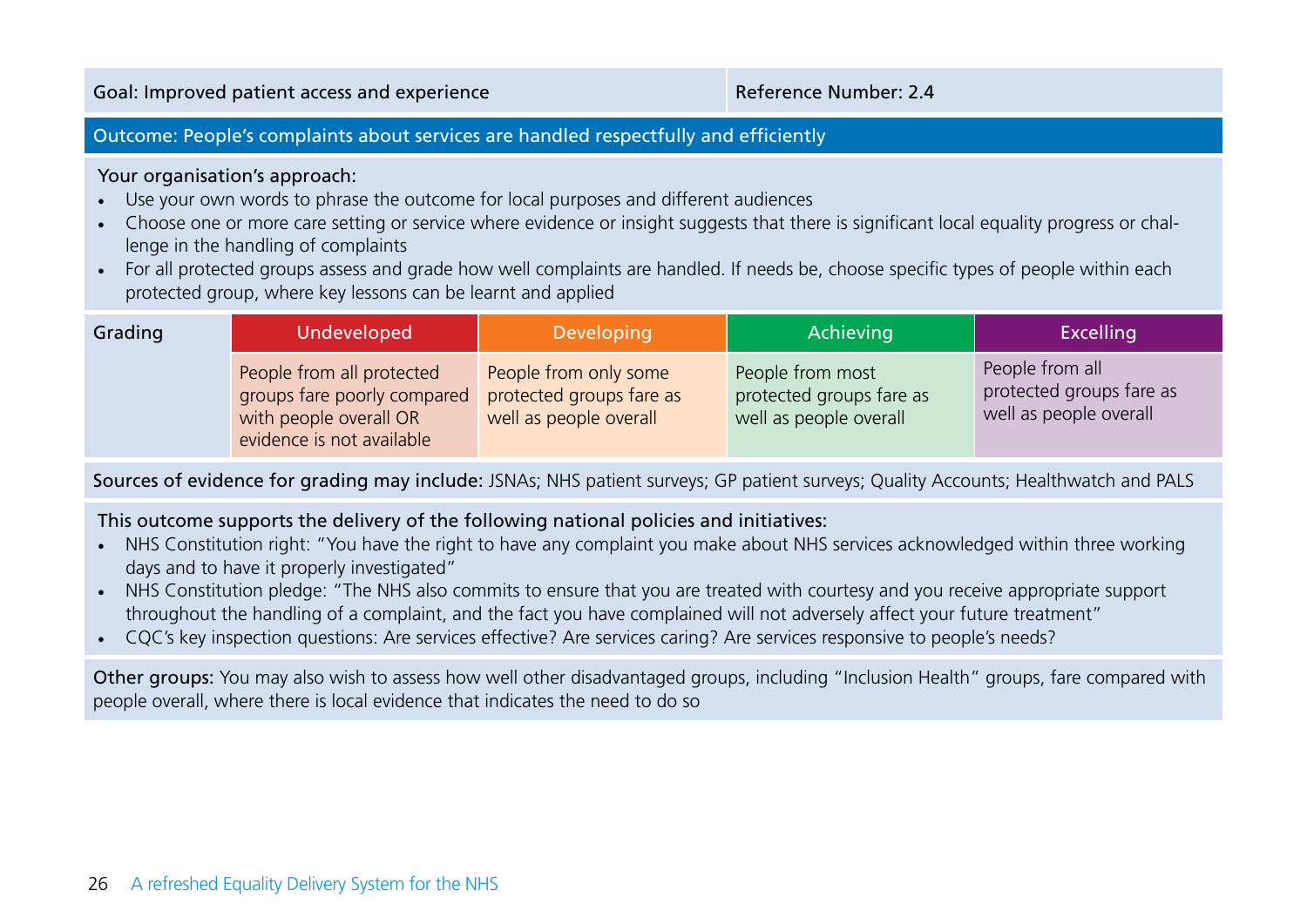#### Outcome: Fair NHS recruitment and selection processes lead to a more representative workforce at all levels

Your organisation's approach:

- Use your own words to phrase the outcome for local purposes and different audiences
- Choose one or more pay band, specific profession, care setting or service where evidence or insight suggests that the protected groups are well or not well represented
- For all protected groups assess and grade how well the workforce is representative, taking into account the fairness of recruitment and selection processes. If needs be, choose specific types of people within each protected group, where key lessons can be learnt and applied

| Grading | Undeveloped                                                                                                                                                                       | <b>Developing</b>                                                                                                                                       | Achieving                                                                                                                                        | <b>Excelling</b>                                                                                                                                |
|---------|-----------------------------------------------------------------------------------------------------------------------------------------------------------------------------------|---------------------------------------------------------------------------------------------------------------------------------------------------------|--------------------------------------------------------------------------------------------------------------------------------------------------|-------------------------------------------------------------------------------------------------------------------------------------------------|
|         | Staff members from all<br>protected groups fare poorly<br>compared with their numbers<br>in the local population and/<br>or the overall workforce OR<br>evidence is not available | Staff members from only<br>some protected groups fare<br>well compared with their<br>numbers in the local<br>population and/or the<br>overall workforce | Staff members from most<br>protected groups fare well<br>compared with their numbers<br>in the local population and/<br>or the overall workforce | Staff members from all<br>protected groups fare well<br>compared with their numbers<br>in the local population and/<br>or the overall workforce |

Sources of evidence for grading may include: Health & Social Care Information Centre Workforce Statistics; NHS Staff Survey; local NHS workforce data and surveys; local demographic data of the working age population

This outcome supports the delivery of the following national policies and initiatives:

- NHS Constitution staff right: "The rights are there to help ensure that staff are treated fairly, equally and free from discrimination"
- CQC's key inspection question: Are services well led?
- The principles, objectives and requirements of the Human Resources Transition Framework (2011)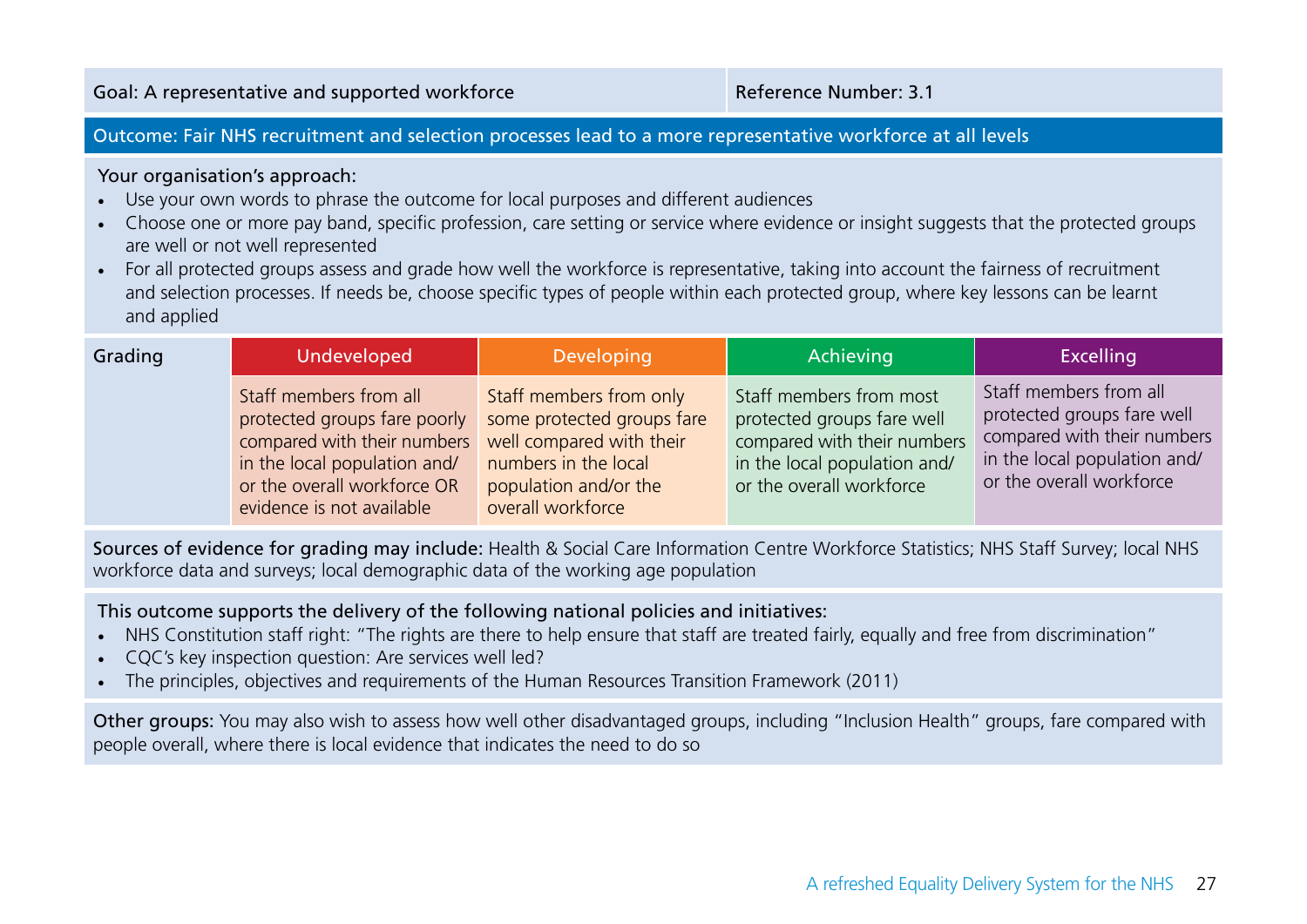Outcome: The NHS is committed to equal pay for work of equal value and expects employers to use equal pay audits to help fulfil their legal obligations

#### Your organisation's approach:

- Use your own words to phrase the outcome for local purposes and different audiences
- Choose one or more pay band, specific profession, care setting or service where evidence or insight suggests either equal pay progress or problems may be found
- For all protected groups assess and grade the extent to which they receive equal pay for work of equal value. If needs be, choose specific types of people within each protected group, where key lessons can be learnt and applied

| Grading | <b>Undeveloped</b>                                                                                                                                                        | <b>Developing</b>                                                                                                          | Achieving                                                                                                          | <b>Excelling</b>                                                                                                  |
|---------|---------------------------------------------------------------------------------------------------------------------------------------------------------------------------|----------------------------------------------------------------------------------------------------------------------------|--------------------------------------------------------------------------------------------------------------------|-------------------------------------------------------------------------------------------------------------------|
|         | Equal pay audits show that<br>staff members from all<br>protected groups fare poorly<br>compared with the overall<br>workforce OR equal pay<br>audits are not carried out | Equal pay audits show that<br>staff members from only<br>some protected groups fare<br>as well as the overall<br>workforce | Equal pay audits show that<br>staff members from most<br>protected groups fare as well<br>as the overall workforce | Equal pay audits show that<br>staff members from all<br>protected groups fare as<br>well as the overall workforce |

Sources of evidence for grading may include: Equal pay audits: Agenda for Change evidence

This outcome supports the delivery of the following national policies and initiatives:

- NHS Constitution staff right: "The rights are there to help ensure that staff have a fair pay and contract framework"
- CQC's key inspection question: Are services well led?
- NHS Staff Council "Job evaluation handbook", 4th edition, July 2013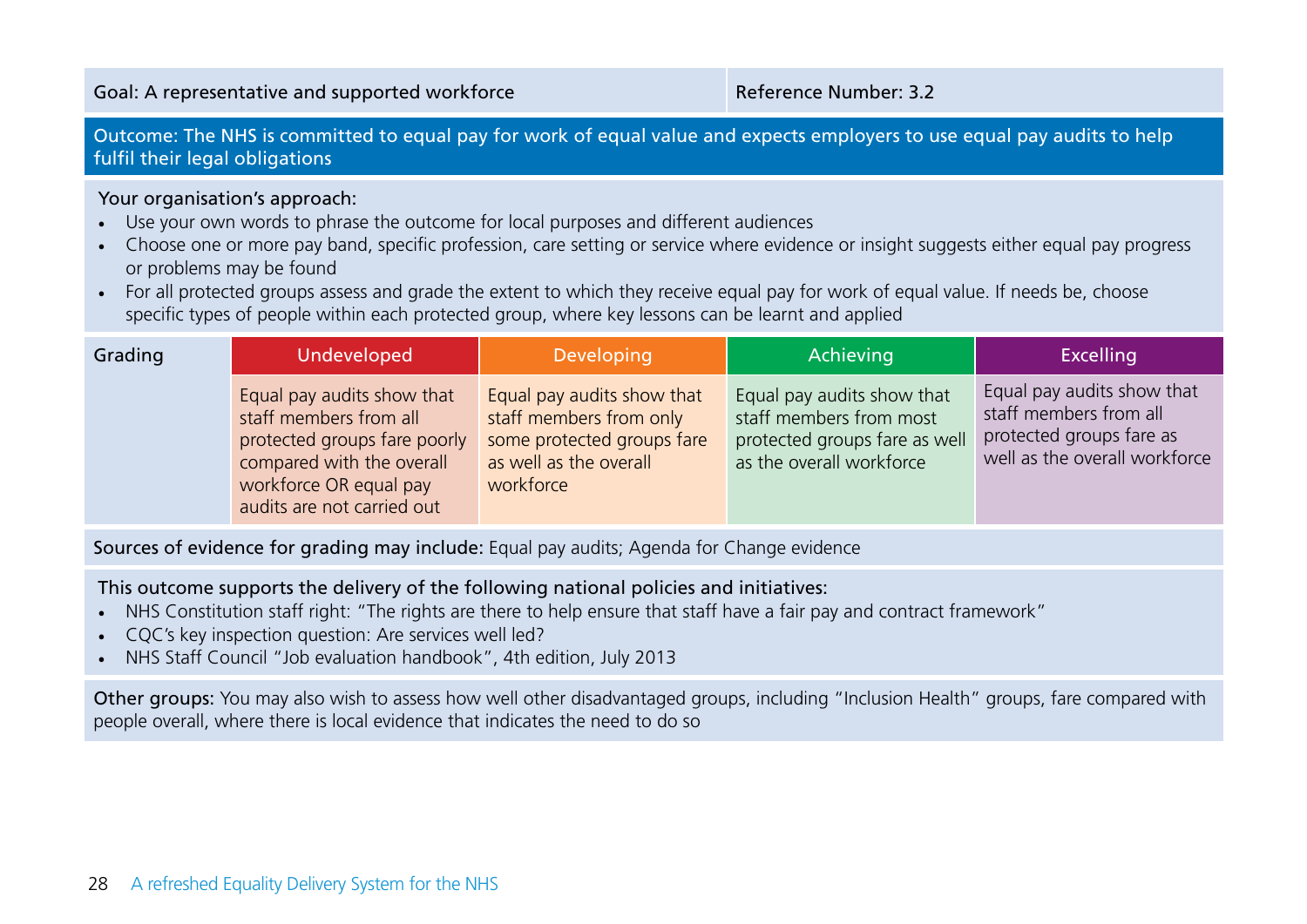### Outcome: Training and development opportunities are taken up and positively evaluated by all staff

#### Your organisation's approach:

- Use your own words to phrase the outcome for local purposes and different audiences
- Choose 10 to 20 training courses and development opportunities where evidence or insight suggests that the protected groups do or do not participate
- For all protected groups assess and grade participation in, and evaluation of, training and development opportunities. If needs be, choose specific types of people within each protected group, where key lessons can be learnt and applied

| Grading | Undeveloped                                                                                                                      | Developing                                                                                   | Achieving                                                                            | <b>Excelling</b>                                                                    |
|---------|----------------------------------------------------------------------------------------------------------------------------------|----------------------------------------------------------------------------------------------|--------------------------------------------------------------------------------------|-------------------------------------------------------------------------------------|
|         | Staff members from all<br>protected groups fare poorly<br>compared with the overall<br>workforce OR evidence is<br>not available | Staff members from only<br>some protected groups fare<br>as well as the overall<br>workforce | Staff members from most<br>protected groups fare as well<br>as the overall workforce | Staff members from all<br>protected groups fare as well<br>as the overall workforce |

Sources of evidence for grading may include: NHS Staff Survey; local NHS workforce data and surveys; information on the take-up and evaluation of local training and development opportunities

This outcome supports the delivery of the following national policies and initiatives:

- NHS Constitution staff pledge: "The NHS commits to provide all staff with personal development, access to appropriate training for their jobs, and line management support to succeed"
- CQC's key inspection question: Are services well led?
- The principles, objectives and requirements of the Human Resources Transition Framework (2011)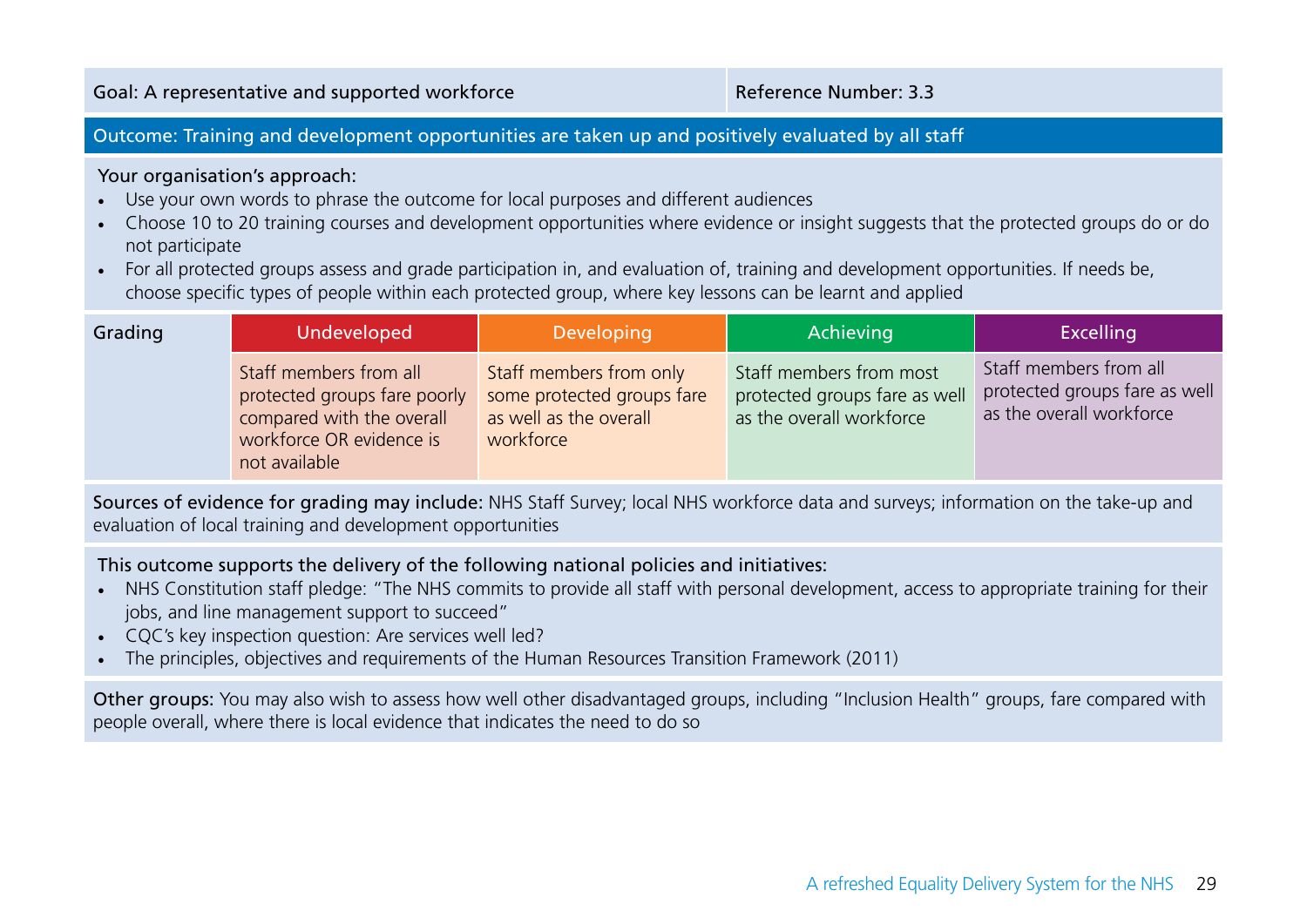#### Outcome: When at work, staff are free from abuse, harassment, bullying and violence from any source

#### Your organisation's approach:

- Use your own words to phrase the outcome for local purposes and different audiences
- Choose one or more pay band, specific profession, care setting or service where evidence or insight suggests that the protected groups are relatively free from, or disproportionately, subject to abuse, harassment, bullying and violence
- For all protected groups assess and grade the extent of abuse, harassment, bullying and violence. If needs be, choose specific types of people within each protected group, where key lessons can be learnt and applied

| Grading | Undeveloped                                                                                                                      | Developing                                                                                   | Achieving                                                                            | <b>Excelling</b>                                                                    |
|---------|----------------------------------------------------------------------------------------------------------------------------------|----------------------------------------------------------------------------------------------|--------------------------------------------------------------------------------------|-------------------------------------------------------------------------------------|
|         | Staff members from all<br>protected groups fare poorly<br>compared with the overall<br>workforce OR evidence is<br>not available | Staff members from only<br>some protected groups fare<br>as well as the overall<br>workforce | Staff members from most<br>protected groups fare as well<br>as the overall workforce | Staff members from all<br>protected groups fare as well<br>as the overall workforce |

Sources of evidence for grading may include: NHS Staff Survey; local NHS workforce data and surveys; the monitoring of local grievance and disciplinary procedures

This outcome supports the delivery of the following national policies and initiatives:

- NHS Constitution right: "The rights are there to help ensure that staff have healthy and safe working conditions free from harassment, bullying and violence"
- CQC's key inspection question: Are services well led?
- The principles, objectives and requirements of the Human Resources Transition Framework (2011)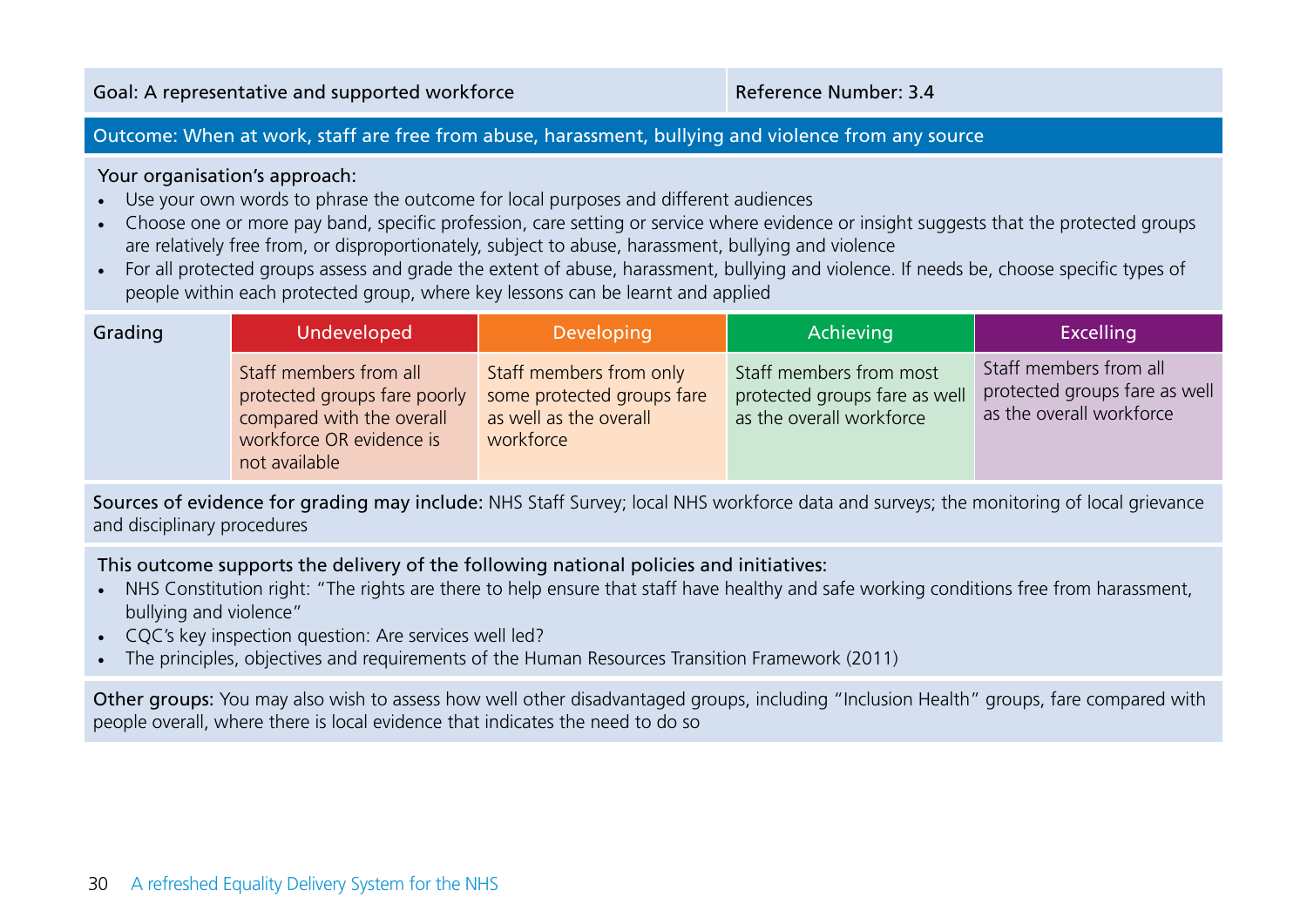Outcome: Flexible working options are available to all staff consistent with the needs of the service and the way people lead their lives

#### Your organisation's approach:

- Use your own words to phrase the outcome for local purposes and different audiences
- Choose one or more pay band, specific profession, care setting or service where evidence or insight suggests that the protected groups can readily access, or have difficulty in accessing, flexible working options
- For all protected groups assess and grade the availability of flexible working options. If needs be, choose specific types of people within each protected group, where key lessons can be learnt and applied

| Grading | Undeveloped                                                                                                                      | Developing                                                                                   | Achieving                                                                            | <b>Excelling</b>                                                                    |
|---------|----------------------------------------------------------------------------------------------------------------------------------|----------------------------------------------------------------------------------------------|--------------------------------------------------------------------------------------|-------------------------------------------------------------------------------------|
|         | Staff members from all<br>protected groups fare poorly<br>compared with the overall<br>workforce OR evidence is<br>not available | Staff members from only<br>some protected groups fare<br>as well as the overall<br>workforce | Staff members from most<br>protected groups fare as well<br>as the overall workforce | Staff members from all<br>protected groups fare as well<br>as the overall workforce |

Sources of evidence for grading may include: NHS Staff Survey; local NHS workforce data and surveys

This outcome supports the delivery of the following national policies and initiatives:

- NHS Constitution staff right: "The rights are there to help ensure that staff have a good working environment with flexible working opportunities, consistent with the needs of patients and the way people live their lives"
- CQC's key inspection question: Are services well led?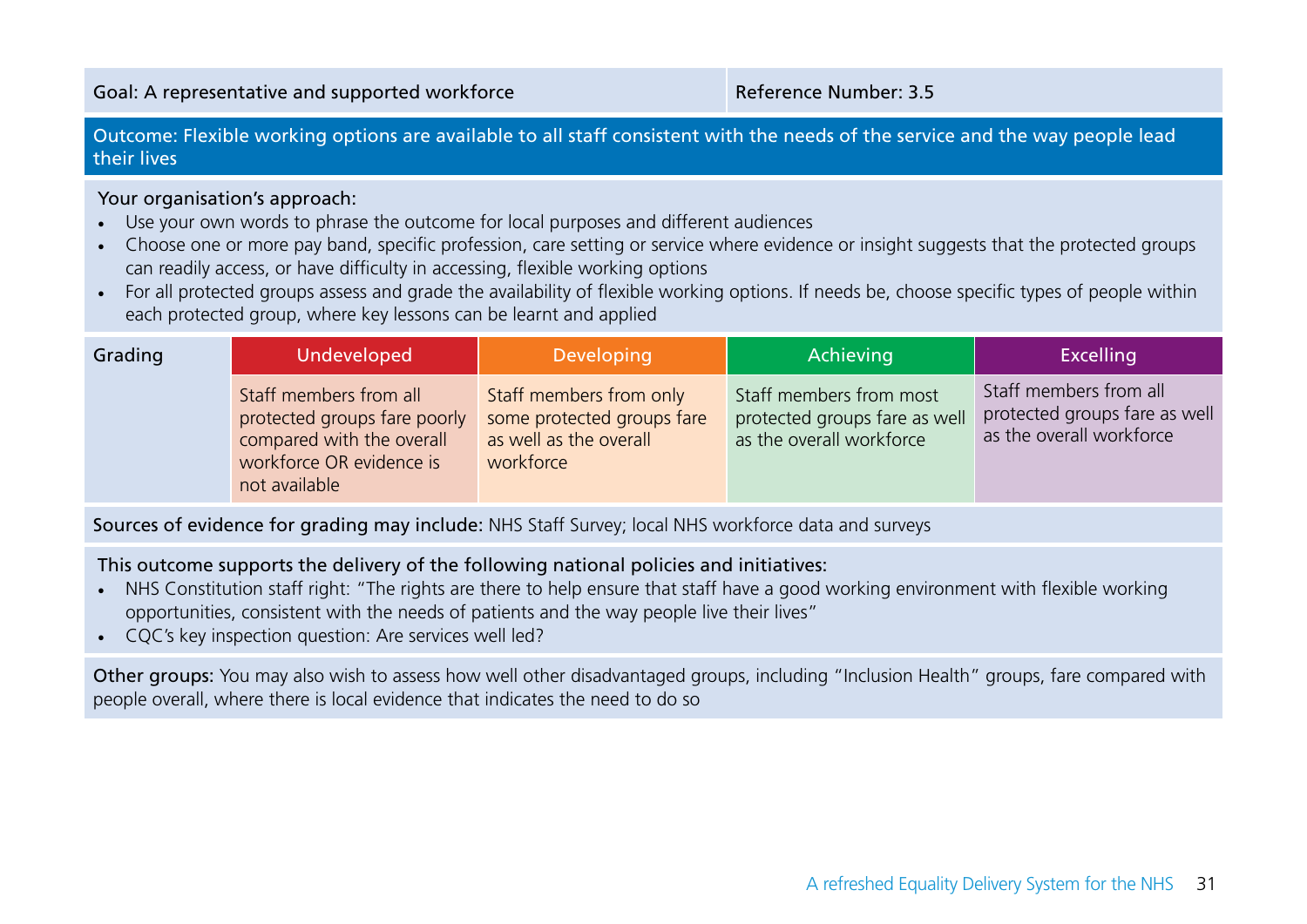### Outcome: Staff report positive experiences of their membership of the workforce

#### Your organisation's approach:

- Use your own words to phrase the outcome for local purposes and different audiences
- Choose one or more pay band, specific profession, care setting or service where evidence or insight suggests that the protected groups have positive experiences, or not-so positive experiences, of their membership of the workforce
- For all protected groups assess and grade how well membership of the workforce is experienced. If needs be, choose specific types of people within each protected group, where key lessons can be learnt and applied

| Grading | <b>Undeveloped</b>                                                                                                               | Developing                                                                                   | Achieving                                                                            | <b>Excelling</b>                                                                    |
|---------|----------------------------------------------------------------------------------------------------------------------------------|----------------------------------------------------------------------------------------------|--------------------------------------------------------------------------------------|-------------------------------------------------------------------------------------|
|         | Staff members from all<br>protected groups fare poorly<br>compared with the overall<br>workforce OR evidence is<br>not available | Staff members from only<br>some protected groups fare<br>as well as the overall<br>workforce | Staff members from most<br>protected groups fare as well<br>as the overall workforce | Staff members from all<br>protected groups fare as well<br>as the overall workforce |

Sources of evidence for grading may include: NHS Staff Survey; local NHS workforce data and surveys

This outcome supports the delivery of the following national policies and initiatives:

- NHS Constitution staff pledge: "The NHS commits to provide all staff with clear roles and responsibilities and rewarding jobs for teams and individuals that make a difference to patients, their families, carers and communities"
- CQC's key inspection question: Are services well led?
- The principles, objectives and requirements of the Human Resources Transition Framework (2011)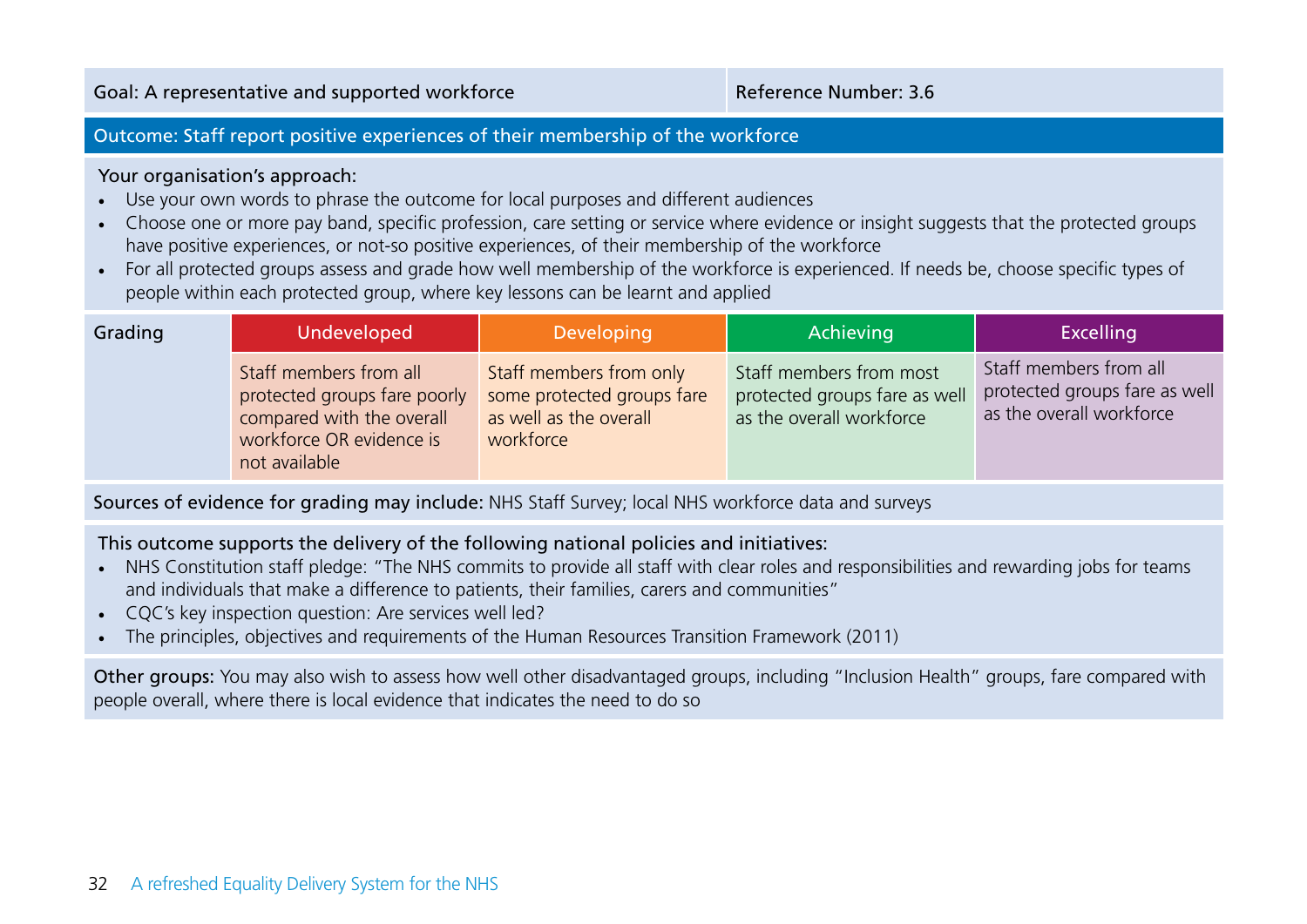Goal: Inclusive leadership **Reference Number: 4.1** Coal: Inclusive leadership

Outcome: Boards and senior leaders routinely demonstrate their commitment to promoting equality within and beyond their organisations

#### Your organisation's approach:

- Use your own words to phrase the outcome for local purposes and different audiences
- Choose an independent third party to assess and grade this outcome
- Choose 10 to 20 instances when Board members and senior leaders had the opportunity to demonstrate their commitment to equality in the past year or, if needs be, a longer period
- For the selected instances, assess and grade the extent to which the Board and senior leaders showed a strong and sustained commitment to promoting equality, within and beyond the organisation

| Grading | Undeveloped                | <b>Developing</b>           | Achieving                 | <b>Excelling</b>           |
|---------|----------------------------|-----------------------------|---------------------------|----------------------------|
|         | There are no examples of a | Only some of the examples   | Many of the examples show | All of the examples show a |
|         | strong and sustained       | show a strong and sustained | a strong and sustained    | strong and sustained       |
|         | commitment                 | commitment                  | commitment                | commitment                 |

Sources of evidence for grading may include: speeches given by Board members and senior leaders to various audiences; reports presented by Board members and senior leaders to various audiences; participation in Board Leadership Programmes for equality; and active promotion of equality-based initiatives for services and the workforce including local mentoring schemes

### This outcome supports the delivery of the following national policies and initiatives:

- NHS Constitution principle: "The NHS provides a comprehensive service, available to all irrespective of gender, race, disability, age, sexual orientation, religion, belief, gender reassignment, pregnancy and maternity or marital or civil partnership status"
- CQC's key inspection question: Are services well led?
- *EDS2* outcomes in Goals 1 to 3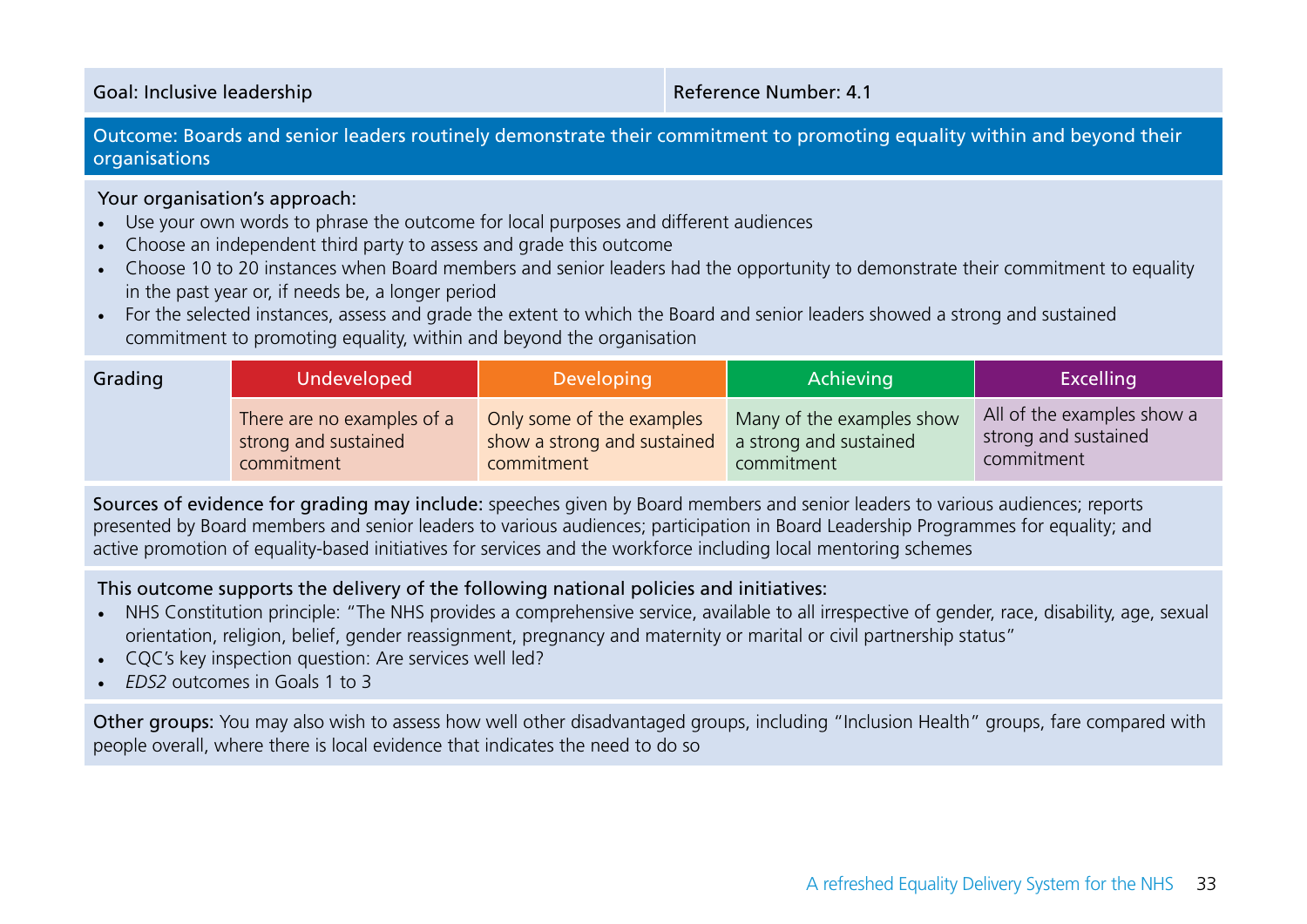Goal: Inclusive leadership **Reference Number: 4.2** Coal: Inclusive leadership

Outcome: Papers that come before the Board and other major Committees identify equality-related impacts including risks, and say how these risks are to be managed

#### Your organisation's approach:

- Use your own words to phrase the outcome for local purposes and different audiences
- Choose an independent third party to assess and grade this outcome
- Select 10 to 20 substantive papers that came to the Board and other major committees in the past year or, if needs be, a longer period
- Assess and grade the extent to which the selected papers took account of equality-related impacts including risks, and said how risks will be managed. Impacts and risks should be related to the three elements of the general duty of the public sector Equality Duty.

| Grading | Undeveloped                                                                          | Developing                                                                                                        | Achieving                                                 | <b>Excelling</b>                                                                    |
|---------|--------------------------------------------------------------------------------------|-------------------------------------------------------------------------------------------------------------------|-----------------------------------------------------------|-------------------------------------------------------------------------------------|
|         | None of the papers took<br>account of equality-related<br>risks and their management | Only some of the papers took Many of the papers took<br>account of equality-related<br>risks and their management | account of equality-related<br>risks and their management | All of the papers took<br>account of equality-related<br>risks and their management |

Sources of evidence for grading may include: Substantive papers discussed at the Board or other major committees

### This outcome supports the delivery of the following national policies and initiatives:

- NHS Constitution principle: "[The NHS] has a wider social duty to promote equality through the services it provides and to pay particular attention to groups or sections of society where improvements in health and life expectancy are not keeping pace with the rest of the population"
- CQC's key inspection question: Are services well led?
- *EDS2* outcomes in Goals 1 to 3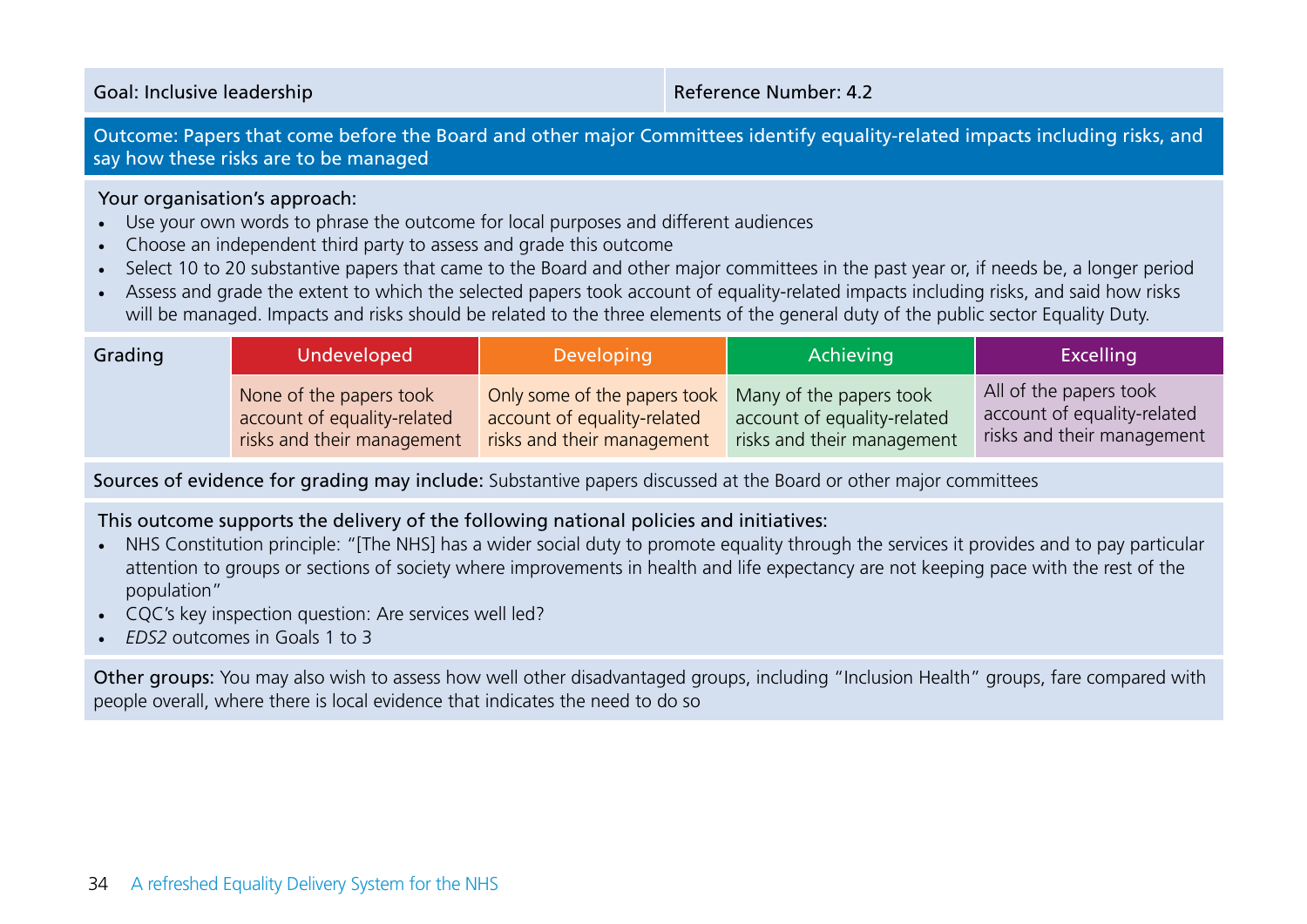Goal: Inclusive leadership **Goal: Inclusive leadership** Reference Number: 4.3

Outcome: Middle managers and other line managers support their staff to work in culturally competent ways within a work environment free from discrimination

#### Your organisation's approach:

- Use your own words to phrase the outcome for local purposes and different audiences
- Choose one or more pay band, specific profession or service where evidence or insight suggests that the protected groups are well or not well supported by their line managers to work in culturally competent ways, free from discrimination
- For all protected groups assess and grade the extent to which they are supported. If needs be, choose specific types of people within each protected group, where key lessons can be learnt and applied

| Grading | Undeveloped                                                                                                                      | Developing                                                                                   | Achieving                                                                            | <b>Excelling</b>                                                                    |
|---------|----------------------------------------------------------------------------------------------------------------------------------|----------------------------------------------------------------------------------------------|--------------------------------------------------------------------------------------|-------------------------------------------------------------------------------------|
|         | Staff members from all<br>protected groups fare poorly<br>compared with the overall<br>workforce OR evidence is<br>not available | Staff members from only<br>some protected groups fare<br>as well as the overall<br>workforce | Staff members from most<br>protected groups fare as well<br>as the overall workforce | Staff members from all<br>protected groups fare as well<br>as the overall workforce |

Sources of evidence for grading may include: NHS Staff Survey; local NHS workforce data and surveys

This outcome supports the delivery of the following national policies and initiatives:

- NHS Constitution staff right: "The rights are there to help ensure that staff are treated fairly, equally and free from discrimination"
- NHS Constitution pledge: "The NHS commits to provide a positive working environment for staff and to promote supportive, open cultures that help staff do their job to the best of their ability"
- CQC's key inspection question: Are services well led?
- *EDS2* outcomes in Goals 1 to 3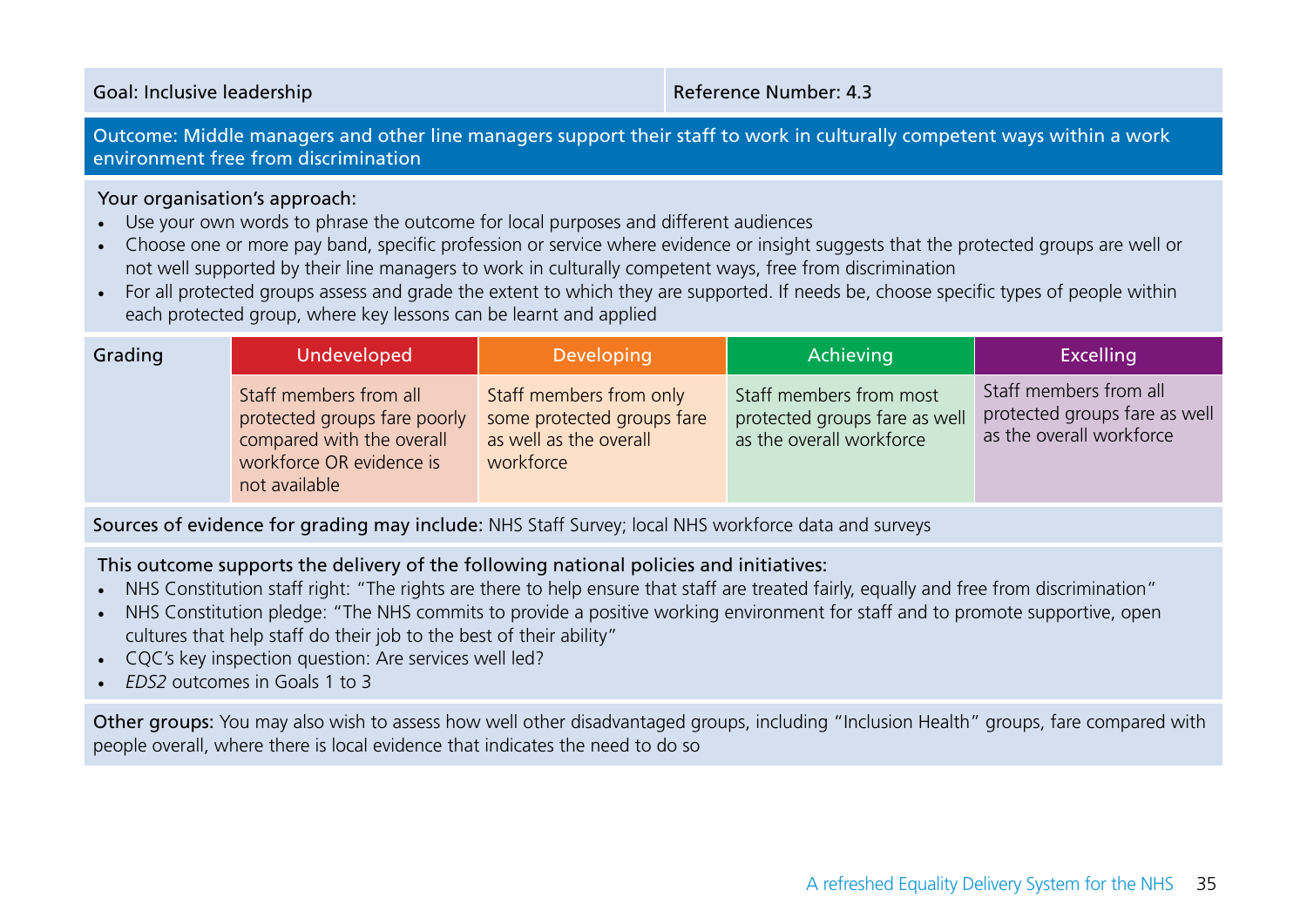### **Annex A EDS – positives and challenges**

Overall, the 2012 evaluation conducted by Shared Intelligence and the 2013 consultation carried out by NHS England revealed that NHS organisations and local partners welcomed the EDS. In particular, it was emphasised that the original EDS maintained a focus on equality at a time of great NHS change. It also prompted stronger and more inclusive engagement with the public and other stakeholders.

But a number of challenges of using the EDS, and related development issues, were identified including:

### **Governance**

• Placing the EDS and the management of equality business into a mainstream governance structure is a pre-requisite for success. All organisations need to recognise this important aspect.

### **Engagement**

- Most organisations prefer to self-assess themselves before inviting stakeholders to comment, which is fine as long as stakeholders have a genuine chance to express their views and these views are then taken fully into account. It remains true that the most mature organisations will often rely heavily on others' views of their performance rather than their own, and be open to constructive criticism.
- The EDS promotes engagement with stakeholders but engagement overkill should be avoided. If in any one location, a clinical commissioning group (CCG) and a number of NHS providers are all seeking to engage the public and third sector bodies at the same time, it can be very demanding of people's time, energy, commitment and resources. In these circumstances, a rationalised or staggered engagement strategy might be usefully attempted.
- Pre-engagement events can acquaint stakeholders, especially the public, with the EDS and support them to make a more effective input.
- Implementing the EDS requires resources for engagement and other aspects. For example, organisations might need to consider hiring community-based, easy-to-reach venues. They might need to buy in interpreters and translators. They might need to produce information in different languages and formats. They might need to consider providing and paying for stand-in care so that family carers can attend engagement events.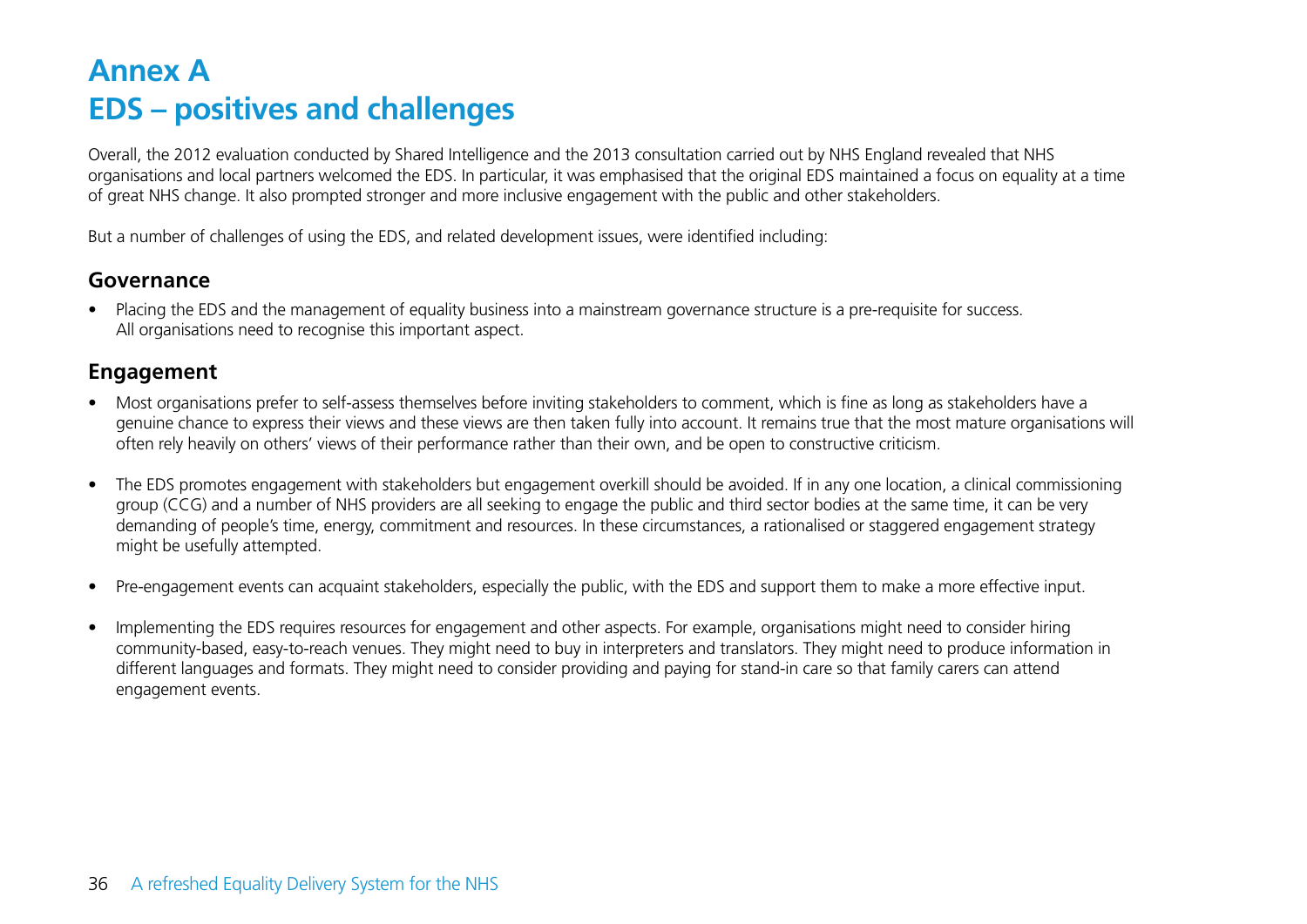### **Local adaptation**

- Organisations should make the EDS work for them rather than the other way around. There are good examples of specific organisations tailoring the EDS to meet their specific needs. But at times, some organisations persevered with the EDS as it was written without adapting it, and struggled as a result.
- The language of some of the original EDS outcomes is difficult and some organisations used their own wording. In this regard, a preference for plain English and Easy Read versions was stressed during the consultation.

### **Evidence**

- Getting hold of robust evidence across the protected groups remains a challenge for some NHS organisations. Typically hard evidence broken down by age, ethnicity and sex is easier to come by than breakdowns by the other protected characteristics.
- But evidence and insight can be developed on the basis of focus groups and other structured qualitative means. There are good examples of organisations using innovative approaches to capture insights in this way, but it seems more could be done and good practice needs to be shared more widely.

### **Grading**

- Some organisations usefully use independent third parties including neighbouring NHS trusts to take part in, or carry out, EDS gradings of their performance.
- Many organisations found the grading system of the original EDS to be too complicated, and in practice used simpler ways to assess and grade performance.
- But simpler grading systems might mask or downplay the essential purpose of the grades, which is to say how well people with protected characteristics fare compared with people overall.

### **Health inequalities**

• The EDS can readily extend to cover key local health inequalities. However, to date, it seems that applying the EDS to groups of people facing health inequalities has been limited.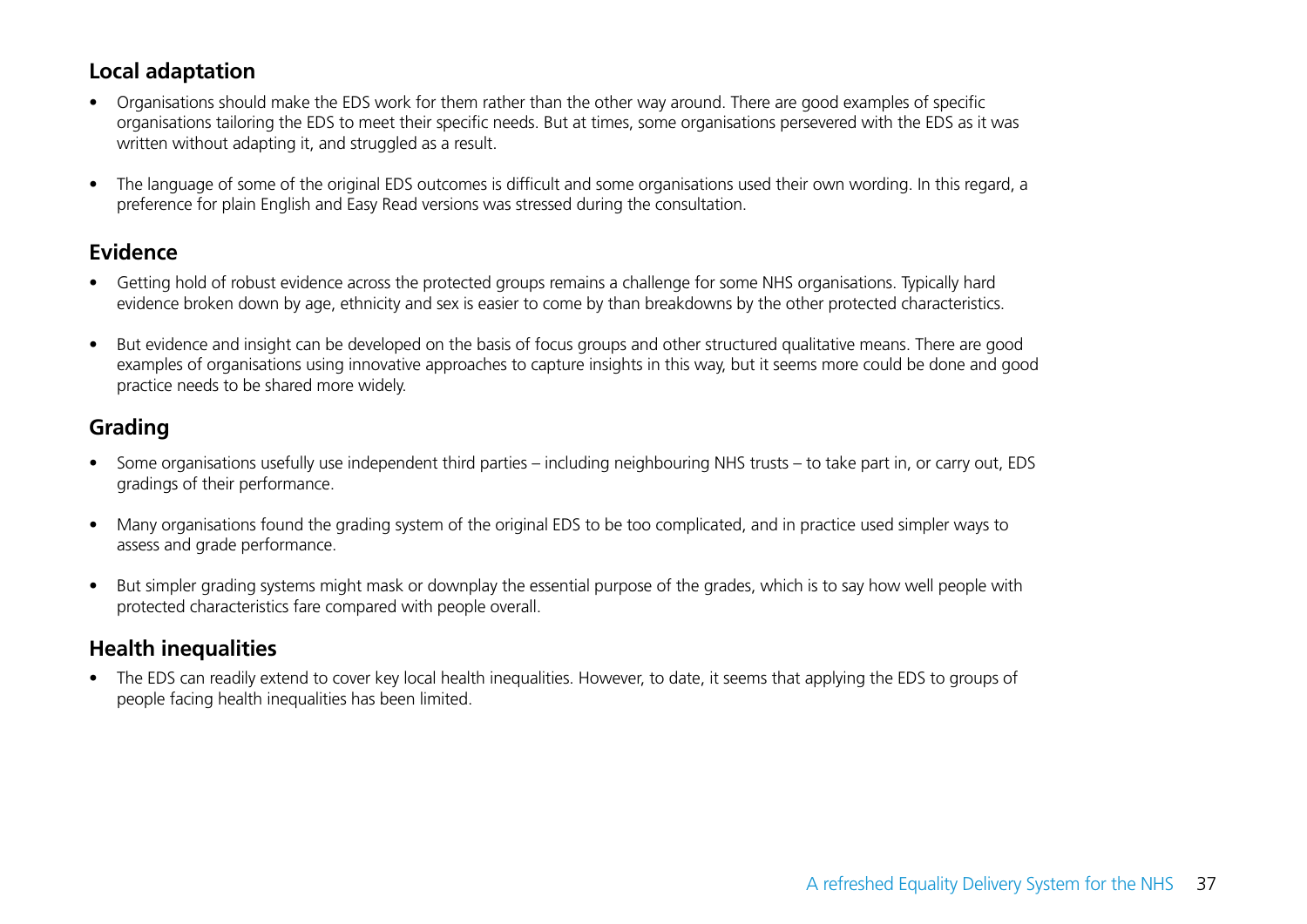### **Annex B**

### **Mapping original EDS outcomes onto** *EDS2* **outcomes and other major changes to the EDS**

| <b>Original EDS outcome</b> |                                                                                                                                                                                                             |     | <b>Equivalent EDS2 outcome</b>                                                                                                                                      |  |  |
|-----------------------------|-------------------------------------------------------------------------------------------------------------------------------------------------------------------------------------------------------------|-----|---------------------------------------------------------------------------------------------------------------------------------------------------------------------|--|--|
| 1.1                         | Services are commissioned, designed and procured to meet<br>the health needs of local communities, promote well-being,<br>and reduce health inequalities                                                    | 1.1 | Services are commissioned, procured, designed and delivered<br>to meet the health needs of local communities                                                        |  |  |
| 1.2                         | Individual patient's health needs are assessed, and resulting<br>services provided, in appropriate and effective ways                                                                                       | 1.2 | Individual people's health needs are assessed and met in<br>appropriate and effective ways                                                                          |  |  |
| 1.3                         | Changes across services for individual patients are discussed<br>with them, and transitions are made smoothly                                                                                               | 1.3 | Transitions from one service to another, for people on care<br>pathways, are made smoothly with everyone well-informed                                              |  |  |
| 1.4                         | The safety of patients is prioritised and assured. In particular,<br>patients are free from abuse, harassment, bullying, violence from<br>other patients and staff, with redress being open and fair to all | 1.4 | When people use NHS services their safety is prioritised and<br>they are free from mistakes, mistreatment and abuse                                                 |  |  |
| 1.5                         | Public health, vaccination and screening programmes reach<br>and benefit all local communities and groups                                                                                                   | 1.5 | Screening, vaccination and other health promotion services<br>reach and benefit all local communities                                                               |  |  |
| 2.1                         | Patients, carers and communities are readily access services,<br>and should not be denied access on unreasonable grounds                                                                                    | 2.1 | People, carers and communities can readily access hospital,<br>community health or primary care services and should not be<br>denied access on unreasonable grounds |  |  |
| 2.2                         | Patients are informed and supported to be as involved as they wish<br>to be in their diagnoses and decisions about their care, and to<br>exercise choice about treatments and places of treatments          | 2.2 | People are informed and supported to be as involved as they<br>wish to be in decisions about their care                                                             |  |  |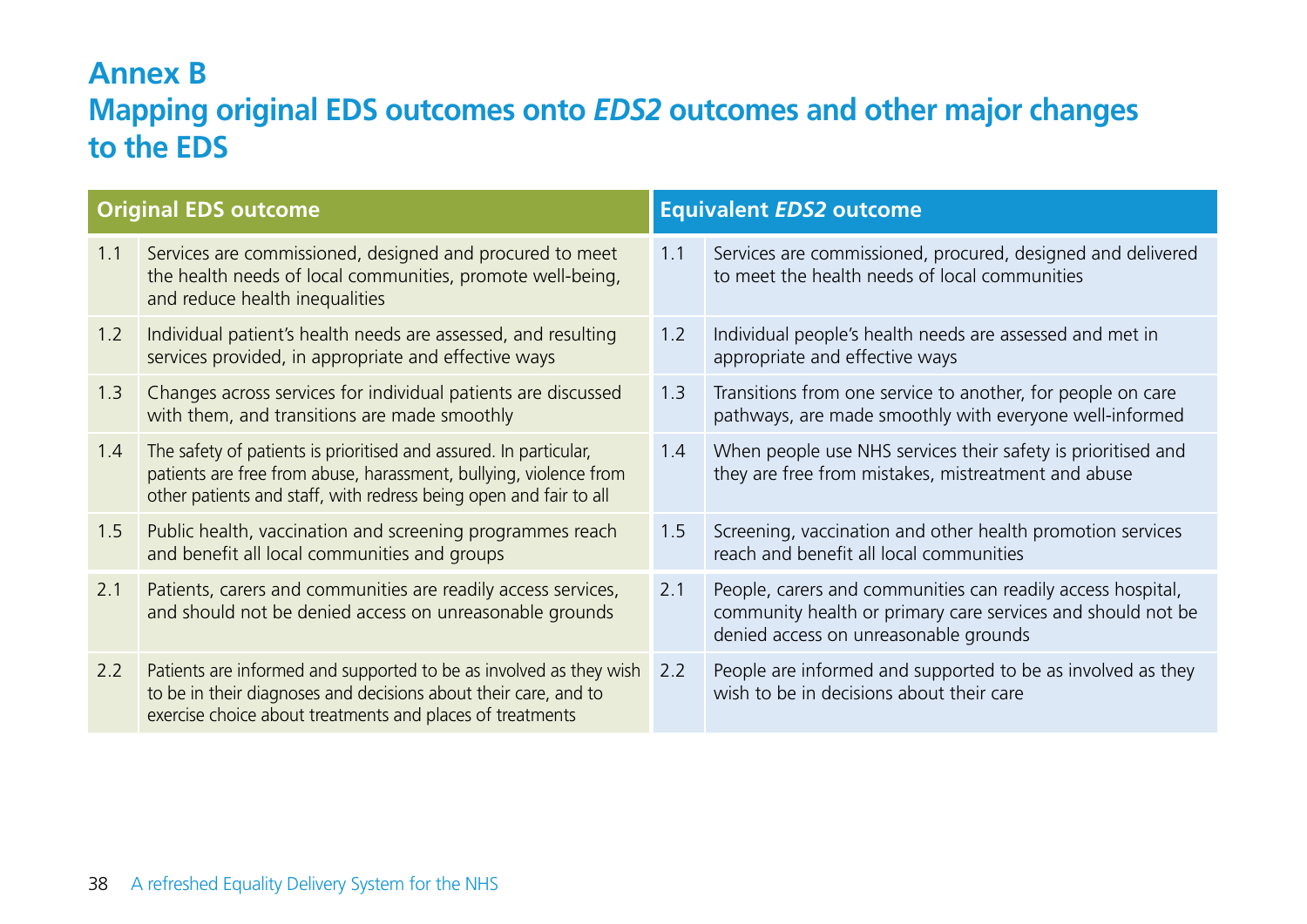|     | <b>Original EDS outcome</b>                                                                                                                                                                                                                 |     | <b>Equivalent EDS2 outcome</b>                                                                                                                       |
|-----|---------------------------------------------------------------------------------------------------------------------------------------------------------------------------------------------------------------------------------------------|-----|------------------------------------------------------------------------------------------------------------------------------------------------------|
| 2.3 | Patients and carers report positive experiences of their<br>treatment and care outcomes and of being listened to and<br>respected and how their privacy and dignity is prioritised                                                          | 2.3 | People report positive experiences of the NHS                                                                                                        |
| 2.4 | Patients' and carers' complaints about services, and<br>subsequent claims for redress, should be handled<br>respectfully and efficiently                                                                                                    | 2.4 | People's complaints about services are handled<br>respectfully and efficiently                                                                       |
| 3.1 | Recruitment and selection processes are fair, inclusive and<br>transparent so that the workforce becomes as diverse as it can<br>be within all occupations and grades                                                                       | 3.1 | Fair NHS recruitment and selection processes lead to a more<br>representative workforce at all levels                                                |
| 3.2 | The NHS is committed to equal pay for work of equal value and<br>expects employers to use equal pay audits to help fulfil their legal<br>obligations                                                                                        | 3.2 | The NHS is committed to equal pay for work of equal value and<br>expects employers to use equal pay audits to help fulfil their legal<br>obligations |
| 3.3 | Through support, training, personal development and performance<br>appraisal, staff are confident and competent to do their work, so<br>that services are commissioned or provided appropriately                                            | 3.3 | Training and development opportunities are taken up and<br>positively evaluated by all staff                                                         |
| 3.4 | Staff are free from abuse, harassment, bullying and violence from<br>both patients and their relatives and colleagues with redress<br>being open and fair to all                                                                            | 3.4 | When at work, staff are free from abuse, harassment, bullying<br>and violence from any source                                                        |
| 3.5 | Flexible working options are made available to staff, consistent<br>with the needs of the service and the way that people lead their<br>lives. (Flexible working may be a reasonable adjustment for<br>disabled members of staff or carers) | 3.5 | Flexible working options are available to all staff consistent with<br>the needs of the service and the way people lead their lives                  |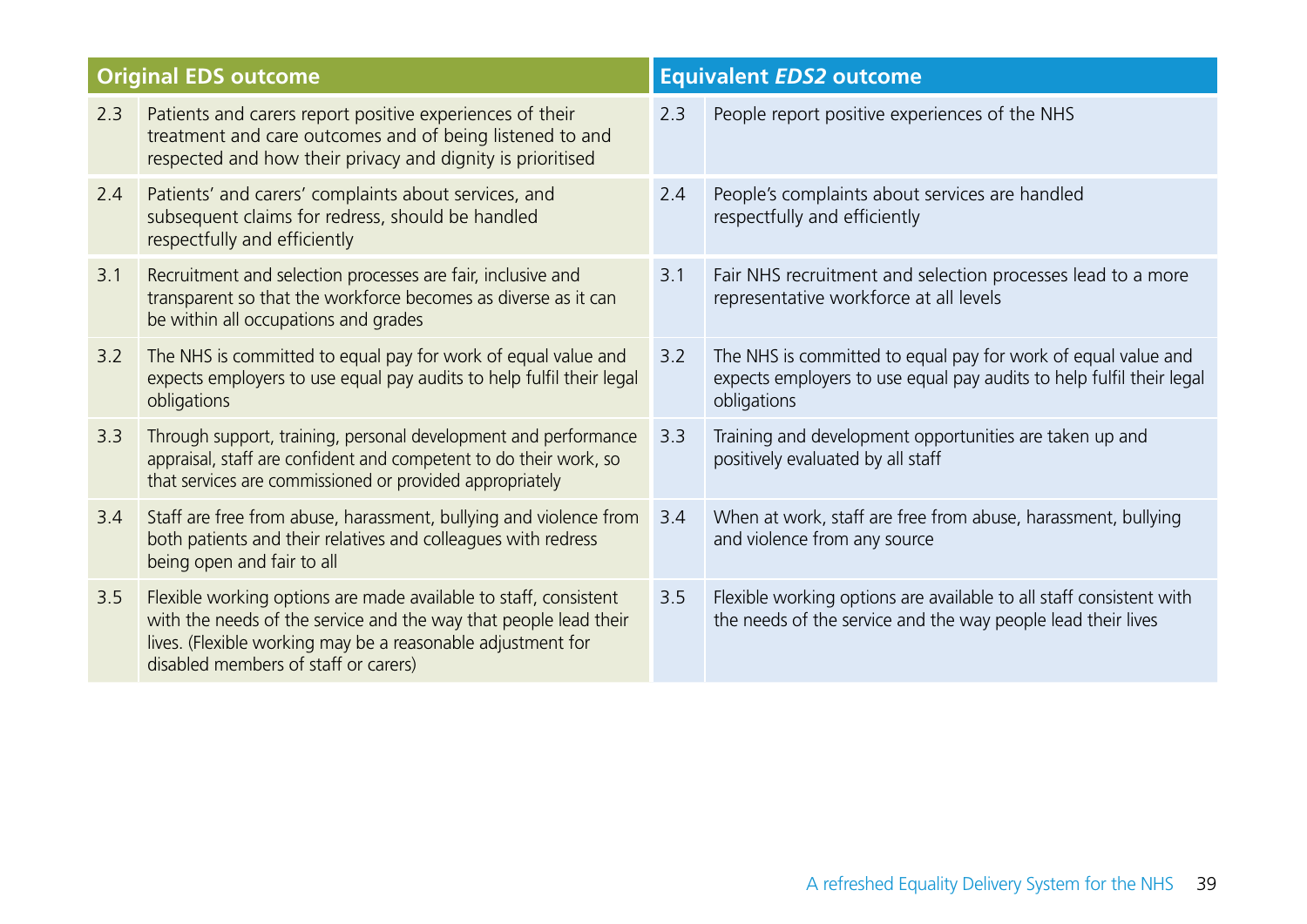| <b>Original EDS outcome</b> |                                                                                                                                                                             | <b>Equivalent EDS2 outcome</b> |                                                                                                                                                                 |
|-----------------------------|-----------------------------------------------------------------------------------------------------------------------------------------------------------------------------|--------------------------------|-----------------------------------------------------------------------------------------------------------------------------------------------------------------|
| 3.6                         | The workforce is supported to remain healthy with a focus on<br>addressing major health and lifestyle issues that affect individual<br>staff and the wider population       | No equivalent                  |                                                                                                                                                                 |
| No equivalent               |                                                                                                                                                                             | 3.6                            | Staff report positive experiences of their membership of the<br>workforce                                                                                       |
| 4.1                         | Boards and senior leaders conduct and plan their business so that<br>equality is advanced, and good relations fostered, within their<br>organisations and beyond            | 4.1                            | Boards and senior leaders routinely demonstrate their<br>commitment to promoting equality within and beyond their<br>organisations                              |
| 4.2                         | Middle managers and other line managers support and motivate<br>their staff to work in culturally competent ways within a work<br>environment free from discrimination      | 4.2                            | Middle managers and other line managers support their staff to<br>work in culturally competent ways within a work environment<br>free from discrimination       |
| 4.3                         | The organisation uses the "Competency Framework for Equality<br>and Diversity Leadership" to recruit, develop and support<br>strategic leaders to advance equality outcomes | No equivalent                  |                                                                                                                                                                 |
| No equivalent               |                                                                                                                                                                             | 4.2                            | Papers that come before the Board and other major Committees<br>identify equality-related impacts including risks, and say how<br>these risks are to be managed |

As with the original EDS, there are still 18 outcomes in *EDS2*, with enough in common between the original EDS and *EDS2* for meaningful comparisons to be made over time between results.

As can be seen, two of the original EDS outcomes have been dropped:

- Original Outcome 3.6 focused on a healthy workforce and what organisations could do to address health and lifestyle issues for their staff. Despite its overall importance for organisations, it has been removed from the EDS as it has not the same significance for staff with protected characteristics as other workforce outcomes.
- Original Outcome 4.3 asked organisations to use the "Competency Framework for Equality and Diversity Leadership". It has been dropped as it was felt that embedding the Framework within the EDS led to duplication.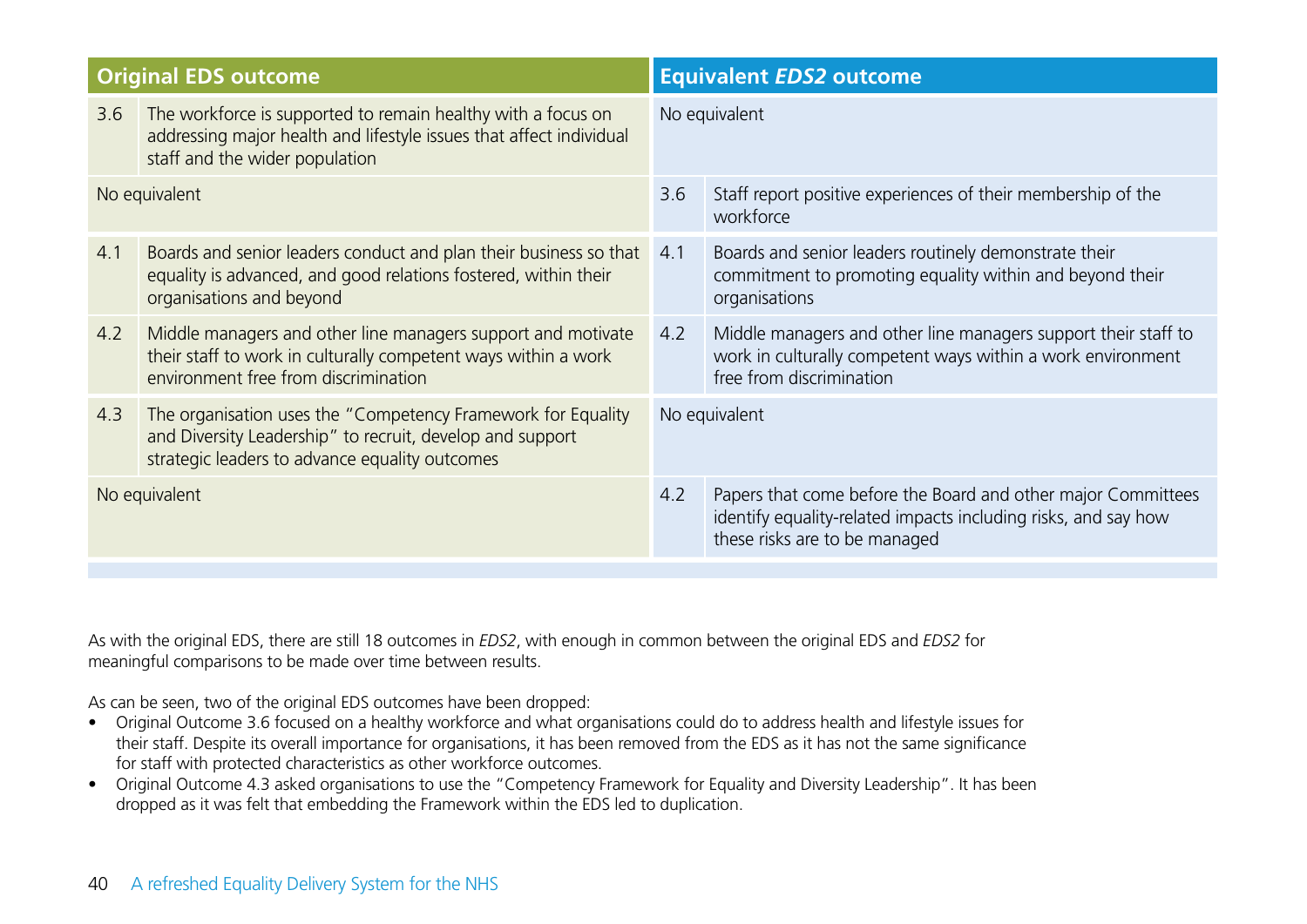Two new outcomes have been added:

- *• EDS2* Outcome 3.6 focuses on how staff experience their membership of the NHS workforce. It mirrors the 2013/14 business objectives of NHS England.
- *• EDS2* Outcome 4.2 looks at papers that come before the Board and other major Committees, and the extent to which they identify equality-related impacts including risks, and say how these risks are to be managed. This outcome provides an easy-tomeasure check on senior leaders' routine grasp of, and commitment, to equality.

The wording of each *EDS2* outcome is simplified. Furthermore, NHS organisations are encouraged to express these outcomes in their own words and communicate them effectively to all local audiences, as they see fit.

An Easy Read version of the EDS will be produced and made available to the NHS. Local wordings of *EDS2* outcomes, using plain English and aimed at the general public, will be shared.

The assessment and grading component of *EDS2* has been simplified:

- It is made clear, that when assessing and grading performance on a particular outcome, NHS organisations can choose to look at just one or a few aspects of their work, rather than looking across the entirety of all they do. It is advised that the aspects that are reviewed are ones where there is local evidence that suggests a significant equality-related concern or where progress has been made and lessons can be learnt, shared and spread. While at any one time, particular services may be reviewed using *EDS2*, it is recommended that over a three to five year period, organisations review all aspects of their work where there might be equality-related concerns.
- Organisations may also focus on particular aspects within a protected characteristic where there are the most concerns or where marked progress has been made, and lessons can be shared and spread.
- There is now just one factor for NHS organisations to focus on within the grading process. For most outcomes the key question is: how well do people from protected groups fare compared with people overall?
- There are four grades, as before undeveloped, developing, achieving and excelling. In response to the question "how well do people from protected groups fare compared with people overall?" the answer is:
	- o Undeveloped if there is no evidence one way or another for any protected group or ...
	- o Undeveloped if evidence shows that the majority of people in only two or less protected groups fare well
	- o Developing if evidence shows that the majority of people in three to five protected groups fare well
	- o Achieving if evidence shows that the majority of people in six to eight protected groups fare well
	- o Excelling if evidence shows that the majority of people in all nine protected groups fare well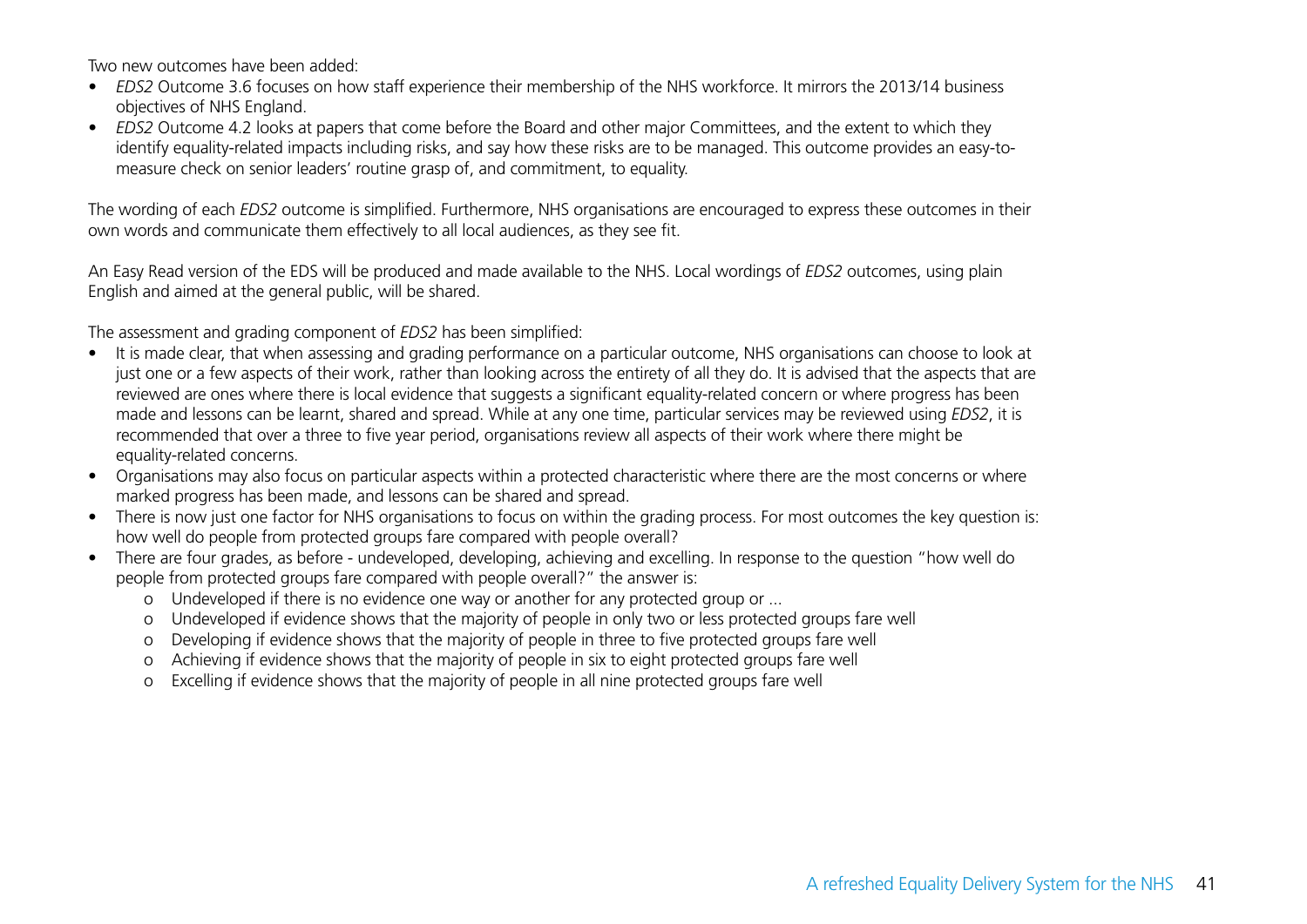- Rather than having factors about the quality and scope of engagement and evidence incorporated within the assessment and grading of each individual outcome, as was the case with the original EDS, it is recommended that when using *EDS2* organisations take stock of their engagement activities and use of evidence once all outcomes are graded. If an organisation and its local partners believe that engagement and/or evidence has been poor, the grades for all or some of the particular outcomes can be adjusted downwards. Quite how this happens is left to local discretion. Where engagement and evidence is assessed as poor, organisations should put improvement plans in place.
- The grades remain broad and may not fully reflect the specific situation of individual organisations on some outcomes. If they wish, organisations may sub-divide a grade where there is a compelling local need to do so. For example, on a particular outcome an organisation could be borderline "achieving" while another could be "achieving" but close to "excelling". But such sub-divisions are probably best avoided as, for one thing, they suggest that the grading process is more accurate than it ever can be; and, for another thing, it complicates the grading process at the same time that *EDS2* is attempting to make it less complex.
- To help with the grading, national and local sources of evidence are given for each outcome.

All other aspects of the processes for using the EDS remain as set out in the original EDS guidance of 2011. In particular, it should be noted that:

- *• EDS2*, like the original EDS, is not a self-assessment tool. Performance can only be assessed and graded by NHS organisations in discussion with local people and the workforce. The use of independent third parties to help with the assessment and grading is encouraged. Some NHS organisations have usefully turned to neighbouring NHS organisations for peer review. But other third parties such as local Healthwatch organisations and national bodies such as Stonewall and the Black and Minority Ethnic Health and Social Care Network can also be used.
- *• EDS2* can be applied to people from other disadvantaged groups who have difficulty in accessing, or benefitting from, the NHS. Some people from such groups fall into "Inclusion Health" groups, including people who are homeless, in a stigmatised occupation, long-term unemployed, living in poverty or living in isolated locations, and so on. Because of the overlap between people in protected groups and people from other disadvantaged groups, it is strongly recommended that *EDS2* is extended to cover them where there is a local need to do so.
- Work on *EDS2* in particular, and equality in general, will only make an impact when it is located within mainstream business and governance structures, and when NHS Boards and senior leaders lead the way through not only what they say but also what they do, within and outside of their organisations. Boards are encouraged to avail themselves of Board Leadership Programmes where the emphasis is on inclusive services and inclusive workforces.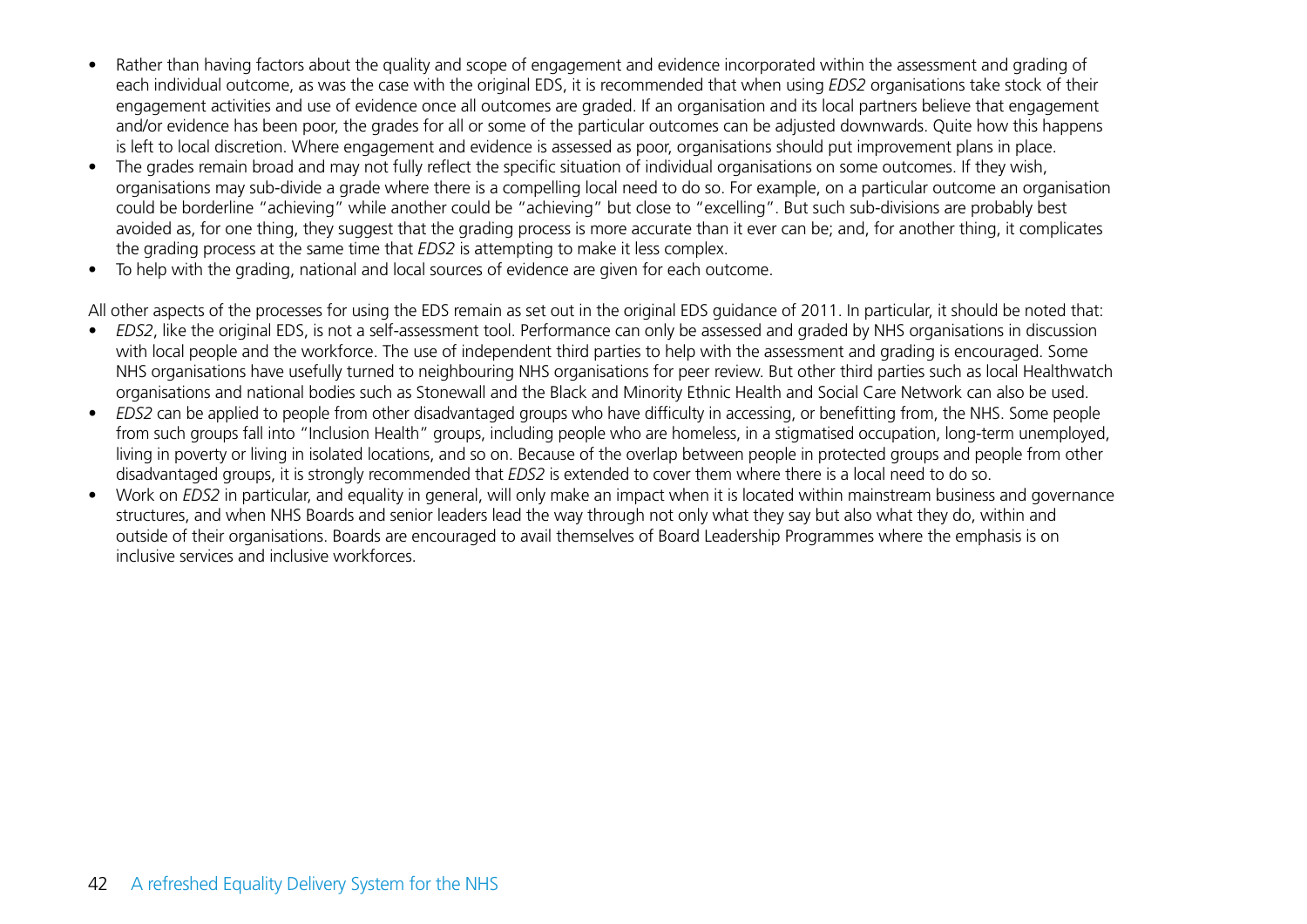### **Annex C References, sources and support**

Care Quality Commission "Essential standards of quality and safety", 2010 http://www.cqc.org.uk/sites/default/files/media/documents/gac - dec\_2011\_update.pdf

#### Care Quality Commission "Raising standards, putting people first: our strategy for 2013-2016"

http://www.cqc.org.uk/sites/default/files/media/documents/20130503\_cqc\_strategy\_2013\_final\_cm\_tagged.pdf

#### Department of Health "A dialogue of equals", 2009

http://webarchive.nationalarchives.gov.uk/20130123193105/http://www.dh.gov.uk/prod\_consum\_dh/groups/dh\_digitalassets/@dh/@en/documents/digitalasset/dh\_082386.pdf

Department of Health "Statutory Guidance on Joint Strategic Needs Assessments and Joint Health and Wellbeing Strategies", March 2013 http://webarchive.nationalarchives.gov.uk/20130805112926/https:/s3-eu-west-1.amazonaws.com/media.dh.gov.uk/network/18/files/2013/03/Statutory-Guidance-on-Joint-Strategic-Needs-Assessments-and-Joint-Health-and-Wellbeing-Strategies-March-20131.pdf

#### The Equality and Diversity Council

http://www.england.nhs.uk/ourwork/gov/edc/

#### The Equality Act 2010

www.equalities.gov.uk/equality\_act\_2010.aspx www.equalityhumanrights.com/legal-and-policy/equality-act/ http://www.home.office.gov.uk/publications/equalities/equality-act-publications/equality-act-guidance/equality-duty http://www.equalityhumanrights.com/advice-and-guidance/public-sector-equality-duty/guidance-on-the-equality-duty/#Guidance\_for\_England\_and\_non-devolved-bodies\_in\_Scotland\_and\_Wales

#### The Equality Delivery System for the NHS 2011, updated February 2012

http://www.england.nhs.uk/ourwork/gov/edc/eds/

#### Equality and Human Rights Commission "Equal pay audit toolkit"

http://www.equalityhumanrights.com/advice-and-guidance/tools-equal-pay/equal-pay-audit-toolkit/

#### "Fairer society healthier lives", 2010 (The Marmot Review)

http://www.instituteofhealthequity.org/projects/fair-society-healthy-lives-the-marmot-review http://www.local.gov.uk/web/guest/health/-/journal\_content/56/10180/3510094/ARTICLE

#### Health and Social Care Act 2012

http://www.legislation.gov.uk/ukpga/2012/7/contents/enacted https://www.gov.uk/government/publications/health-and-social-care-act-2012-fact-sheets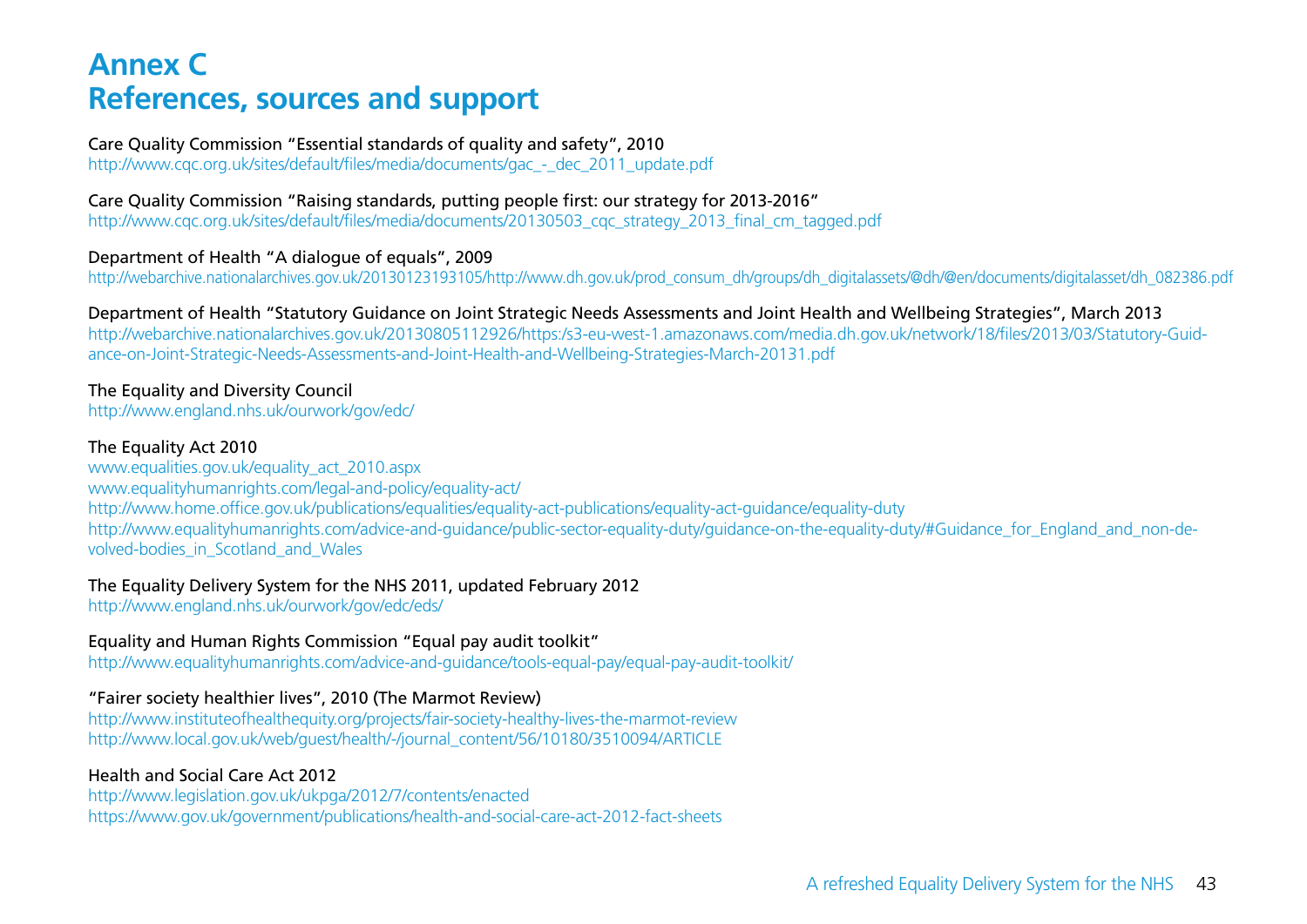#### Health and Social Care Black and Minority Ethnic Network

https://www.nhsbmenetwork.com/

#### The Human Resources Transition Framework (for the Department of Health, NHS and Arms-Length Bodies), 2011

https://www.gov.uk/government/publications/human-resources-hr-transition-framework

The Human Rights Act 1998 www.legislation.gov.uk/ukpga/1998/42/contents

More information on human rights and the NHS can be found in reports of joint work between the Department of Health, the NHS and the British Institute for Human Rights (DH / BIHR, 2010) http://www.bihr.org.uk/projects/human-rights-in-healthcare-public-sector

NHS Constitution 2013 www.gov.uk/government/uploads/system/uploads/attachment\_data/file/170656/NHS\_Constitution.pdf

NHS England http://www.england.nhs.uk/

#### NHS Midlands and East "Good engagement practice for the NHS", January 2012

https://www.google.co.uk/search?source=ig&rlz=1G1SVEE\_ENUK456&q=nice+nhs+public+engagement&oq=&gs\_l=#q=shared+intelligence+good+engageme nt+practice+in+the+NHS+January+2012

National Institute for Health and Clinical Excellence "Community engagement: public health guidance 9", February 2008 http://www.nhsemployers.org/SiteCollectionDocuments/AfC\_tc\_of\_service\_handbook\_fb.pdf

#### NHS Staff Council "NHS Job evaluation handbook", 4th edition, July 2013

http://www.nhsemployers.org/Aboutus/Publications/Documents/NHS\_Job\_Evaluation\_Handbook.pdf

#### NHS Staff Council "NHS terms and conditions of service handbook", Amendment number 29 Pay Circular (AforC) 3/2013 http://publications.nice.org.uk/community-engagement-ph9

Shared Intelligence "Evaluation of the Equality Delivery System (EDS) for the NHS – Phase One: Final Report", 2012 http://www.england.nhs.uk/ourwork/gov/edc/eds/

Social Care Task Force and Department of Health "Inclusion health: evidence pack", March 2010 http://www.better-health.org.uk/resources/research/inclusion-health-evidence-pack

Stonewall

https://www.stonewall.org.uk/